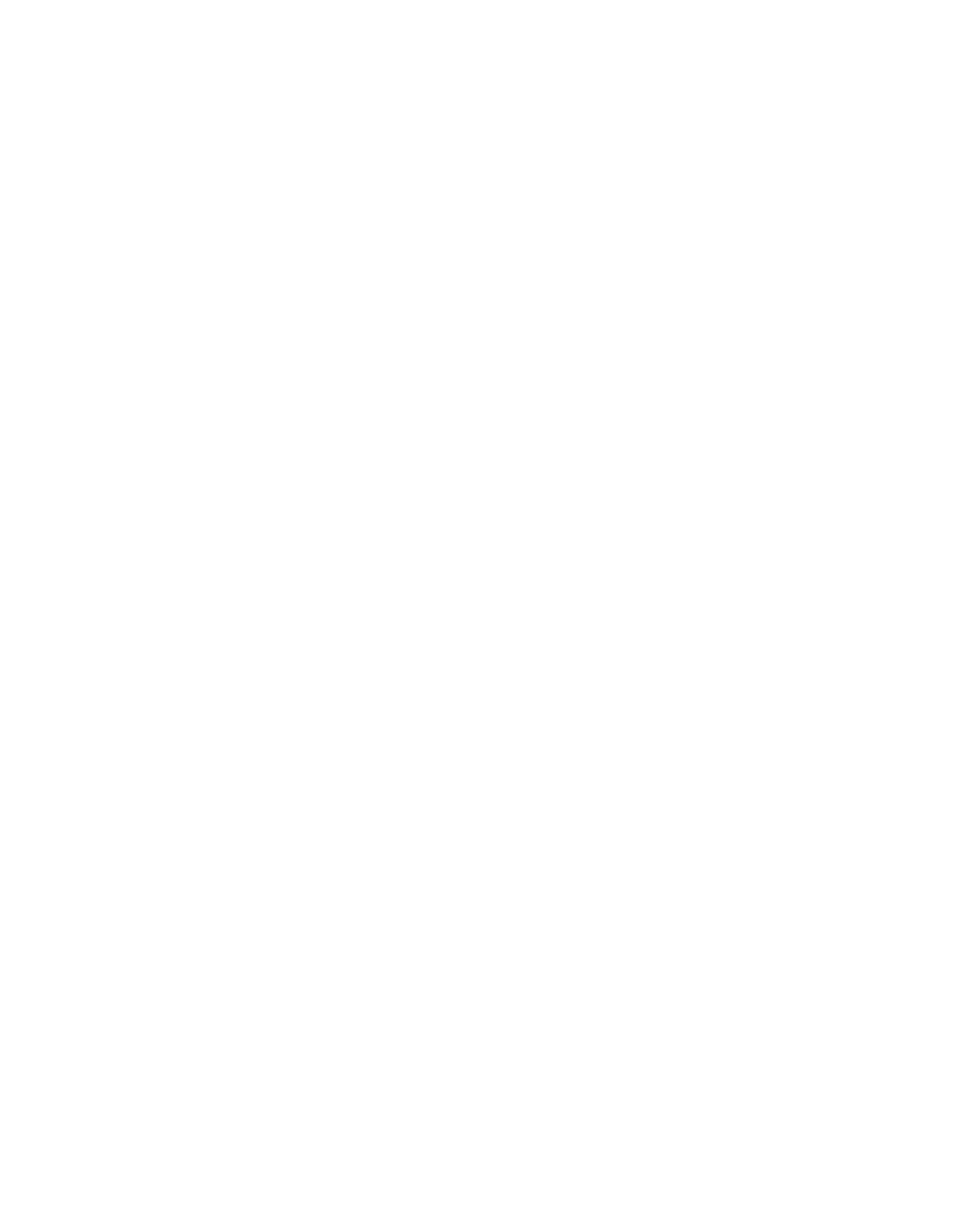## **Welcome to Truckee Tahoe Airport District!**

Starting a new job is exciting, but at times, it can be overwhelming. This Employee Handbook has been developed to help you become acquainted with our District and answer many of your initial questions.

As an employee of Truckee Tahoe Airport District, you are very important. Your contribution cannot be overstated. Our goal is to provide the finest-quality customer service to our customers and District constituents. By satisfying our customers' and constituents' needs, we ensure they will continue to do business with us and will recommend us to others.

You are an important part of this process because your work directly influences our District's reputation.

We are glad you have joined us, and we hope you will find your work to be both challenging and rewarding.

Sincerely,

The Truckee Tahoe Airport District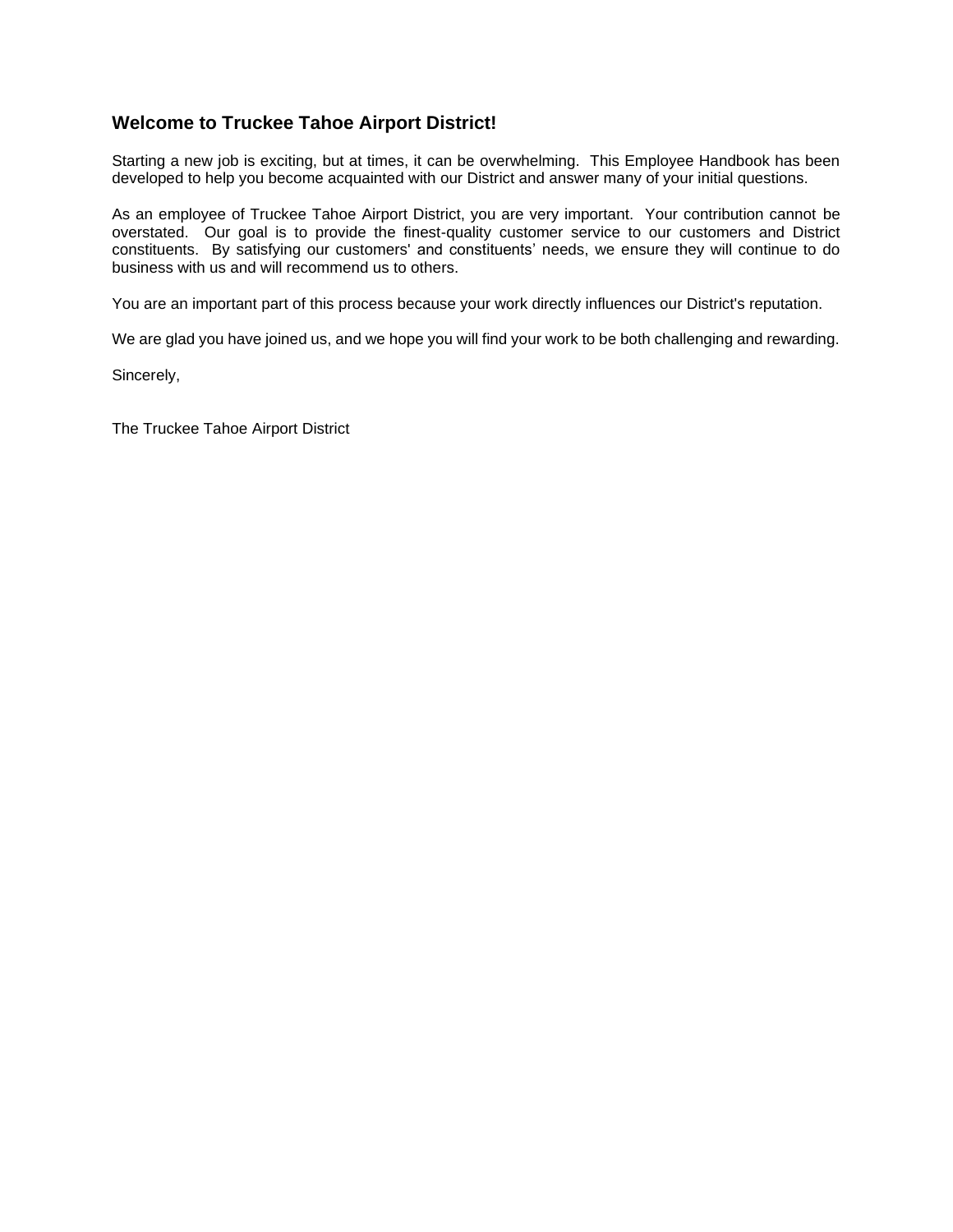## **Table of Contents**

# **Section 1: The Way We Work**

# **Section 2: Your Pay and Progress**

## Section 3: Time Away From Work and Other Benefits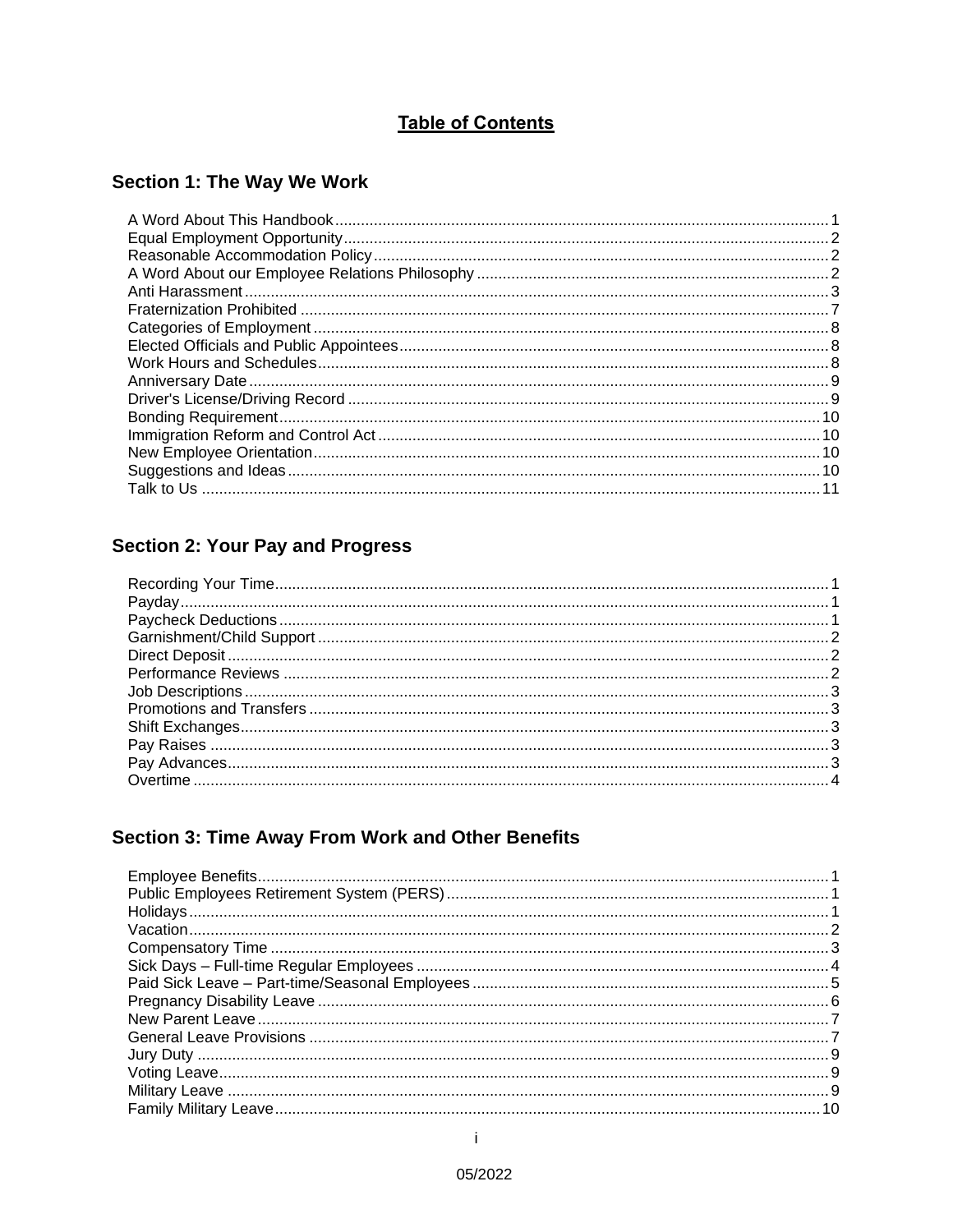## Section 4: On the Job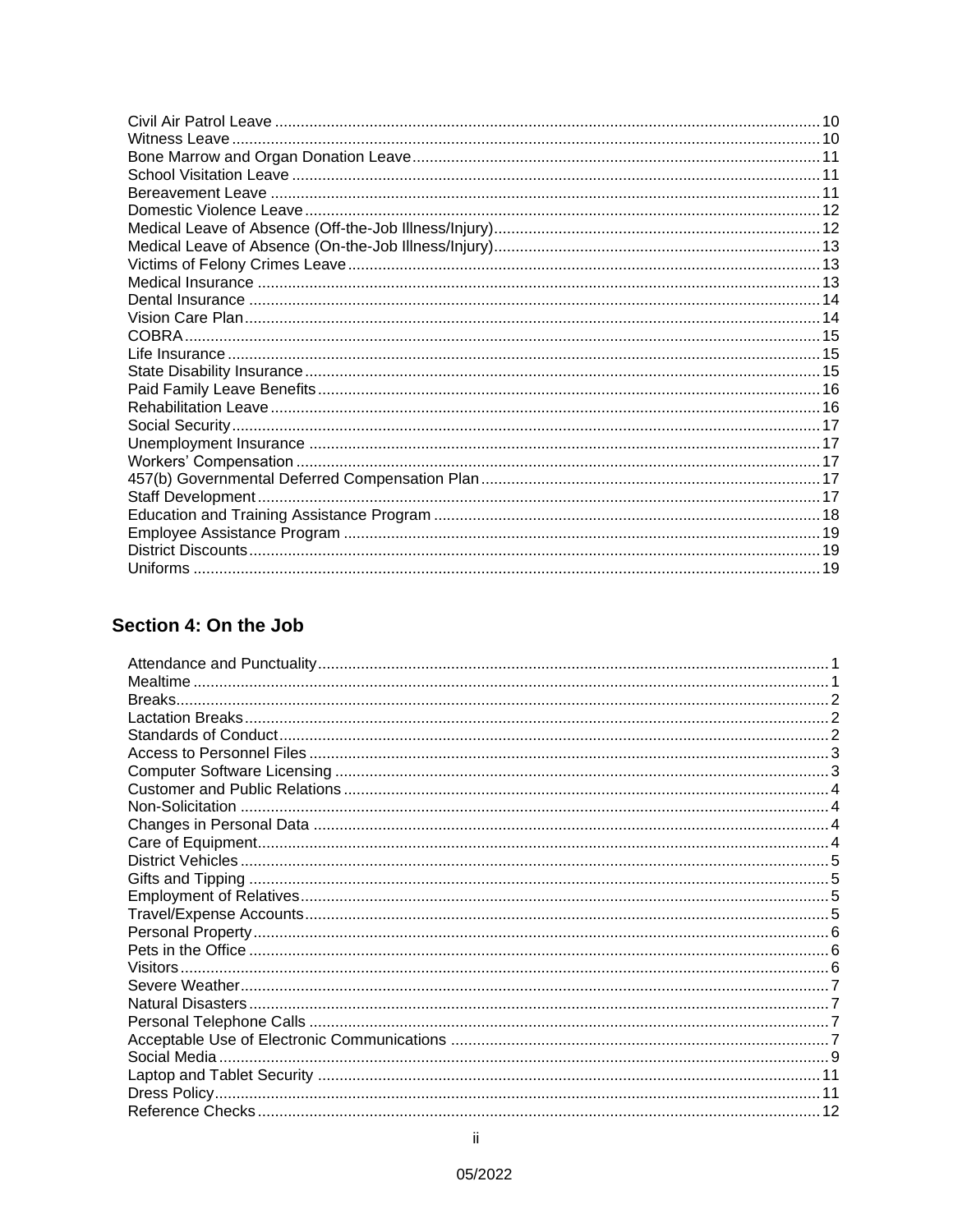# Section 5: Safety in the Workplace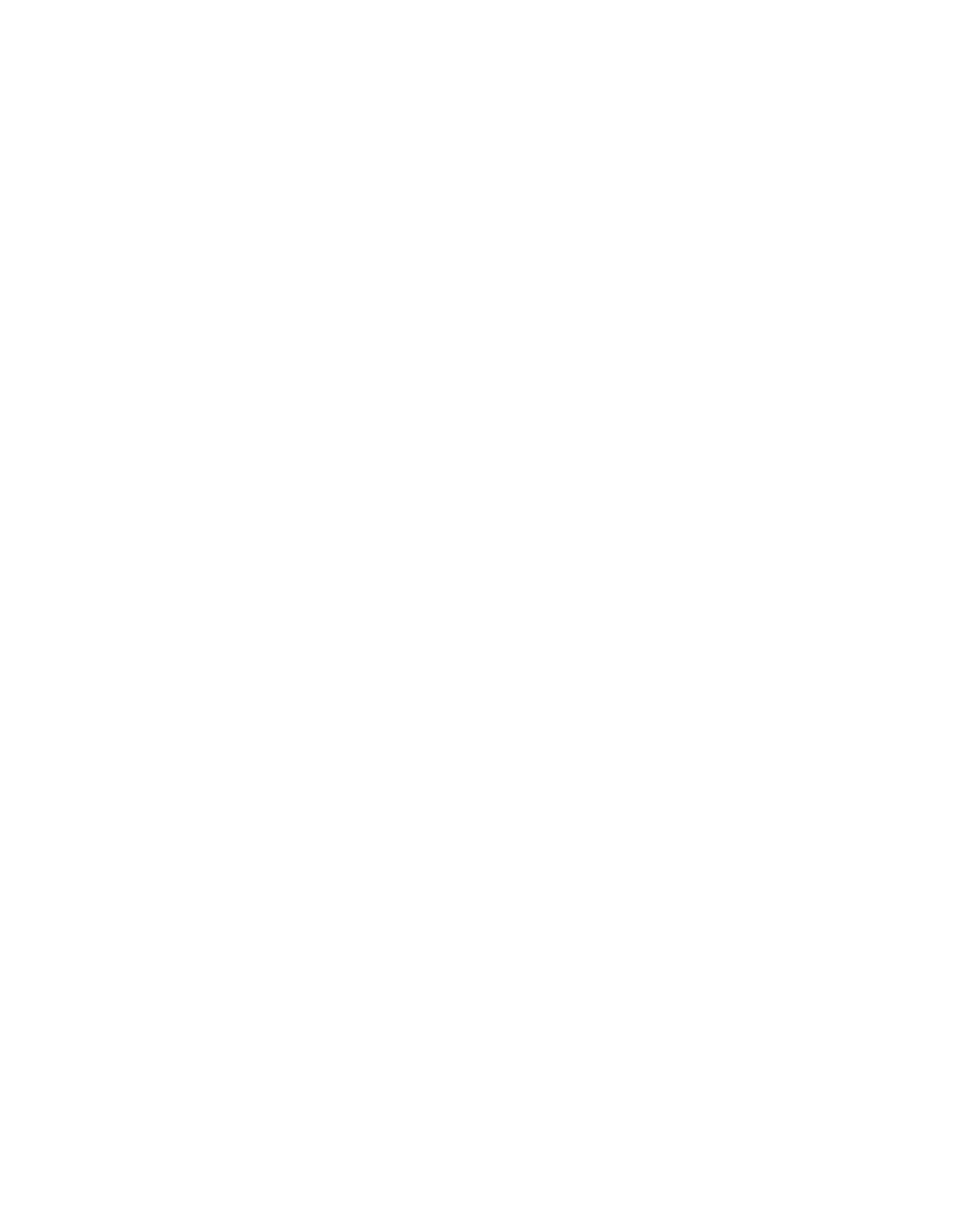**1**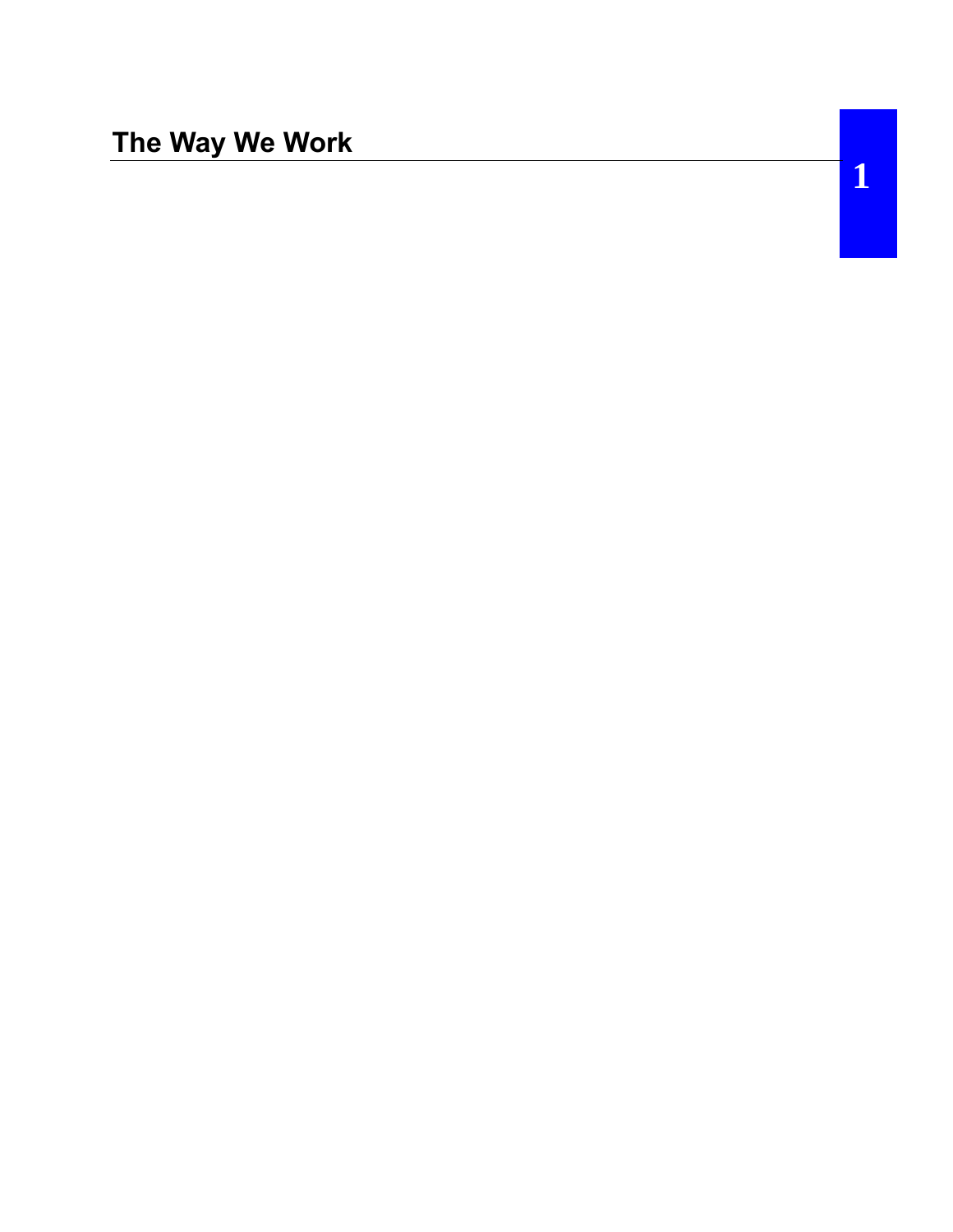## **A Word About This Handbook**

This Employee Handbook contains information about the employment policies and practices of the District. We expect each employee to read this Employee Handbook carefully, as it is a valuable reference for understanding your job and the District. The policies outlined in this Employee Handbook should be regarded as management guidelines only, which in a developing business will require changes from time to time. The District retains the right to make decisions involving employment as needed in order to conduct its work in a manner that is beneficial to the employees and the District. This Employee Handbook supersedes and replaces any and all prior Employee Handbooks and any inconsistent verbal or written policy statements.

The District complies with federal and state law and this handbook generally reflects those laws. The District also complies with any applicable local laws, even though there may not be an express written policy contained in the handbook.

The District reserves the right to revise, delete and add to the provisions of this Employee Handbook at any time without further notice. All such revisions, deletions or additions to the Employee Handbook must be in writing and must be signed by the General Manager of the District. Changes to the policy regarding at will employment must also be approved by the Board of Directors. No oral statements or representations can change any of the provisions of this Employee Handbook.

The provisions of this Employee Handbook are not intended to create contractual obligations with respect to any matters it covers. Nor is this Employee Handbook intended to create a contract guaranteeing that you will be employed for any specific time period. Any agreement to employment for a specified period of time will be put into writing and signed by the General Manager of the District.

Nothing in this Employee Handbook is intended to unlawfully restrict an employee's right to engage in any of the rights guaranteed them by the Meyers-Milias-Brown Act (California Government Code section 3300 *et seq*.) including, but not limited to, the right to engage in concerted protected activity. Nothing in this Employee Handbook will be interpreted, applied or enforced to interfere with, restrain or coerce employees in the exercise of these rights.

**OUR DISTRICT IS AN AT-WILL EMPLOYER. THIS MEANS THAT REGARDLESS OF ANY PROVISION IN THIS EMPLOYEE HANDBOOK, EITHER YOU OR THE DISTRICT MAY TERMINATE THE EMPLOYMENT RELATIONSHIP AT ANY TIME, FOR ANY REASON, WITH OR WITHOUT CAUSE OR NOTICE. NOTHING IN THIS EMPLOYEE HANDBOOK OR IN ANY DOCUMENT OR STATEMENT, WRITTEN OR ORAL, SHALL LIMIT THE RIGHT TO TERMINATE EMPLOYMENT AT-WILL UNLESS SUCH A CHANGE TO THIS POLICY IS APPROVED BY THE BOARD AND AUTHORIZED IN WRITING BY THE GENERAL MANAGER OF THE DISTRICT. NO OFFICER, EMPLOYEE OR REPRESENTATIVE OF THE DISTRICT IS AUTHORIZED TO ENTER INTO AN AGREEMENT—EXPRESS OR IMPLIED— WITH ANY EMPLOYEE FOR EMPLOYMENT FOR A SPECIFIED PERIOD OF TIME UNLESS SUCH AN AGREEMENT IS IN A WRITTEN CONTRACT SIGNED BY THE GENERAL MANAGER OF THE DISTRICT.**

This Employee Handbook refers to benefit plans maintained by the District at the time the Handbook was updated. Refer to the actual plan documents and summary plan descriptions if you have specific questions regarding the benefit plan. Those documents are controlling.

The District has adopted Personnel Policies set forth in Police Instruction 110, and employees are required to review and follow these policies. In event of a conflict between this handbook and the PI 110 policies, the policies shall control. Likewise, if a written employment contract is inconsistent with the Employee Handbook, the written contract is controlling.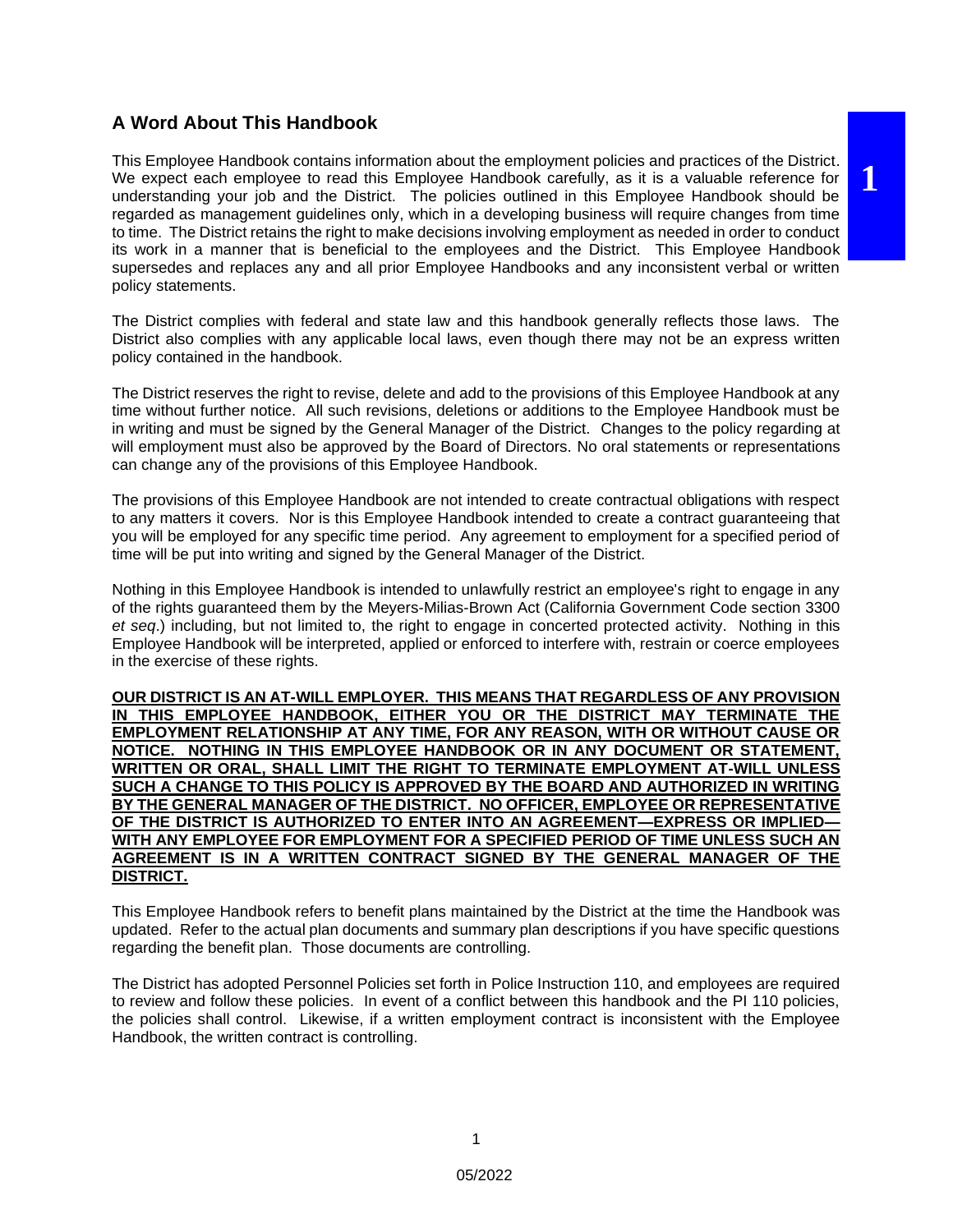#### **Equal Employment Opportunity**

Our District is committed to equal employment opportunity. We will not discriminate against employees or applicants for employment on any legally-recognized basis ["protected class"] including, but not limited to: veteran status, uniform service member status, race, color, religion, sex, national origin, age, physical or mental disability, genetic information or any other protected class under federal, state, or local law.

**1**

In California, the following also are a protected class: race; religious creed; color; national origin; ancestry; physical disability; mental disability; medical condition, including genetic characteristics; genetic information; marital status; sex; pregnancy, childbirth or related medical conditions; perceived pregnancy; actual or perceived gender; gender identity or expression; sexual orientation; civil air patrol membership; service in the military forces of the State of California or of the United States; lawful conduct occurring during nonworking hours away from District premises; and age [40 or over]. Included in the definition of each protected category is the perception of membership in a protected category and an individual's association with an actual or perceived member of a protected category.

You may discuss equal employment opportunity related questions with the Human Resources Manager or any other designated member of management.

#### **Reasonable Accommodation Policy**

Our District is committed to providing equal employment opportunities to qualified individuals with disabilities. This may include providing reasonable accommodation where appropriate in order for an otherwise qualified individual to perform the essential functions of the job. It is your responsibility to notify the Human Resource Manager of the need for accommodation. Upon doing so, the Human Resource Manager may ask you for your input or the type of accommodation you believe may be necessary or the functional limitations caused by your disability. Also, when appropriate, we may need your permission to obtain additional information from your physician or other medical or rehabilitation professionals. The District will not seek genetic information in connection with requests for accommodation. All medical information received by the District in connection with a request for accommodation will be treated as confidential.

## **A Word About our Employee Relations Philosophy**

We are committed to providing the best possible climate for maximum development and goal achievement for all employees. Our practice is to treat each employee as an individual. We seek to develop a spirit of teamwork - individuals working together to attain a common goal.

In order to maintain an atmosphere where these goals can be accomplished, we provide a comfortable and progressive workplace. Most importantly, we have a workplace where communication is open and problems can be discussed and resolved in a mutually respectful atmosphere at the lowest level possible. We take into account individual circumstances and the individual employee.

We firmly believe, that with direct communication, we can continue to resolve any difficulties that may arise and develop a mutually beneficial relationship.

2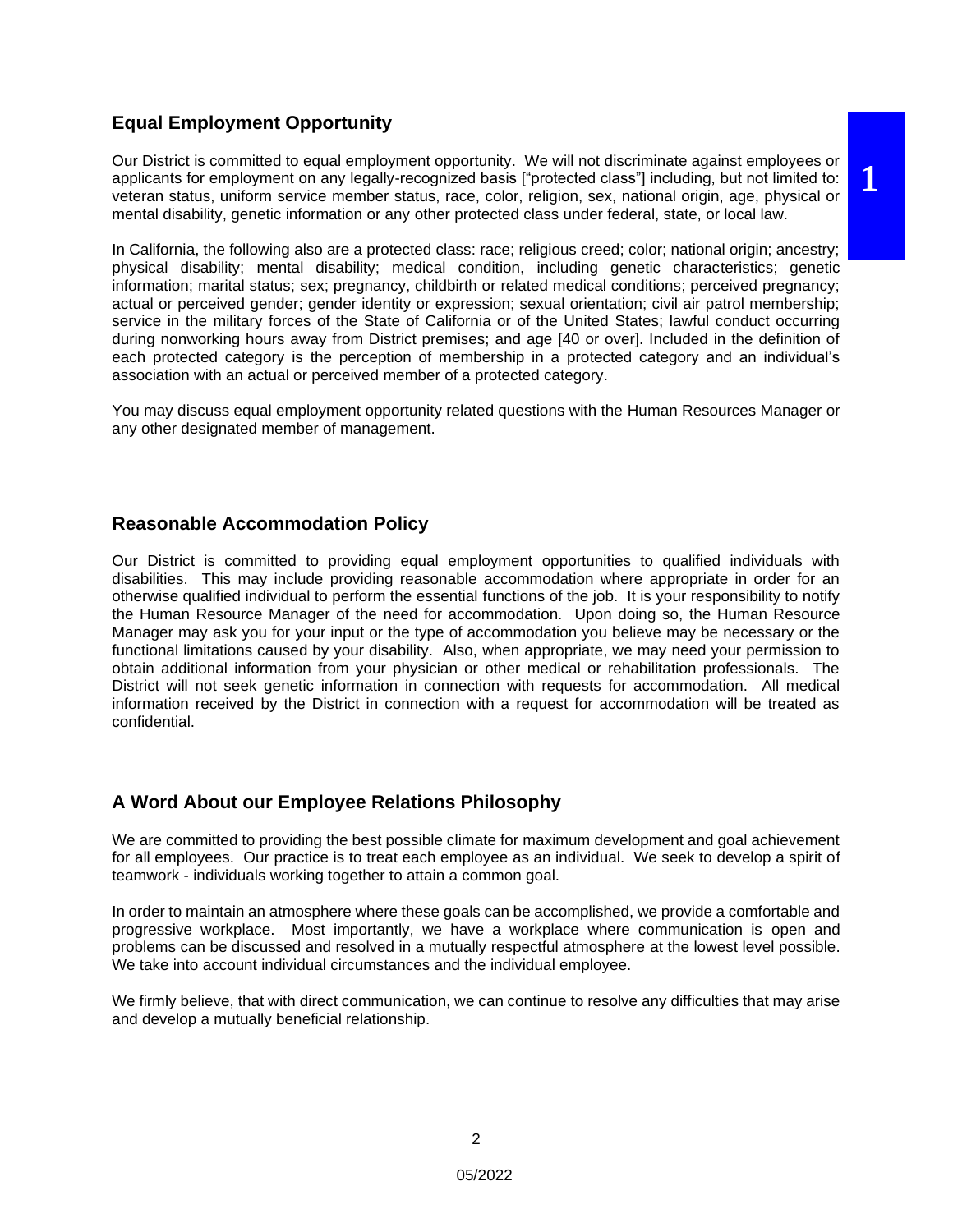#### **Harassment, Discrimination and Retaliation Prohibited**

The Truckee Tahoe Airport District is committed to providing equal employment opportunities to all employees and applicants without regard to any legally protected status, including but not limited to: age (40 or older), ancestry, color, religious creed (including religious dress and grooming practices), denial of family and medical care leave, disability (mental and physical), including HIV and AIDS, marital status, medical condition (cancer and genetic characteristics), genetic information, military and veteran status, national origin (including language use restrictions), race, sex (including pregnancy, child birth, breastfeeding and medical conditions related to pregnancy, child birth or breastfeeding), gender, gender identity and gender expression, sexual orientation, or any other protected status in accordance with all applicable federal, state and local laws.

**1**

In addition, the Truckee Tahoe Airport District is committed to providing a work environment that is free of unlawful harassment. In furtherance of this commitment, the District strictly prohibits all forms of unlawful harassment, including harassment on the basis of any protected status described above. All District employees will receive periodic training regarding prevention of harassment, discrimination and retaliation in accordance with applicable legal requirements.

Similarly, the District is committed to complying with all laws protecting qualified individuals with disabilities, as well as employees' religious beliefs and observances. This policy extends to all aspects of the District's employment practices, including recruiting, hiring, discipline, termination, promotions, transfers, compensation, benefits, training, leaves of absence, and other terms and conditions of employment.

The Truckee Tahoe Airport District will provide a reasonable accommodation for any known physical or mental disability of a qualified individual or for employees' religious beliefs and observances, provided the requested accommodation does not create an undue hardship for the District and does not pose a direct threat to the health or safety of others in the workplace or to the individual. The District will not retaliate or discriminate against a person for requesting an accommodation for his or her disability, regardless of whether the accommodation was granted.

#### **Scope**

This policy prohibits unlawful discrimination and harassment in the workplace and applies to applicants and employees of the District, including supervisors and managers. The District prohibits managers, supervisors and employees from discriminating against or harassing co-workers as well as customers, vendors, suppliers, independent contractors and others doing business with the District. In addition, the District prohibits customers, vendors, suppliers, independent contractors and others doing business with the District from discriminating against or harassing the District's employees.

#### **Procedures**

#### *Examples of prohibited sexual harassment or discrimination*

Sexual harassment includes a broad spectrum of conduct, including harassment based on sex, gender, gender identity or expression, and sexual orientation. Examples of unlawful and unacceptable behavior include:

- 1. Unwanted sexual advances.
- 2. Offering an employment benefit (such as a raise, promotion or career advancement) in exchange for sexual favors, or threatening an employment detriment (such as termination or demotion) for an employee's failure to engage in sexual activity.
- 3. Visual conduct, such as leering, making sexual gestures and displaying or posting sexually suggestive objects or pictures, cartoons or posters.
- 4. Verbal sexual advances, propositions, requests or comments.
- 5. Sending or posting sexually related messages, videos or messages via text, instant messaging or social media.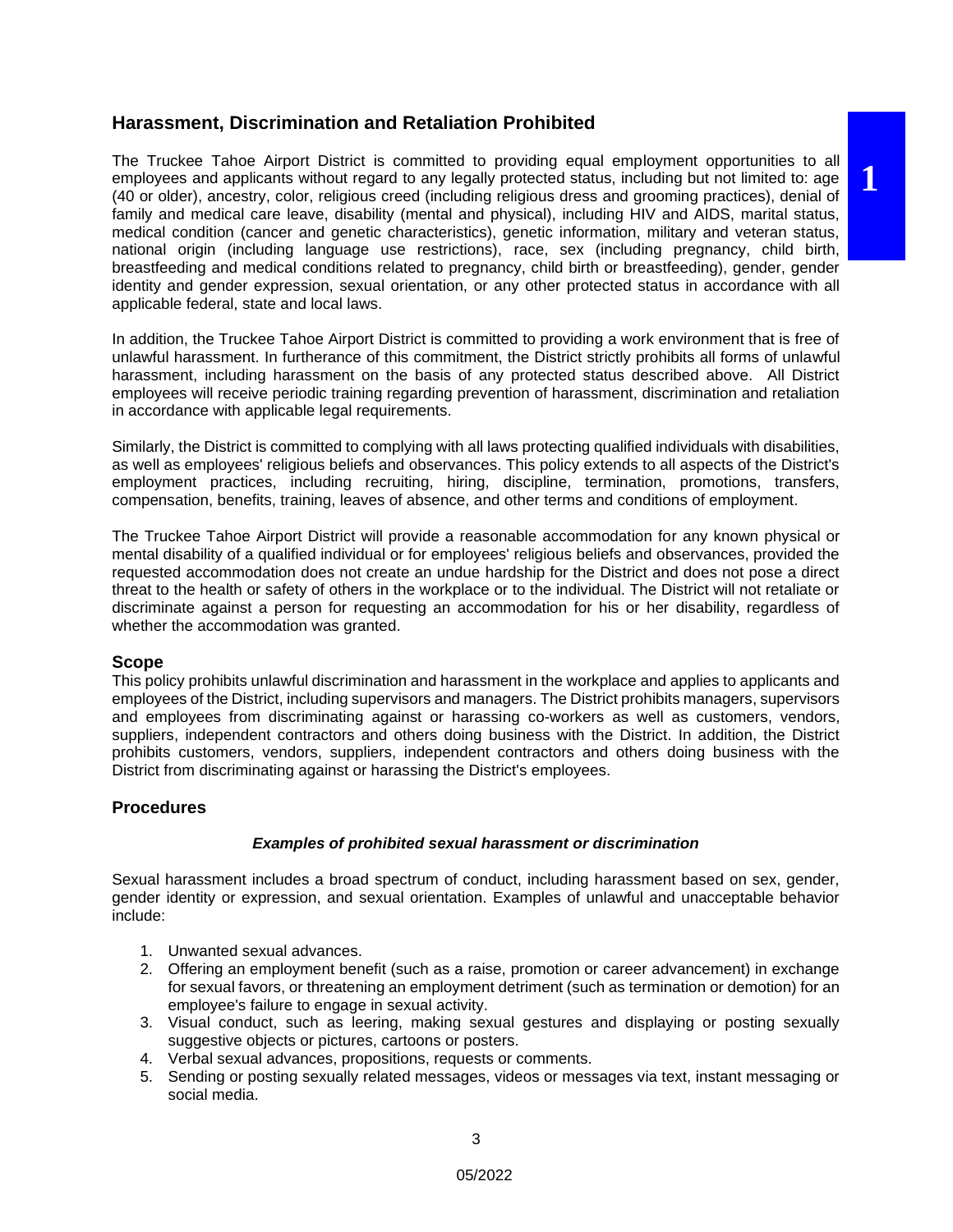**1**

- 7. Physical conduct, such as touching, groping, assault or blocking movement.
- 8. Physical or verbal abuse concerning an individual's gender, gender identity or gender expression.
- 9. Verbal abuse concerning a person's characteristics such as pitch of voice, facial hair or the size or shape of a person's body, including remarks that a male is too feminine or a woman is too masculine.

Fraternization behavior that does not rise to the level of a legal violation may still negatively impact District's mission or operations and thus violate this policy. For example, a District employee may not give preferential workplace treatment to another District employee (to the disadvantage of other workers) based on a romantic relationship with such other District employee, in particular where one is in a supervisory role. It is not the District's intention to dictate choices made in employees' personal lives with this Policy. Employees remain free to develop relationships and socialize outside the workplace during their personal time. However, romantic and personal relationships with co-workers can raise significant concerns in the workplace and sometimes lead to dissension, lack of productivity, and morale problems – for employees who are involved in the relationship as well as their co-workers. In addition, employees must understand that public employees are required to abide by high standards to insure a harassment-free workplace. If an actual, perceived or potential conflict or negative workplace issue exists as a result of a romantic relationship between District employees, the District may take whatever action it deems appropriate according to the circumstances up to and including but not limited to transfer, shift change, or termination. It shall be the District's right to determine – in its discretion – which employee will be transferred, have his or her shift changed, or be terminated.

#### *Other examples of prohibited harassment or discrimination*

In addition to the above listed conduct regarding sexually-related behavior, the District strictly prohibits harassment or discrimination concerning any other protected characteristic (listed above in the "Purpose" section). Such prohibited harassment includes:

- 1. Racial or ethnic slurs, epithets and any other offensive remarks.
- 2. Jokes, whether written, verbal or electronic.

invitations.

- 3. Threats, intimidation and other menacing behavior.
- 4. Inappropriate verbal, graphic or physical conduct.
- 5. Sending or posting harassing messages, videos or messages via text, instant messaging or social media..
- 6. Other harassing or discriminatory conduct based on one or more of the protected categories identified in this policy.

Harassment of the District's customers, clients, vendors, suppliers, independent contractors or employees of the District's customers, clients, vendors, suppliers or independent contractors by the District's employees is also strictly prohibited. Any such harassment will subject an employee to disciplinary action, up to and including termination.

Finally, dealing with the public can be challenging and sometimes contentious. While employees are expected to interface with the public as their duties dictate, including in difficult situations, employees are not expected to endure actual harassment by members of the public. If an employee feels that he or she is being subjected to harassment by a member of the public, the employee should report such harassment to his or her supervisor (or other person listed above) for investigation and appropriate action. Appropriate action will also be taken in response to violation of this policy by any nonemployee.

Employees who have any questions about what constitutes harassing or discriminatory conduct should contact the Human Resources Manager.

#### *Reporting harassment or discrimination*

4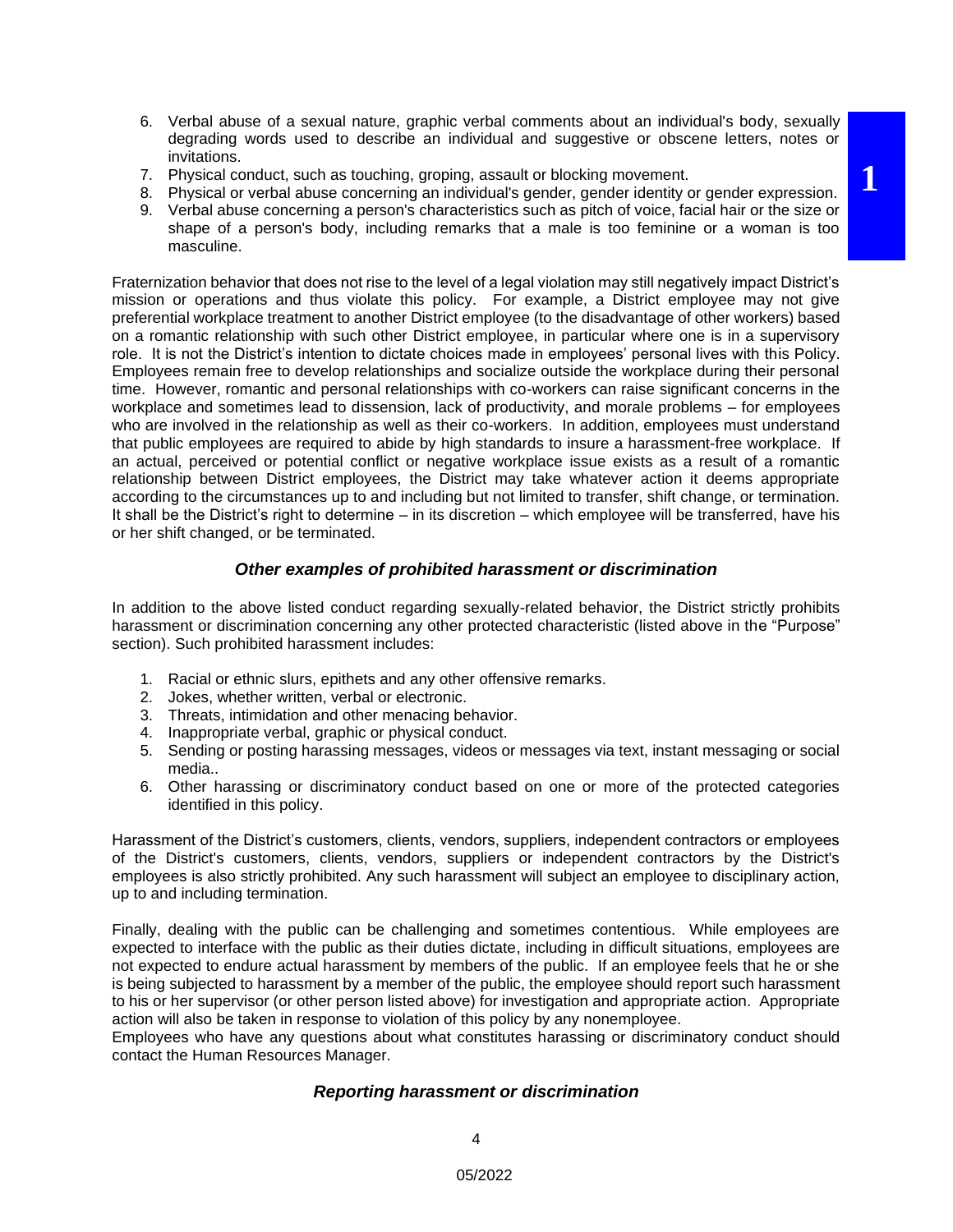Any employee who feels comfortable doing so should let a fellow employee or other person (e.g. volunteer, contractor, member of the public) know when that person's behavior or comments are offensive or unwelcome, even if the situation does not rise to the level of a violation of this Policy. However, employees are not required to handle these situations on their own. If an individual is not comfortable handling a situation directly, or if direct attempts are not immediately effective, the individual should immediately report the conduct through the channels described below

**1**

If an employee feels that he or she is being harassed or discriminated against in violation of this policy by another employee, supervisor, manager or third-party doing business with the District, the employee should immediately contact their immediate supervisor, Human Resource Manager, or District General Counsel. In addition, if an employee observes harassment or discrimination by another employee, supervisor, manager or nonemployee, the employee should immediately report the incident to the individuals identified above. Ideally, for confidentiality and efficiency reasons, keeping a complaint within one's "chain of command" is preferred, but it is not required. The key is to report the concern as soon as possible because nothing can be done to remedy the situation if the District does not know it exists.

#### *Supervisor Responsibilities*

All supervisors must report complaints of misconduct under this policy to the District's Human Resource Manager, General Manager or General Counsel immediately so the District can investigate and try to resolve the claim internally. Complaints about the General Manager should be made to the General Counsel or Human Resource Manager.

#### *Investigation Procedures*

All complaints of unlawful harassment or discrimination that are reported to management or to the persons identified above will be investigated as promptly as possible, and corrective action will be taken where warranted. All complaints of unlawful harassment or discrimination that are reported to management or to the persons identified above will be treated with as much confidentiality as possible, consistent with the need to conduct a thorough, fair investigation. Complaints will be investigated by impartial and qualified internal personnel unless external involvement is warranted. The process will be documented and tracked for reasonable progress, and all investigations will be completely timely.

The California DFEH may also investigate and process complaints of harassment or discrimination. Violators are subject to penalties and remedial measures that may include sanctions, fines, injunctions, reinstatement, back pay and damages. The toll free number from the DFEH is (800) 884-1684.

Employees' notification to the District is essential to enforcing this policy. Employees may be assured that they will not be penalized in any way for reporting a harassment or discrimination problem. It is unlawful for an employer to retaliate against employees who oppose the practices prohibited by the California Fair Employment and Housing Act (FEHA), or who file complaints or otherwise participate in an investigation, proceeding or hearing conducted by the California Department of Fair Employment and Housing (DFEH) or the Fair Employment and Housing Commission (FEHC). Similarly, the District prohibits employees from hindering its internal investigations or its internal complaint procedure.

#### *Retaliation prohibited*

The Truckee Tahoe Airport District prohibits retaliation against those who report, oppose or participate in an investigation of alleged violations of this policy. Participating in an investigation of alleged wrongdoing in the workplace includes:

- 1. Filing a complaint with a federal or state enforcement or administrative agency.
- 2. Participating in or cooperating with a federal or state enforcement agency that is conducting an investigation of the District regarding alleged unlawful activity.

5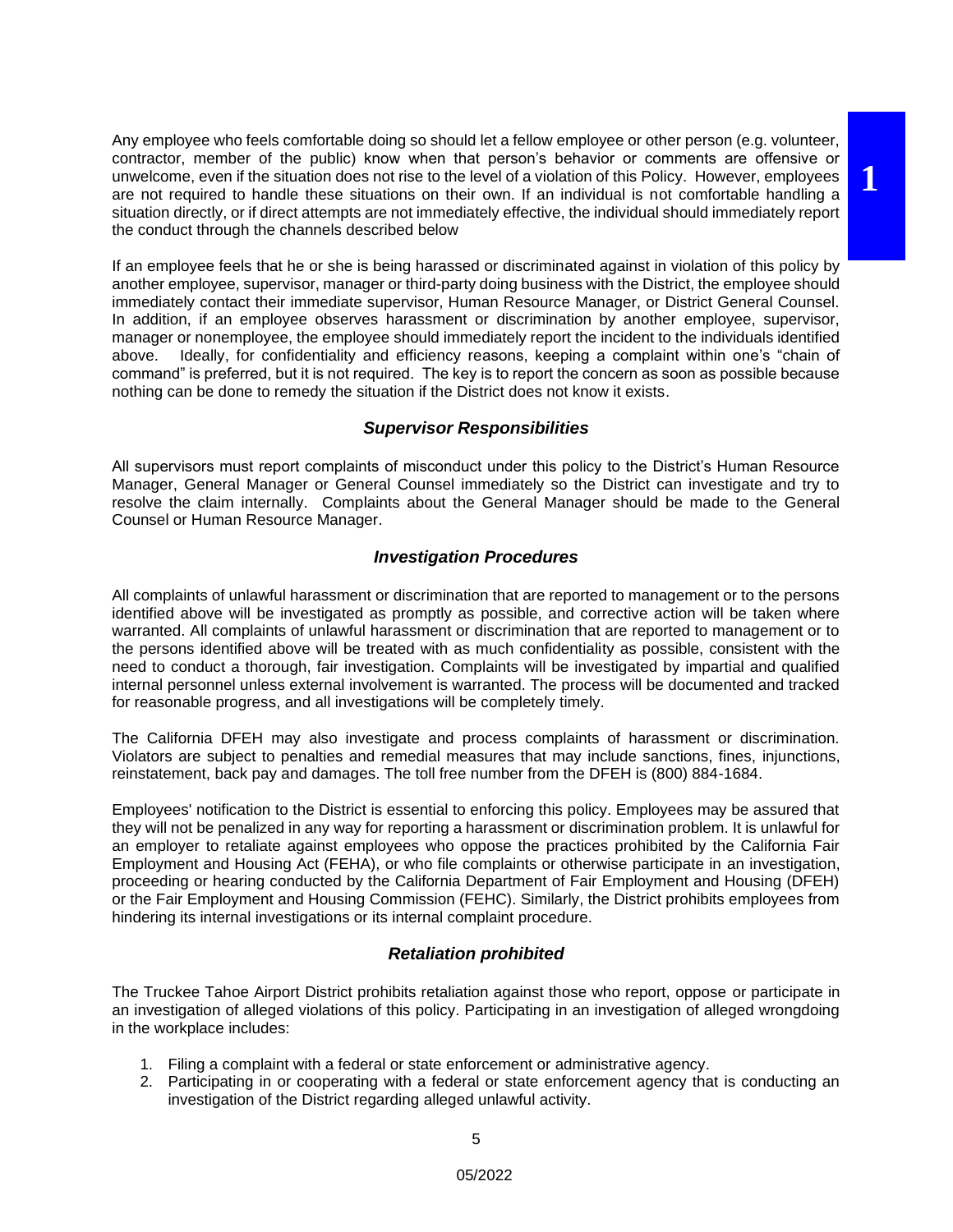- 3. Testifying as a party, witness or accused regarding alleged unlawful activity.
- 4. Associating with another employee who is engaged in any of these activities.
- 5. Making or filing an internal complaint with the District regarding alleged unlawful activity.
- 6. Providing informal notice to the District regarding alleged unlawful activity.

The District strictly prohibits any adverse action or retaliation against an employee for participating in an investigation of alleged violation of this policy. If an employee feels that he or she is being retaliated against, the employee should immediately contact the Human Resource Manager at (530) 587-4119 x143. In addition, if an employee observes retaliation by another employee, supervisor, manager or nonemployee, he or she should immediately report the incident to the individual identified above. Violations of this policy will result in discipline

Violation of this policy will subject an employee to disciplinary action, up to and including immediate termination. In addition, under California law, employees may be held personally liable for harassing conduct that violates applicable law.

Moreover, any supervisor or manager who fails to carry out their responsibilities under this Policy, and any employee who condones or ignores potential violations of this policy, will be subject to appropriate disciplinary action, up to and including termination.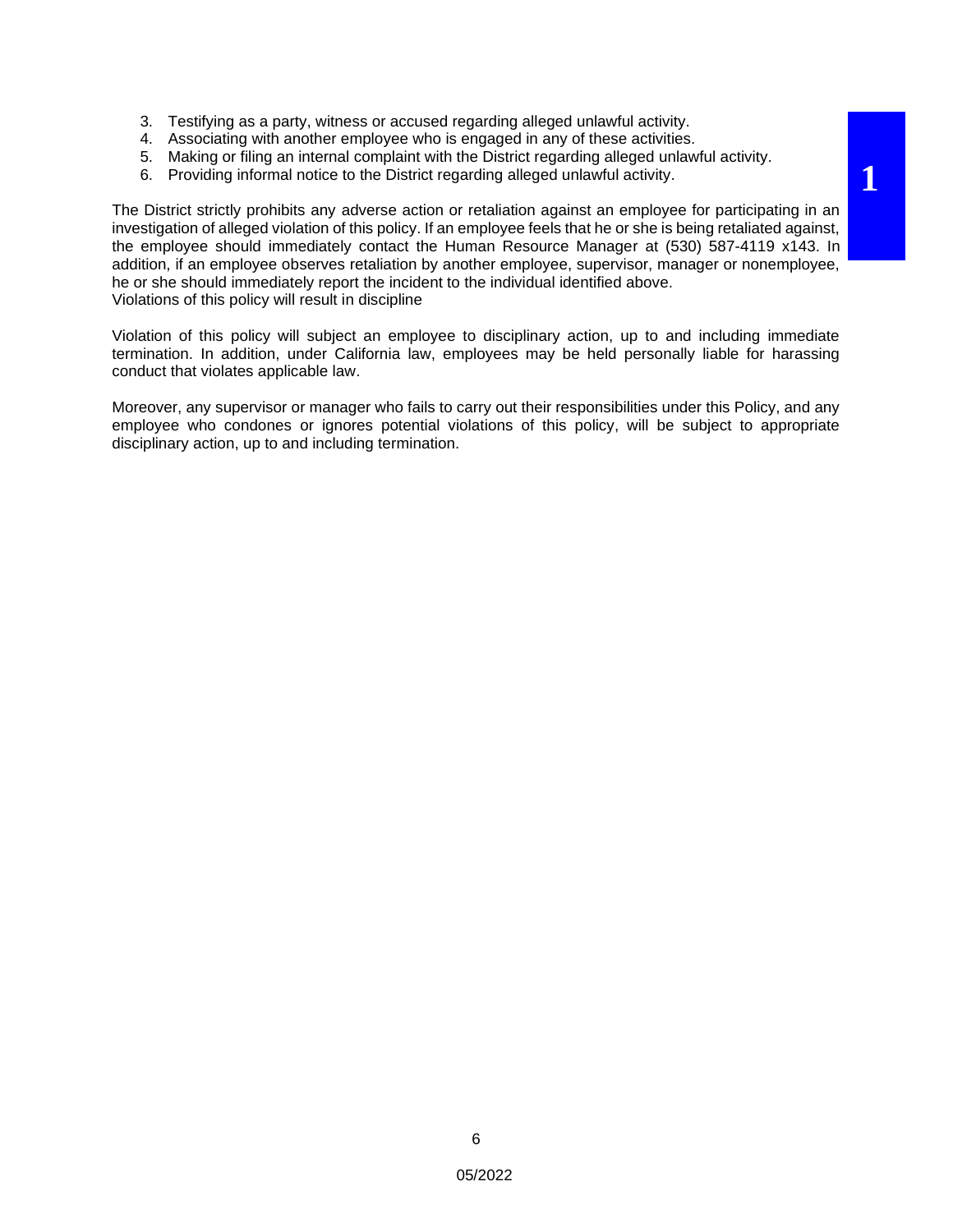# **1**

#### **Fraternization Prohibited**

The District desires to avoid misunderstandings, actual or potential conflicts of interest, complaints of favoritism, possible claims of sexual harassment, and the employee morale and dissension problems that can potentially result from romantic relationships or other fraternization between District employees.

It is not the District's intention to dictate choices made in employees' personal lives with this Policy. Employees remain free to develop relationships and socialize outside the workplace during their personal time. However, romantic, and personal relationships with co-workers can raise significant concerns in the workplace and sometimes lead to dissension, lack of productivity, and morale problems – for employees who are involved in the relationship as well as their co-workers. In addition, employees must understand that public employees are required to abide by high standards to insure a harassment-free workplace. For all of these reasons, the District will vigorously enforce this Policy consistent with all applicable federal, state, and local laws.

#### **Prohibited Relationships**

Supervisors are prohibited from becoming romantically involved with subordinate employees that they manage, directly or indirectly.

All employees, both supervisory or non-supervisory, are prohibited from fraternizing or becoming romantically involved with other employees of the District when, in the discretion of the District, their personal relationship may create or is creating a conflict of interest, disruption in the workplace, negative or unprofessional work environment, or presents concerns regarding supervision, safety, security or morale.

#### **Procedures**

Any employee who becomes romantically involved with any other employee in his or her supervisory chain, or supervisors who become aware of a romantic relationship between employees in the same supervisory chain, must notify their Department Director or the Human Resources Manager immediately of the existence of the relationship, so that a determination can be made as to whether the relationship presents an actual, perceived or potential conflict of interest or other negative workplace issue.

If an actual, perceived or potential conflict or negative workplace issue exists as a result of a romantic relationship between a supervisor and a subordinate, the District may take whatever action it deems appropriate according to the circumstances up to and including but not limited to transfer, shift change, or termination. It shall be the District's right to determine – in its discretion – which employee will be transferred, have his or her shift changed, or be terminated, in the best interests of the District.

Any employee involved in a romantic relationship with an employee in his or her supervisory chain, or a supervisor who is aware of such a relationship, must advise their Department Director or the Human Resources Manager when any such relationship ends, so that a determination can be made as to whether a conflict of interest or similar issue exists and needs to be addressed.

Failure to disclose the existence of or end of a personal romantic relationship listed above may lead to disciplinary action, up to and including termination (of both employees and/or the supervisor who was aware of the relationship and failed to properly report it).

If, in the discretion of the District, an employee's fraternization or personal relationship with another District employee (including non-romantic relationships) may create or is creating a conflict of interest, disruption in the workplace, negative or unprofessional work environment, or if the relationship presents concerns regarding supervision, safety, security or morale, the District may take whatever action it deems appropriate according to the circumstances, including but not limited to transfers, shift changes, or termination.

#### **Related Policies**

All employees should also remember that the District maintains a strict policy against unlawful harassment of any kind, including sexual harassment. Any employee who believes that he or she is being harassed as a result of a personal relationship or the end of a personal relationship should report his or her concerns immediately to the Human Resources Manager or other supervisor, as provided in that policy.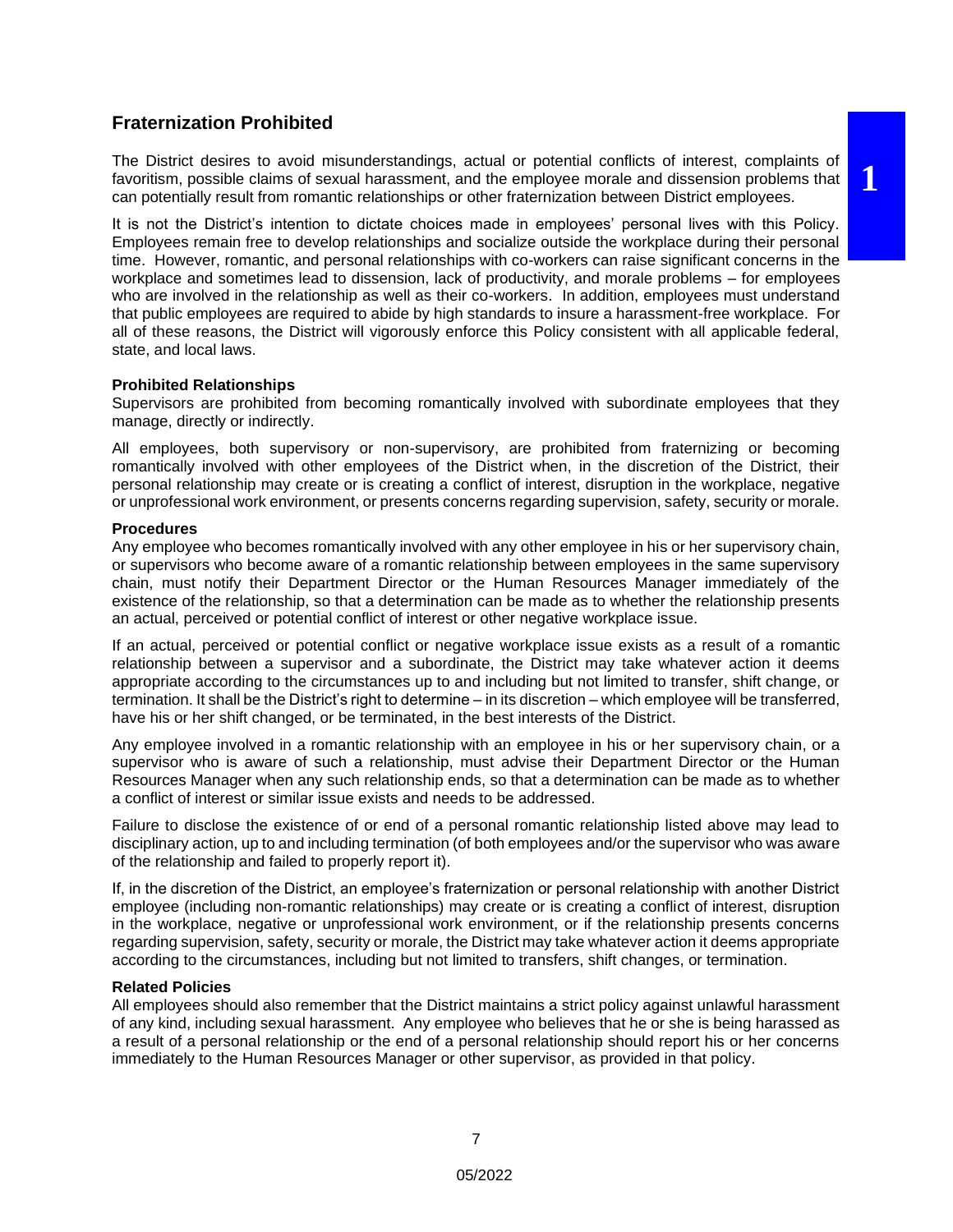## **Categories of Employment**

Upon hire, your supervisor will notify you of your employment classification.

FULL-TIME REGULAR EMPLOYEES regularly work between 32 and 40 hours per workweek. Such employees are on an introductory period during their first 180 days of employment. During this time, you will be able to determine if your new job is suitable for you, and your supervisor will have an opportunity to evaluate your work performance. However, the completion of the introductory period does not guarantee employment for any period of time since you are an at-will employee both during and after your introductory period.

TEMPORARY EMPLOYEES are hired for a season, specific term or project, and typically work between 32-40 hours per week for such period.

Within the preceding categories, employees are also categorized as "exempt" or "non-exempt." Nonexempt are entitled to overtime pay as required by applicable federal and state law. Exempt employees are not entitled to overtime pay and may also be exempt from minimum wage requirements pursuant to applicable federal and state laws. Exempt employees are expected to work a minimum of 40 hours per week.

#### **Elected Officials and Public Appointees**

During the time of their term of office, all elected or appointed Directors and committee members are considered employees of the District for tax withholding purposes only, and they are covered by the District's workers' compensation policy.

Other provisions of this handbook do not apply to this category of officials, as their interaction with the District is governed by Policy Instruction.

## **Work Hours and Schedules**

Hours of work are determined by job classification and scheduling. The following is a brief summary by job classification:

| <b>Classification</b> | <b>Example of Positions Covered</b>                                                | <b>Work Schedule</b>                                                                                                                                                 |  |
|-----------------------|------------------------------------------------------------------------------------|----------------------------------------------------------------------------------------------------------------------------------------------------------------------|--|
| Exempt - Class 1      | Management level positions,<br>including General Manager and<br>Director positions | Typically work on varying schedules to<br>provide<br>day/week<br>(7)<br>seven<br>supervision, for eight<br>(8)<br>hour<br>workdays. Minimum of 40 hours per<br>week. |  |
| Exempt – Class 2      | <b>Other Management Staff</b>                                                      | Typically work five (5), eight (8) hour<br>days Monday - Friday. Minimum of 40<br>hours per week.                                                                    |  |

**1**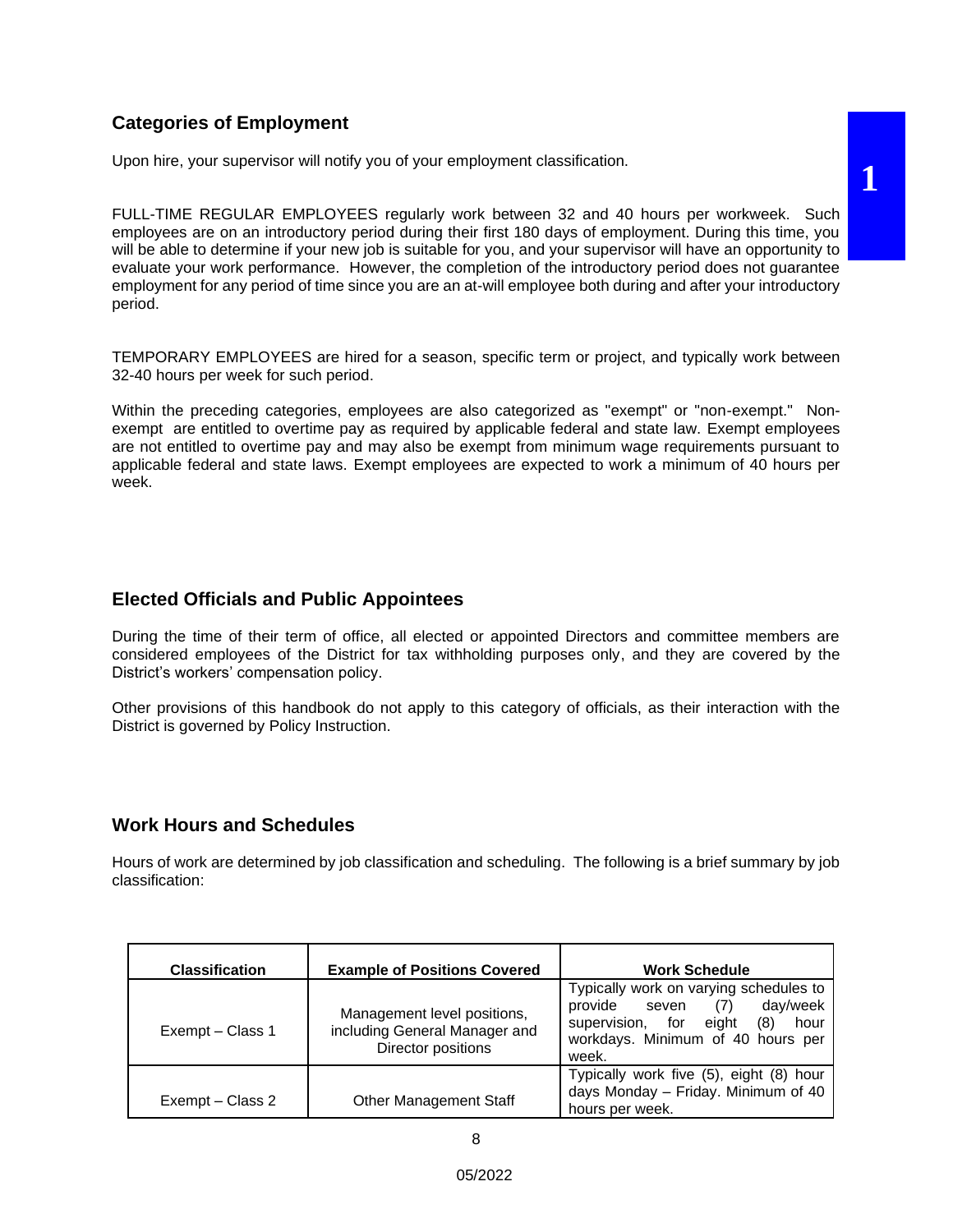| <b>Classification</b><br><b>Example of Positions Covered</b> |                                        | <b>Work Schedule</b>                                                                                                                                                                                                                                                                                 |  |
|--------------------------------------------------------------|----------------------------------------|------------------------------------------------------------------------------------------------------------------------------------------------------------------------------------------------------------------------------------------------------------------------------------------------------|--|
| Non-exempt - Class 1                                         | <b>Office Staff</b>                    | Monday through Friday for eight (8)<br>hour workdays. A thirty (30) minute<br>unpaid, duty-free meal period is to be<br>taken by the employee, within the<br>workday. Start time is typically between<br>0800 hours and 0900 hours.                                                                  |  |
| Non-exempt – Class 2                                         | <b>Other Support Staff</b>             | Typically work on varying schedules<br>throughout the year to provide<br>presence during peak periods. A thirty<br>(30) minute unpaid, duty-free meal<br>period is to be taken by the employee,<br>within the workday.                                                                               |  |
| Non-exempt – Class 3                                         | Operations/<br>Maintenance Technicians | Typically work four (4), ten (10) hour<br>Sunday<br>days<br>either<br>through<br>Wednesday or Wednesday through<br>Saturday. Start and finish times are<br>determined by scheduling. A thirty (30)<br>minute unpaid, duty-free meal period is<br>to be taken by the employee, within the<br>workday. |  |
| Non-exempt – Class 4                                         | Operations/Maintenance<br>Supervisors  | Typically work four (4), ten (10) hour<br>days.<br>Start and finish times are<br>determined by scheduling. A thirty (30)<br>minute unpaid, duty-free meal period is<br>to be taken by the employee, within the<br>workday.                                                                           |  |

## **Anniversary Date**

The first day you report to work, as a full-time regular employee, will be recorded in District records as your anniversary date. This date may be used to calculate many different District benefits. If you have any questions regarding your anniversary date, please see the Human Resource Manager.

## **Driver's License/Driving Record**

Employees in positions where the operation of a motor vehicle is an essential duty of the position, must present and maintain a valid driver's license and acceptable driving record to our insurer. Changes in your driving record must be reported to the Human Resource Manager immediately. Violations of this policy may result in immediate termination of your employment.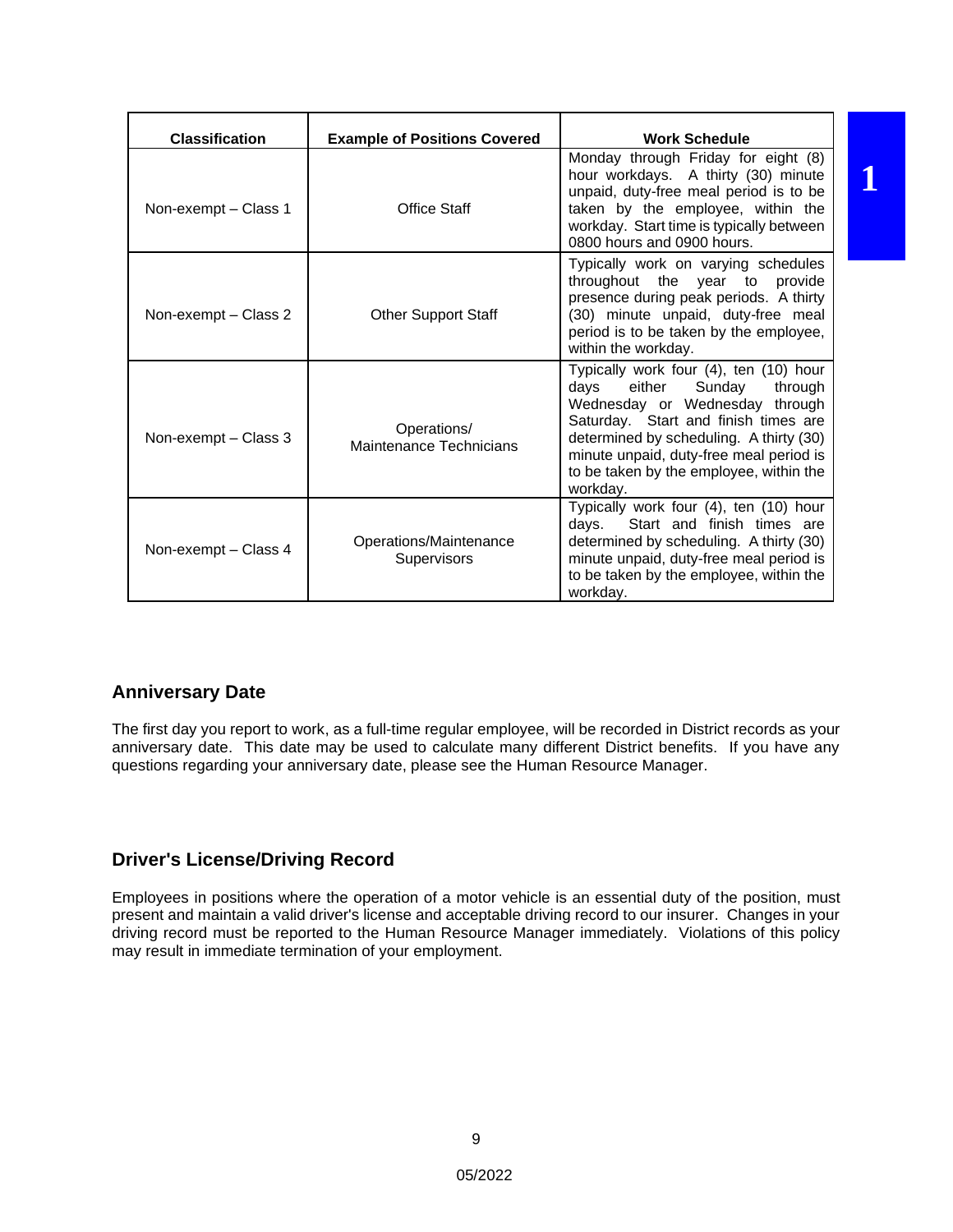#### **Bonding Requirement**

Certain positions in the District require employees to be bonded. It is the responsibility of the employee to ensure (s)he is bondable and to maintain bondable status. The District will pay the full cost of bonding. Violations of this policy may result in immediate termination of your employment.

**1**

#### **Immigration Reform and Control Act**

In compliance with the federal Immigration Reform and Control Act of 1986 (IRCA), as amended, and any state law requirements, if applicable, our District is committed to employing only individuals who are authorized to work in the United States.

Each new employee, as a condition of employment, must complete the Employment Eligibility Verification Form I-9 and present documentation establishing identity and employment eligibility.

If an employee is authorized to work in this country for a limited time period, the individual will be required to submit proof of renewed employment eligibility prior to expiration of that period to remain employed by the District.

#### **New Employee Orientation**

Upon joining our District, you were given this copy of our Employee Handbook and an opportunity during work time to review it. After reading this Employee Handbook, please sign the receipt page and return it to the Human Resource Manager. You will be asked to complete personnel, payroll and benefit forms.

If you lose your Employee Handbook or if it becomes damaged in any way, please notify the Human Resource Manager as soon as possible to obtain a replacement copy.

While we try to anticipate employee concerns and address them in the Handbook, it is not possible to anticipate every question or concern. Please ask questions and seek clarification. The Human Resource Manager is a good source of information about handbook policies and procedures.

#### **Suggestions and Ideas**

We are always interested in your constructive ideas and suggestions for improving our operations. Your suggestions should be submitted in writing to the General Manager.

After we consider your suggestion, you will be notified whether it is feasible to be put into practice.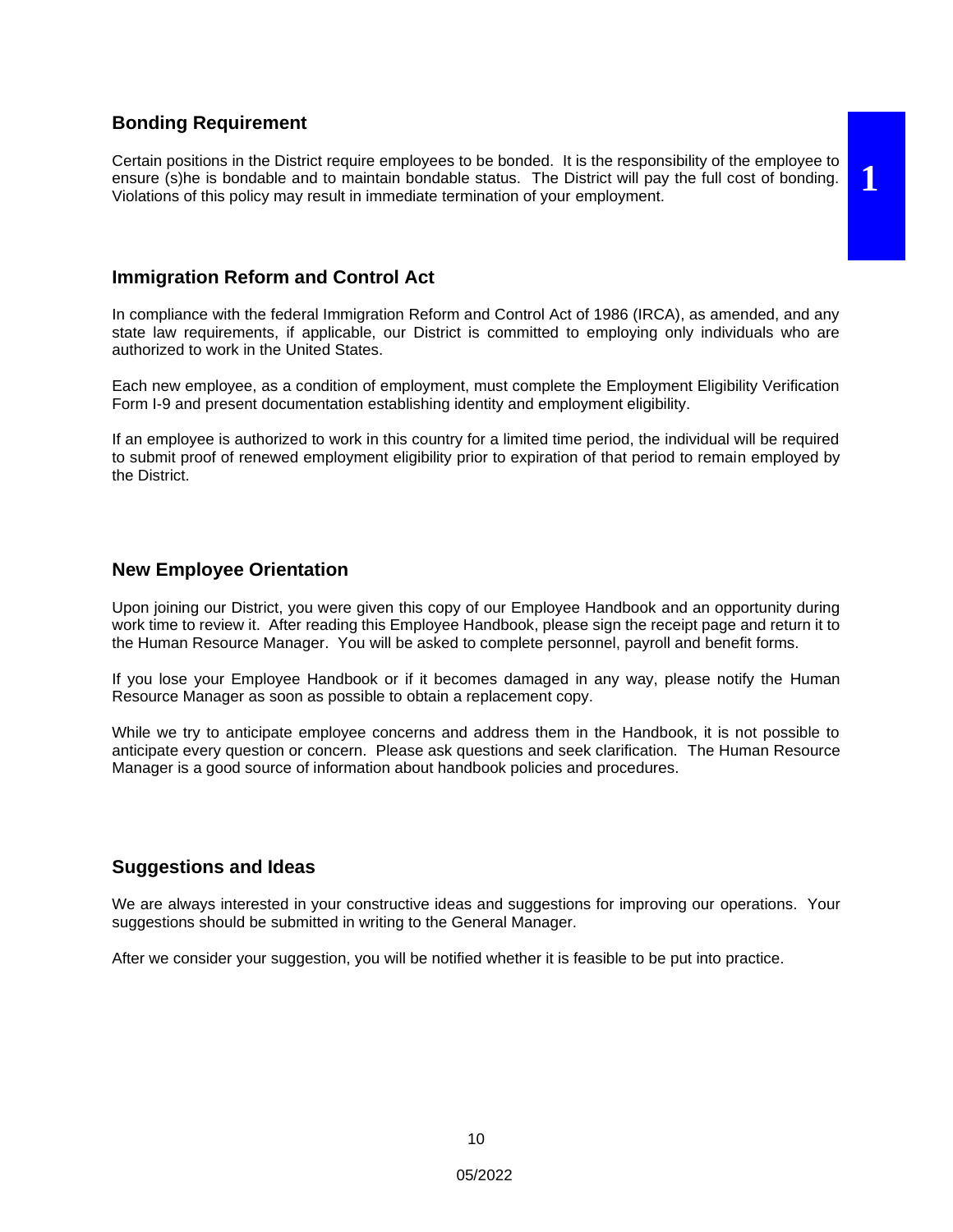#### **Talk to Us**

We encourage you to bring your questions, suggestions and complaints to our attention. We will carefully consider each of these in our continuing effort to improve operations.

If you feel you have a problem, present the situation to your Immediate Supervisor so that the problem can be settled by examination and discussion of the facts. We hope that your Immediate Supervisor is able to satisfactorily resolve most matters.

If you still have questions after meeting with your Immediate Supervisor or if you would like further clarification on the matter, request a meeting with the Departmental Director. (S)he will review the issues and meet with you to discuss possible solutions.

Finally, if you still believe that your problem has not been fairly or fully addressed, request a meeting with the General Manager.

Your suggestions and comments on any subject are important, and we encourage you to take every opportunity to discuss them with us. Your job will not be adversely affected in any way because you choose to use this procedure.

If at any time you do not feel comfortable speaking with your Immediate Supervisor or the next level of management, discuss your concern with any other member of management with whom you feel comfortable.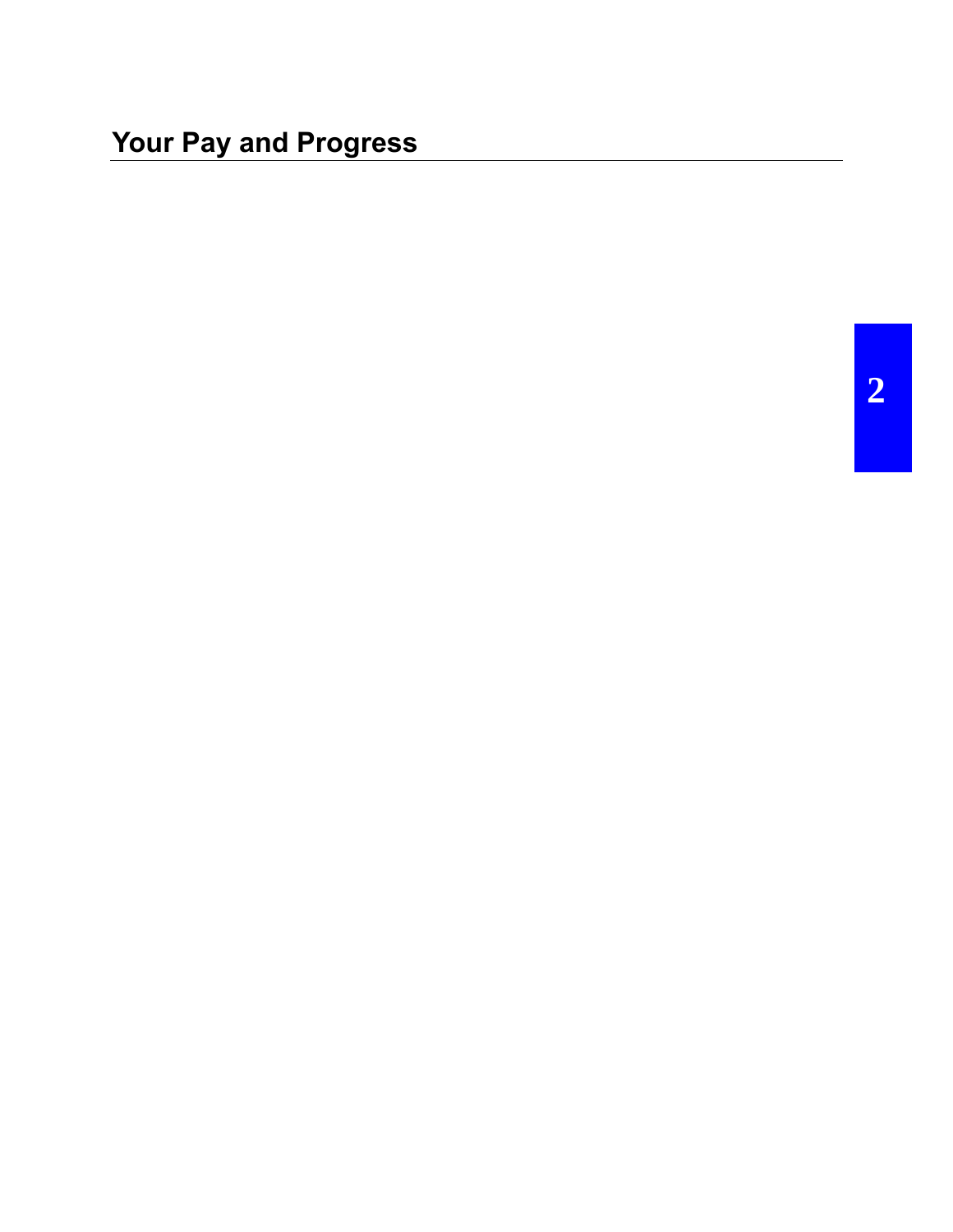## **Recording Your Time**

Non-exempt employees must record their hours on our timekeeping system.

Accurately recording all of your time is required in order to be sure that you are paid for all hours worked. You are expected to follow the established procedures in keeping an accurate record of your hours worked. Time must be recorded as follows:

- Immediately before starting your shift
- Immediately after finishing work before your meal period
- Immediately before resuming work after your meal period
- Immediately after finishing work
- Immediately before and after any other time away from work (excepting only the normal morning and afternoon paid break periods)

Employees must punch in/out as close to their scheduled shift time as possible, but no more than 3 minutes before or after their shift.

Exempt employees are also required to accurately record their time and account for absences where accrued leave is utilized. Exempt employees are expected to work a minimum of 40 hours per week.

All employees subject to this policy are required to accurately record all time worked.

The workweek starts on Sunday at 12:01 a.m. and ends on Saturday at 12:00 a.m.

#### **Payday**

You will be paid biweekly on Friday for the period that ends the Saturday before payday.

When our payday is a holiday, you normally will be paid on the last working day before the holiday.

You may pick up your paycheck after 2:00 p.m. from the Administrative Offices.

Please review your paycheck for errors. If you find a mistake, report it to your direct supervisor immediately. Your supervisor will assist you in taking the steps necessary to correct the error.

#### **Paycheck Deductions**

The District is required by law to make certain deductions from your paycheck each pay period. Such deductions typically include federal and state taxes, and retirement programs. Depending on the benefits you choose, there may be additional deductions. All deductions and the amount of the deductions are listed on your pay stub. Tax-related deductions are totaled each year for you on your Form W-2, Wage and Tax Statement.

The District may make deductions from exempt employees' salaries in a way that is permitted under applicable federal and state wage and hour rules. Employees will be reimbursed in full for any isolated, inadvertent, or improper deductions, as defined by law.

**2**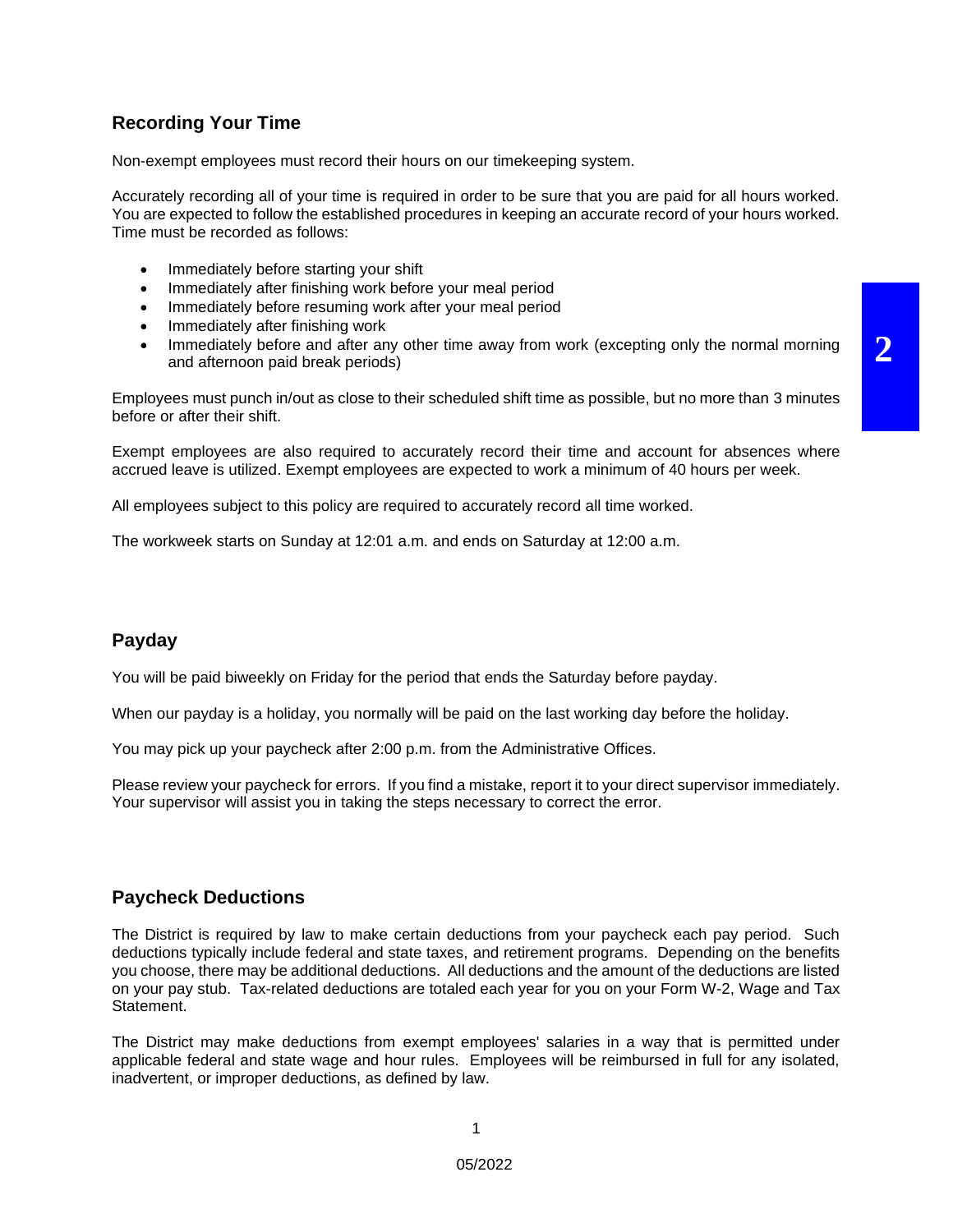Exempt employees may be subject to the following salary deductions:

- Absences of one or more full days for personal reasons, other than sickness or disability; or
- Absences of one or more full days due to sickness or disability, if there is a plan, policy, or practice providing replacement compensation for such absences; or
- Absences of one or more full days before eligibility under such a plan, policy, or practice or after replacement compensation for such absences has been exhausted; or
- Suspensions of one or more full days for violations of safety rules of major significance; or
- Suspensions of one or more full days for violations of written workplace conduct rules, such as rules against sexual harassment and workplace violence; or
- Payment of actual time worked in the first and last weeks of employment, resulting in a proportional rate of an employee's full salary; or

**2**

- Any unpaid leave taken under the Family and Medical Leave Act; or
- Negative paid-time-off balances, in whole-day increments only.

If questions or concerns about any pay deductions arise, employees may discuss and resolve them with the Immediate Supervisor. If an error is found, you will receive an immediate adjustment which will be paid no later than on the next regular payday.

#### **Garnishment/Child Support**

When an employee's wages are garnished by a court order, our District is legally bound to withhold the amount indicated in the garnishment order from the employee's paycheck. Our District will, however, honor applicable federal and state guidelines that protect a certain amount of an employee's income from being subject to garnishment. Employees subject to court-ordered garnishment should proactively work with the Finance team to ensure accurate pay.

#### **Direct Deposit**

You have the option of receiving your pay in a payroll check or having your pay deposited into your bank account through our direct deposit program. If you wish to use direct deposit, please contact the Director of Finance and Administration. Per California State Law, the District cannot require you to use direct deposit.

#### **Performance Reviews**

Your performance is important to our District. Annually, generally in December, your Immediate Supervisor will review your job progress within our district and help you set new job performance plans. You may be given a mid-year review to determine the status of goals set during the annual review.

Our performance review program provides the basis for better understanding between you and your Immediate Supervisor, with respect to your job performance, potential and development within the District.

New regular full-time employees will generally also be reviewed at the end of their introductory period.

2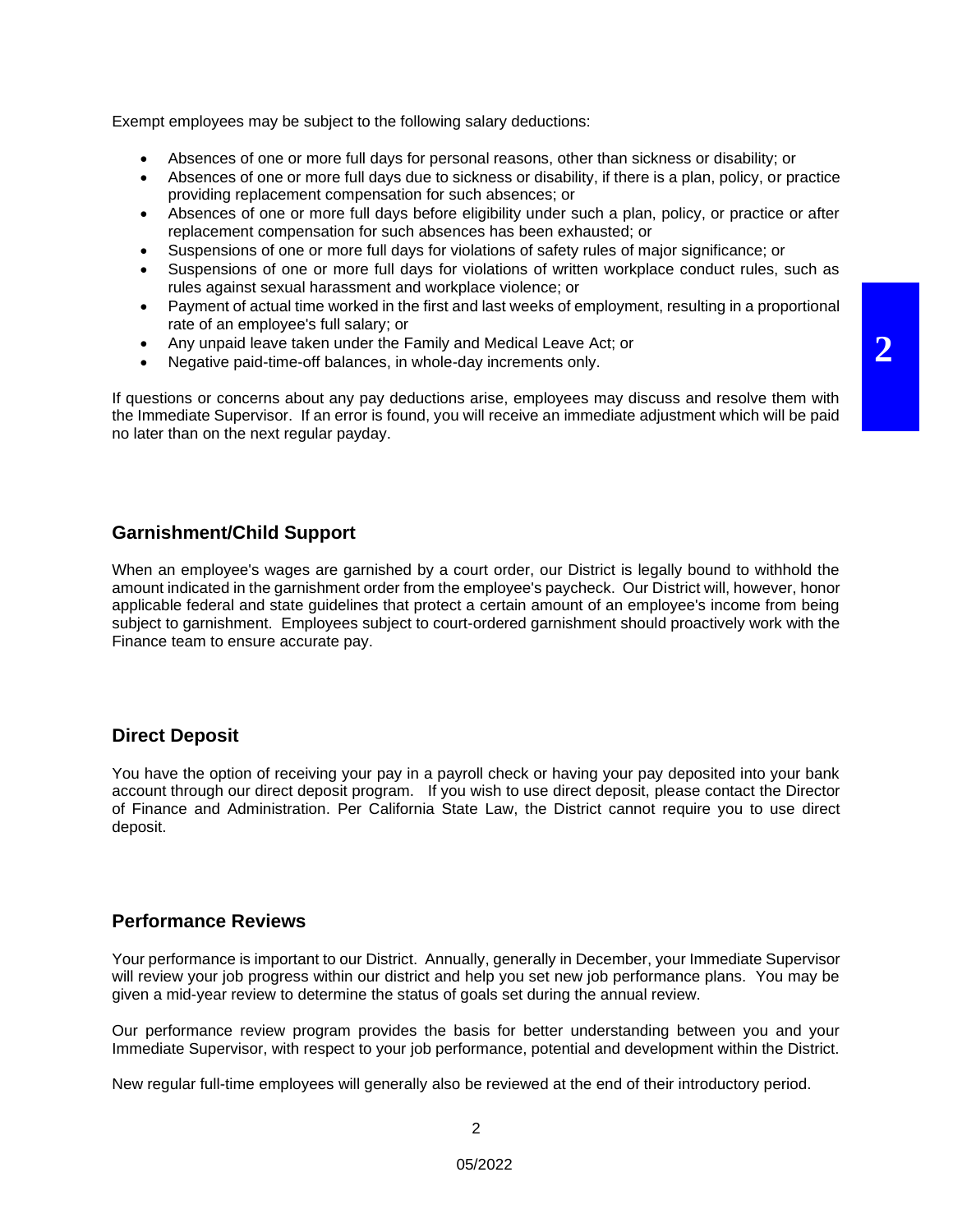#### **Job Descriptions**

The District maintains a job description for each position in the District. The job description outlines the essential duties and responsibilities of the position. When the duties and/or responsibilities of a position change, the job description is revised to reflect those changes. If you have any questions or wish to obtain a copy of your position job description, please see the Human Resource Manager. If you believe the duties or requirements of your position have materially changed from those reflected in the job description, please notify the Human Resource Manager as soon as possible.

## **Promotions and Transfers**

We believe that career advancement is rewarding for both the employee and the District. We will promote qualified employees to new or vacated positions whenever possible. In addition, your Immediate Supervisor is available to discuss transfer opportunities with you.

Jobs may be posted in-house. If you are interested in applying for one of these positions, notify your immediate supervisor and contact the person indicated on the notice.

#### **Shift Exchanges**

If you wish to exchange shifts with a co-worker or change shifts or hours within the section you are currently employed, you must obtain your Supervisor's approval in advance. Such approvals are within the discretion of your immediate supervisor, who will make every reasonable effort to accommodate you, but operational concerns and District priorities (such as limited overtime expenses) shall take precedence over employee requests. You may not exchange or work another employee's shift without the prior written approval of your Supervisor.

From time to time, the District will reassign employee shifts and focus areas based on assessment of need (e.g. to cover a planned absence), complementary capabilities of individual employees, professional development of employees, and changes in business tempos. Every effort shall be made to coordinate these changes with as much advance notice as possible. Individual employees can assist both supervisors and their co-workers' plans by coordinating absences as soon as possible.

## **Pay Raises**

Depending upon your performance and our District's profitability, adjustments in your pay may be made when there has been an improvement in, or sustainment of, an already good performance during the review period.

#### **Pay Advances**

Pay advances will not be granted to employees.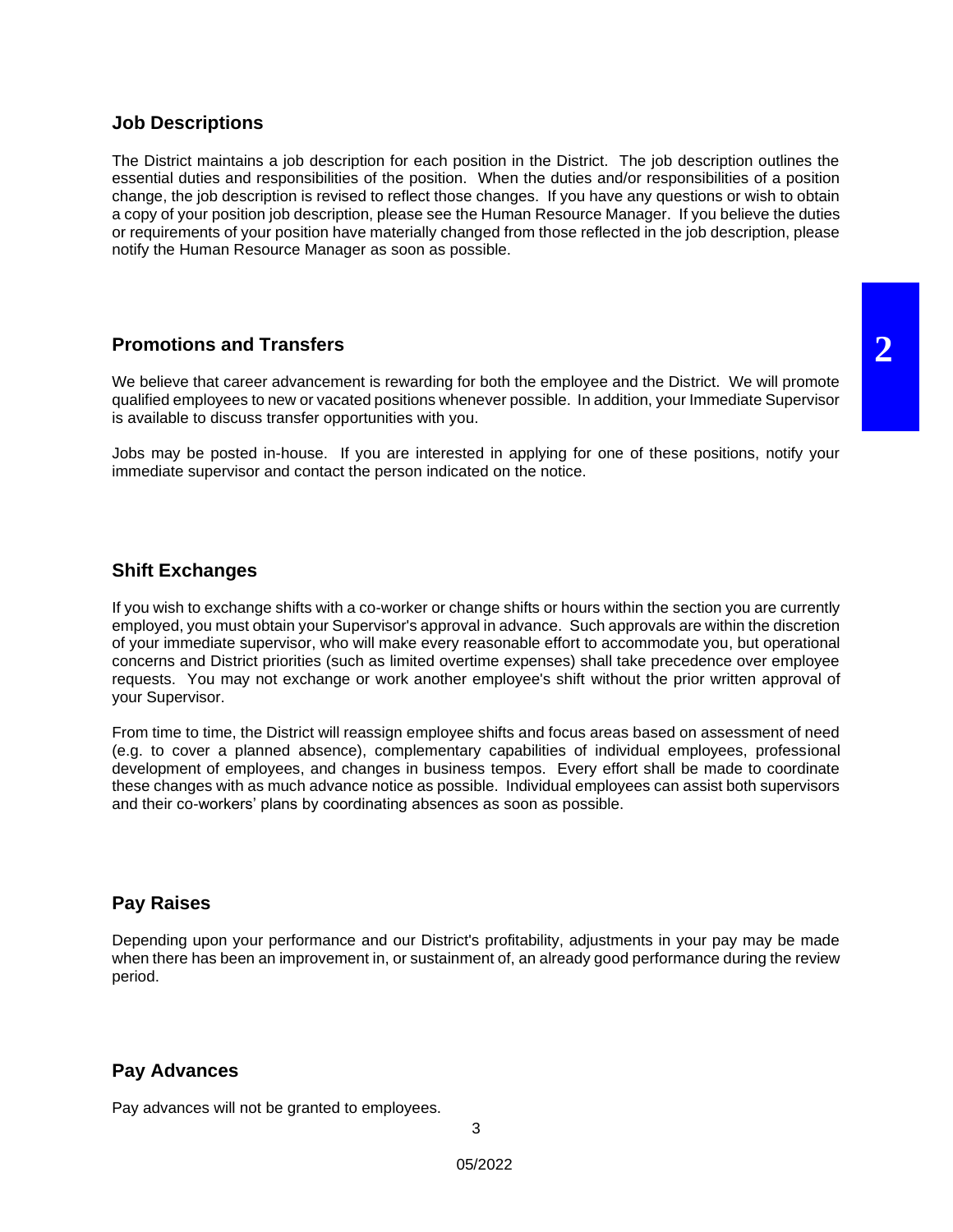#### **Overtime**

There will be times when you will need to work overtime so that we may meet the needs of our customers. Although you will be given advance notice when feasible, this is not always possible. Non-exempt employees must have all overtime approved in advance by their Immediate Supervisor.

Non-exempt team members will be paid at a rate of time and one half their regular rate of pay for hours worked in excess of 40 hours in a workweek and will be paid double time of their regular rate of pay for hours worked in excess of 12 hours in a day.

We may allow employees to make up time for work missed within the same workweek because of their personal obligations. Employees who wish to do so must provide their Immediate Supervisor with a written and signed request for each occasion that they desire to make up time, and it is within the supervisor's discretion whether to approve such request. However, an employee who makes up missed time in the same workweek will not be paid overtime for the additional hours of work on a given day unless they exceed 12 hours actually worked on that day or total more than 40 hours actually worked in that week. Worked hours in excess of 12 per day that also contribute to hours in excess of 40 per week are paid at the applicable premium rate only once (i.e., no double counting).

Only actual hours worked count toward computing weekly overtime. Leave hours are excluded.

If you have any questions concerning overtime pay, check with your Immediate Supervisor.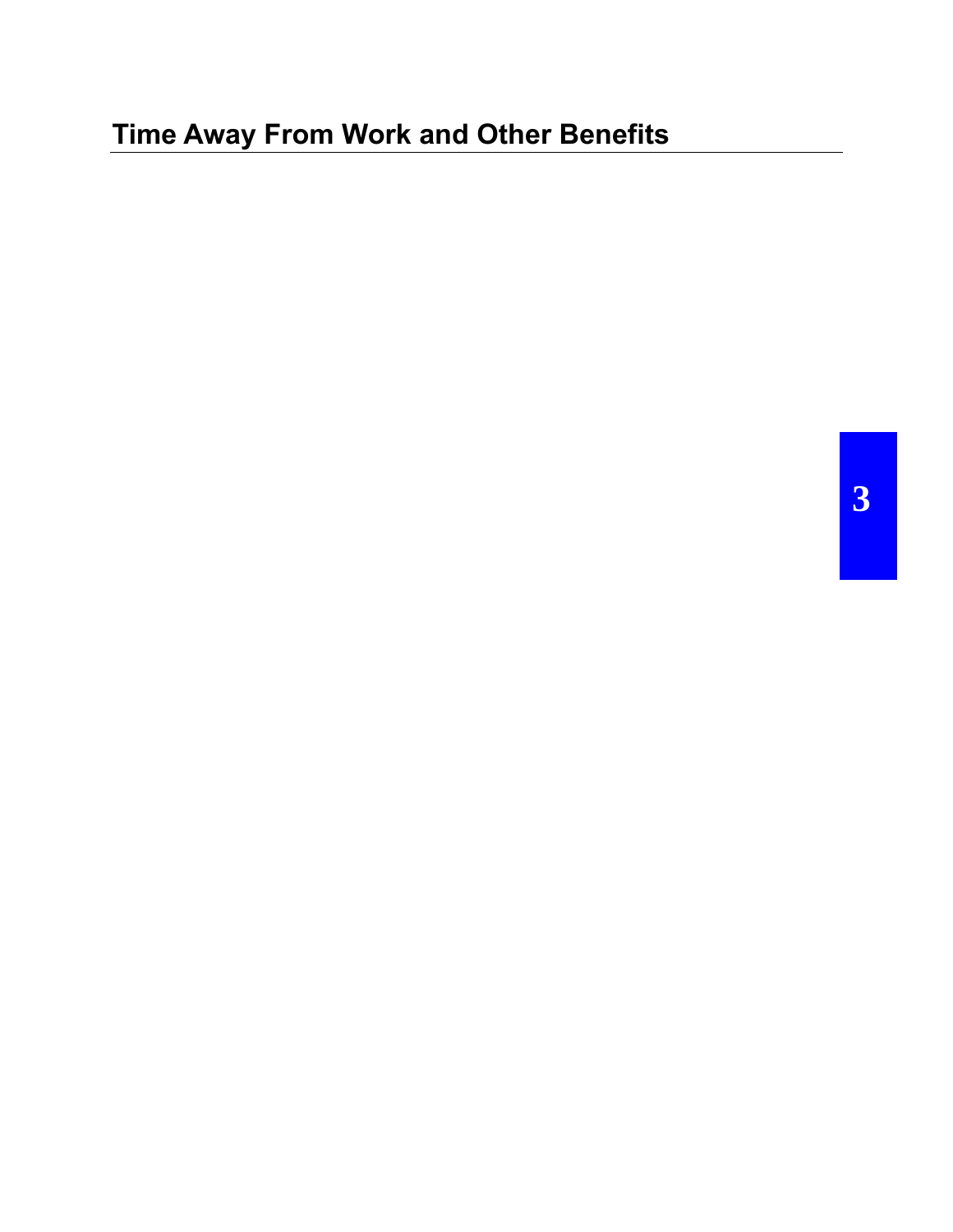#### **Employee Benefits**

Our District has developed a comprehensive set of employee benefit programs to supplement our employees' regular wages. Our benefits represent a hidden value of additional income to our employees.

This Employee Handbook describes the benefit plans maintained by the District at the time of the most recent handbook update. Refer to the actual plan documents and summary plan descriptions if you have specific questions regarding the benefit plan. Those documents are controlling.

The District reserves the right to modify and/or terminate its benefits at any time. We will keep you informed of any changes.

#### **California Public Employees Retirement System (CalPERS)**

Upon hire, full-time regular employees are eligible to participate in CalPERS. Temporary employees may be eligible to join CalPERS depending on their hours worked, and any temporary employees who are already members of CalPERS prior to joining the District will continue to be treated as CalPERS members during District employment. Employees participating in CalPERS do not pay into the Federal Social Security program. Employees are fully vested in the plan after five years of service. The employees contribute a percentage of up to 8% of their gross pay each pay period to participate in CalPERS. The percentage is determined each June for the following fiscal year July through June.

**3**

For further details, see the Director of Finance and Administration or contact CalPERS directly.

#### **Holidays**

Full-time regular employees are eligible for paid holidays immediately upon hire.

Our District normally observes the following holidays during the year:

January 1 Martin Luther King Day Presidents' Day Memorial Day **Juneteenth** Independence Day Labor Day Columbus Day Veterans Day Thanksgiving Day Day after Thanksgiving December 25

If one of the above holidays falls on Saturday, it normally is observed on the preceding Friday. If a holiday falls on Sunday, it normally is observed on the following Monday.

Non-exempt employees must work their scheduled workday before and after the holiday in order to be paid for the holiday, unless they are absent with prior permission from their supervisor.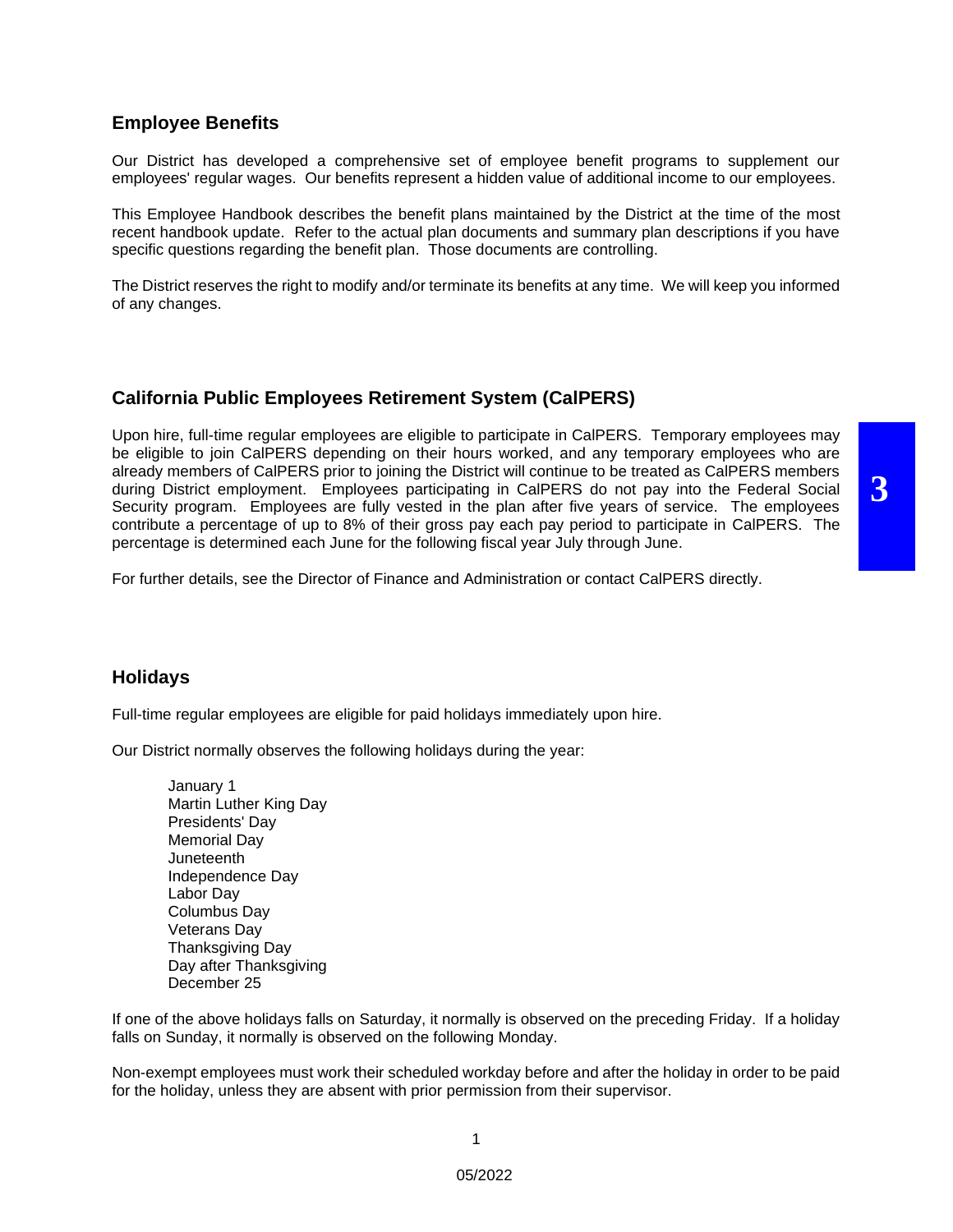Recognizing that the Airport is open every day, including the above listed holidays, the District provides employees a Holiday Bank to allow some flexibility in when they will be paid for holiday time. Temporary employees are not eligible for holiday pay. Full-time regular exempt and non-exempt employees have the option to accrued up to 88 holiday hours (11 designated holidays) in their holiday bank. Exempt employees may "bank" a holiday if they work that day and use the banked hours to take an alternate day off. Employees may choose to use the banked hours for time off, or have those hours paid out, subject to the procedures detailed below.

Eligible employees will accrue 8 hours of holiday time in the pay period the holiday occurs. The 8 hours will be added to the employee's Holiday Bank, reported on the pay stub, to a maximum of 88 hours. If an employee's Holiday Bank will exceed 88 hours with the addition of a particular holiday, the excess hours will be paid out.

Employees scheduled to work the holiday will do so unless they coordinate with the Supervisor for the day off. Employees scheduled to work a designated holiday may request that day off using the District's online timekeeping system. Employees who normally work 10-hours shifts, and are authorized the day off, shall have the holiday hours paid out, but have the option of taking the other two hours without pay or using two vacation hours to receive full pay for the day.

Employees may, at any time, request payment of holiday hours on their account. The request should be entered into the timecard and approved by the supervisor, and the time will be paid in the pay period the request was received. Holiday time can only be paid out at a minimum of 40-hour blocks.

Employees who would like to use Holiday Bank time for time off will indicate that they wish to use "Holiday" time in the District's online timekeeping system.

## **Vacation**

| Years (Months) of<br><b>Service</b>                  | <b>Annual Vacation</b><br><b>Eligibility Hourly</b><br><b>Employees</b>                                                 | <b>Annual Vacation</b><br><b>Eligibility</b><br><b>Hourly Supervisor</b><br><b>Employees</b>                                | <b>Annual Vacation</b><br><b>Eligibility Exempt</b><br><b>Employees</b>                                                      |
|------------------------------------------------------|-------------------------------------------------------------------------------------------------------------------------|-----------------------------------------------------------------------------------------------------------------------------|------------------------------------------------------------------------------------------------------------------------------|
| First day of 1st<br>year - last day of<br>4th Year   | Up to a maximum of<br>eighty (80) hours in<br>any one (1) year. (10<br>days)<br>Accrual Rate: 3.077                     | Up to a maximum of one-<br>hundred-twenty (120)<br>hours in any one (1) year.<br>$(15 \text{ days})$<br>Accrual Rate: 4.615 | Up to a maximum of one-<br>hundred-sixty (160) hours<br>in any one $(1)$ year. $(20)$<br>days)<br>Accrual Rate: 6.154        |
| First day of 5th<br>year - last day of<br>9th Year   | Up to a maximum of<br>one-hundred-twenty<br>(120) hours in any<br>one (1) year. (15<br>days)<br>Accrual Rate: 4.615     | Up to a maximum of one-<br>hundred-sixty (160) hours<br>in any one $(1)$ year. $(20)$<br>days)<br>Accrual Rate: 6.154       | Up to a maximum of two-<br>hundred (200) hours in<br>any one $(1)$ year. $(25)$<br>days)<br>Accrual Rate: 7.692              |
| First day of 10th<br>year - last day of<br>14th Year | Up to a maximum of<br>one-hundred-thirty-six<br>(136) hours in any<br>one (1) year. (17<br>days)<br>Accrual Rate: 5.231 | Up to a maximum of two-<br>hundred (200) hours in<br>any one $(1)$ year. $(25)$<br>days)<br>Accrual Rate: 7.692             | Up to a maximum of two-<br>hundred-sixteen (216)<br>hours in any one (1) year.<br>$(27 \text{ days})$<br>Accrual Rate: 8.308 |

All full-time regular employees are eligible for vacation.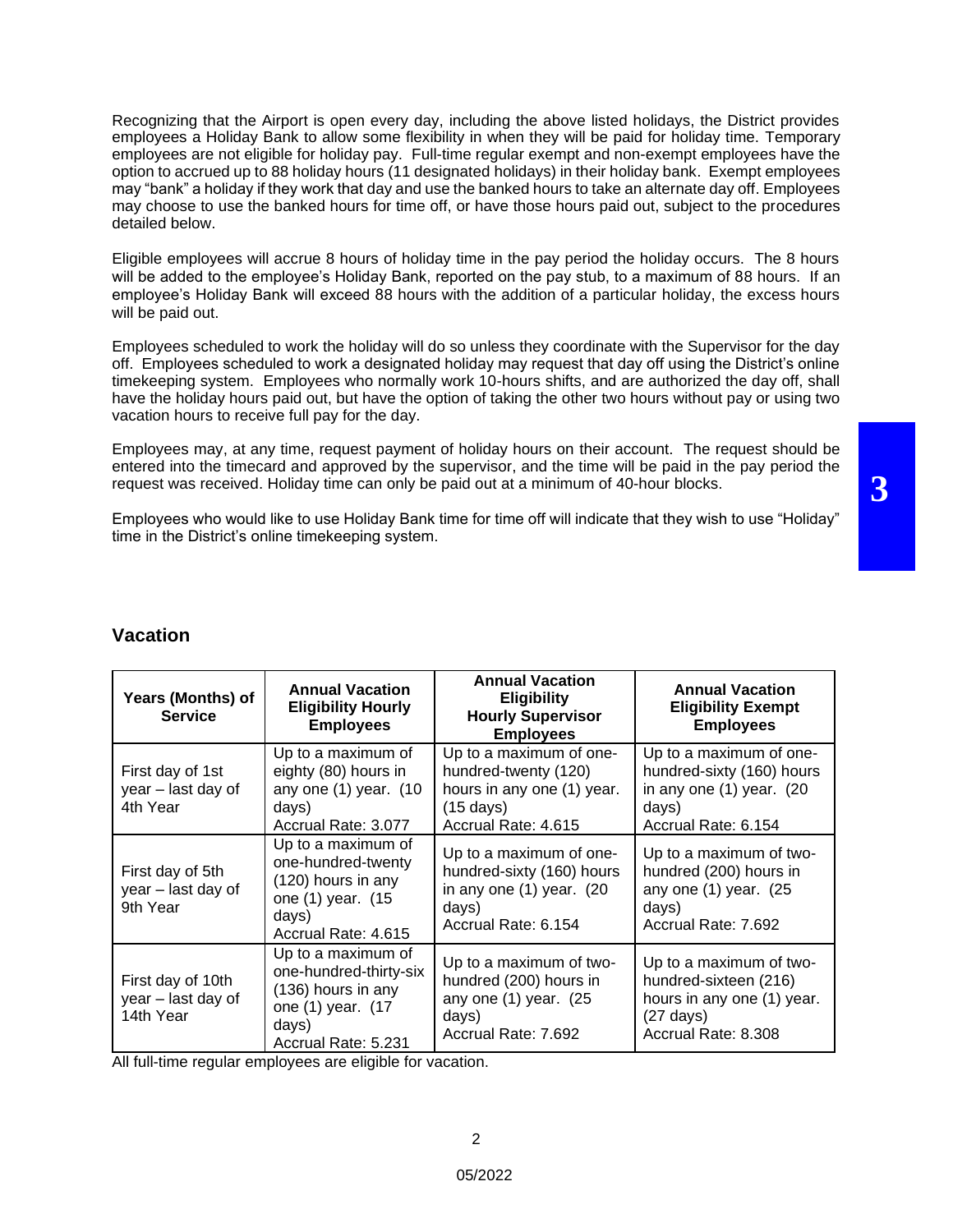| <b>Years (Months)</b><br>of Service                   | <b>Annual Vacation</b><br><b>Eligibility Hourly</b><br><b>Employees</b>                                           | <b>Annual Vacation</b><br><b>Eligibility</b><br><b>Hourly Supervisor</b><br><b>Employees</b>                          | <b>Annual Vacation</b><br><b>Eligibility Exempt</b><br><b>Employees</b>                                         |
|-------------------------------------------------------|-------------------------------------------------------------------------------------------------------------------|-----------------------------------------------------------------------------------------------------------------------|-----------------------------------------------------------------------------------------------------------------|
| First day of 15th<br>year - last day of<br>19th Year  | Up to a maximum of one-<br>hundred- sixty (160) hours<br>in any one (1) year. (20<br>days)<br>Accrual Rate: 6.154 | Up to a maximum of<br>two-hundred-sixteen<br>(216) hours in any one<br>$(1)$ year. $(27$ days)<br>Accrual Rate: 8.308 | Up to a maximum of<br>two-hundred-forty (240)<br>hours in any one (1)<br>year. (30 days)<br>Accrual Rate: 9.231 |
| First day of 20th<br>year and each<br>year thereafter | One-hundred-sixty (160)<br>hours $+ 1$ day (8 hours) per<br>year of service in any one<br>$(1)$ year              | Up to a maximum of<br>two-hundred-forty (240)<br>hours in any one (1)<br>year. (30 days)<br>Accrual Rate: 9.231       | Up to a maximum of<br>two-hundred-forty (240)<br>hours in any one (1)<br>year. (30 days)<br>Accrual Rate: 9.231 |

Consult the Director of Finance and Administration for detailed information on how the dollar amount of your vacation pay is calculated and the amount you are entitled to receive.

Vacation time is given to employees so that they are better able to perform their jobs when they return. For this reason, we require employees to take their vacation and we do not permit employees to take pay in lieu of time off.

Submit vacation requests in writing at least two weeks in advance (if more than two continuous days are requested) to your supervisor. When possible, vacation requests are granted in accordance with employee requests, but may be denied in light of District operational concerns including minimizing overtime expenses. Length of employment may determine priority in scheduled vacation times when employee requests conflict.

A maximum of 280 vacation hours may be accumulated by non-exempt non-supervisory employees. If at that time an employee has not used vacation, he/she will not earn paid vacation until he/she has fewer than 360 hours accumulated. A maximum of 360 vacation hours may be accumulated by non-exempt supervisory employees.

In addition to regular accruals, Exempt-status salaried employees receive an additional two (2) weeks paid vacation as an added benefit for the additional hours of work that is expected from them during certain times of the year. Exempt-status salaried employees may accumulate a maximum of 360 vacation hours. If at that time an employee has not used vacation, he/she will not earn paid vacation until he/she has fewer than 360 hours accumulated.

Employees who are out on a leave of absence and are not utilizing District-paid leave do not accrue vacation time while they are on their leave.

No more than two consecutive work days of vacation may be taken at one time without 2 weeks prior notice and special management approval.

Upon discharge, employees will be paid for accrued but unused vacation.

#### **Compensatory Time**

Non-exempt employees working in excess of a forty (40) hour workweek shall be paid overtime compensation at an hourly rate of one and one-half (1.5) times their regular rate. At their option, such non**3**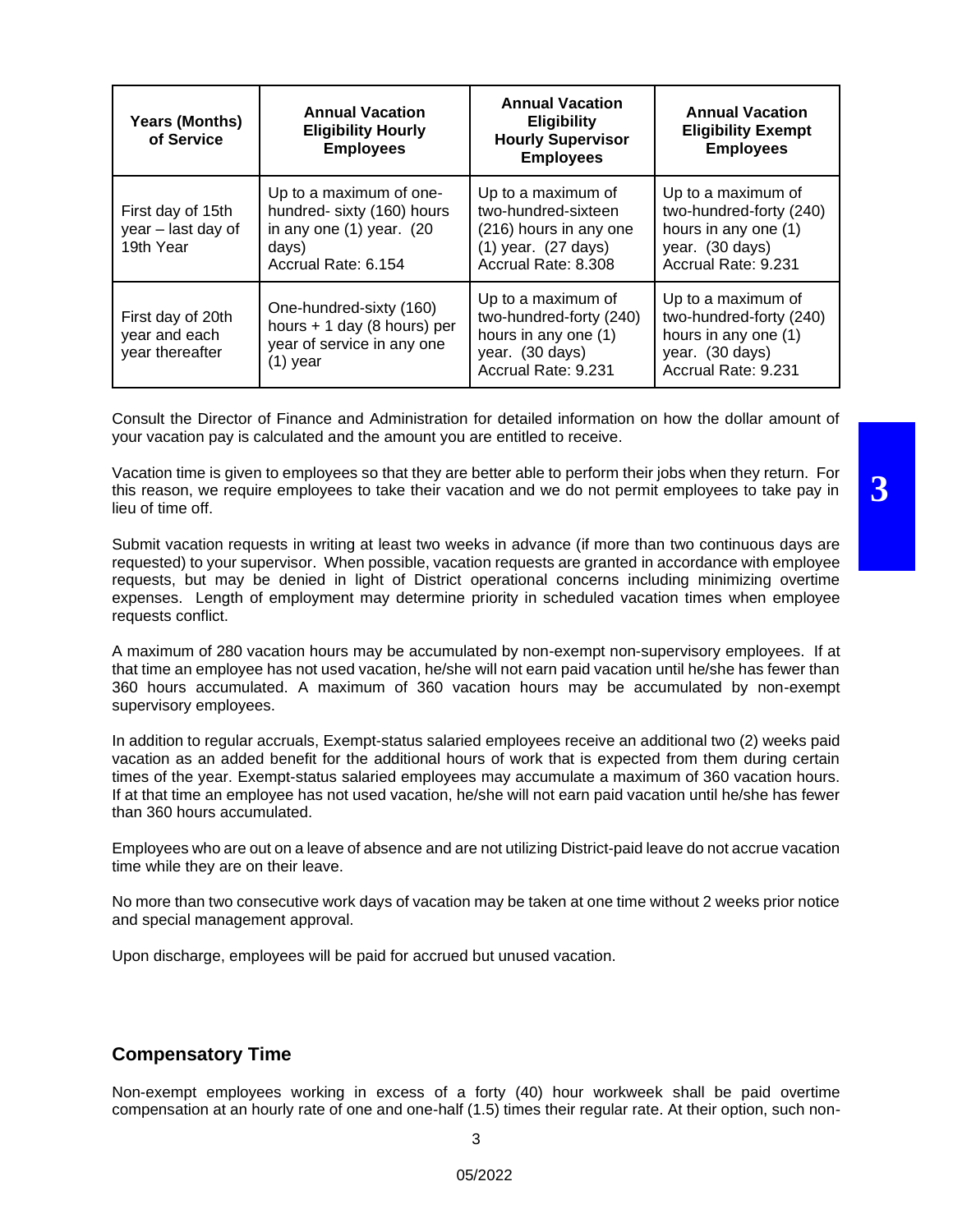exempt employees may choose, through a prior agreement with the District, to be able to be compensated for overtime work through "compensatory time off" ("CTO") at the rate of one and one half (1.5) hours of compensatory time off per overtime hour worked instead of receiving cash payment. Overtime is calculated pursuant to federal law. Only hours actually worked will be counted when calculating overtime pay. This excludes paid leave time of any kind. All overtime worked must be pre-approved in accordance with District policy.

The decision to receive overtime pay or CTO credit shall be designated on the employee's timecard prior to submission. Compensatory time off may be accrued up to a maximum of eighty (80) hours. If the employee accrues more than eighty (80) hours of CTO, the employee will be compensated with overtime pay for overtime hours worked until their accruals fall below the cap. All unused CTO will be cashed out to the employee on the last pay period of each fiscal year.

Upon request for use of CTO leave made in accordance with District policy, the District will grant an employee's request to use accumulated CTO within a reasonable period after the request is made, unless, in the District's discretion, doing so would unduly disrupt District operations.

If an employee has any unused CTO accrued at separation from District employment, the employee shall be paid for such unused compensatory time off at the employee's final regular rate of pay or as otherwise required by law. If an employee's FLSA status changed from non-exempt to exempt during the current fiscal year, payout of compensatory time shall be provided to employee (at the then-current regular rate of pay) prior to the change in status. The District reserves the right to cash out an employee's accrued CTO leave, in whole or part, at any time, at its sole discretion.

#### **Sick Days – Full-time Regular Employees**

Full-time regular employees are eligible for paid sick days each year. Eligible employees earn 3.69 hours for each pay period worked during the year. Up to a maximum of 12 eight-hour days may be earned each year, and there is no accrual cap for sick leave. Full-time regular employees are eligible to use accrued sick days taken immediately upon hire, but no sick leave can be used prior to accrual. Sick leave is not discretionary leave, but rather may only be used for the purposes set forth here and in the following "Paid Sick Leave" section of this handbook. Misuse or abuse of sick leave is subject to corrective action up to and including discharge from employment. The District reserves the right to require verification of sick leave eligibility in circumstances indicating possible misuse or abuse of sick leave.

All employees may use up to one-half of their annual allotment of accrued and available sick days for absences to attend to an illness of the employee's child, the child of the employee's registered domestic partner, the employee's parent, registered domestic partner or spouse, on the same terms the employee is able to use sick day benefits for the employee's own illness or injury.

Employees are expected to notify their Supervisor by telephone or text message (not email) as soon as possible of the need for sick leave, but not less than 2 hours prior to the scheduled beginning of the employee's shift.

Employees are not paid for any unused sick days. However, if you do not use your sick days during the year, you can carry them into the following year.

Employees who are separated from employment with the District in good standing will be paid their accrued sick leave up to 240 hours at their final rate of pay. If the employee retires from the District within 90 days of their date of separation, they may elect to convert the accrued sick leave to CalPERS service credit in lieu of being paid for the hours. A retiring employee with accrued sick leave may elect to have any hours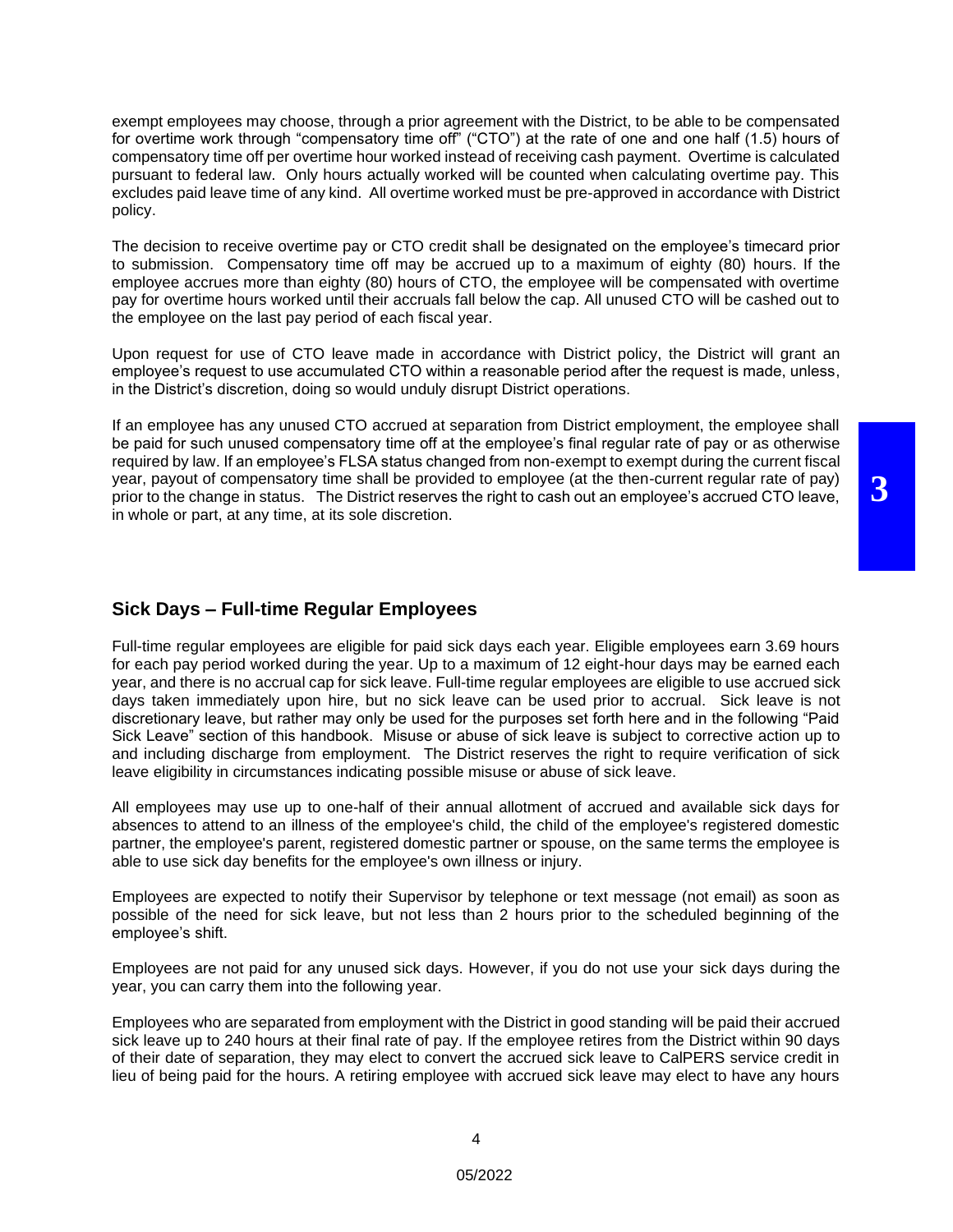up to 240 hours of sick leave paid and any remaining sick hours accrued may be converted to CalPERS service credit.

#### **Paid Sick Leave – Part time/Seasonal Employees**

An eligible temporary employee who, on or after July 1, 2015, works in California for 30 or more days within a year from the commencement of employment is entitled to paid sick leave as described below.

Eligible employees shall accrue paid sick days at the rate of not less than one hour per every 30 hours worked, beginning at the commencement of employment.

Eligible employees are entitled to use accrued paid sick days beginning on the 90th day of employment. The rate of pay shall be the employee's hourly wage. The actual dollar amount that you receive may vary according to your compensation plan.

Paid sick leave is not discretionary leave, but rather accrued paid sick leave may be used for:

- 1. Diagnosis, care, or treatment of an existing health condition of, or preventive care for, an employee or an employee's family member;
- 2. For an employee who is a victim of domestic violence, sexual assault, or stalking: to obtain or attempt to obtain any relief, including, but not limited to, a temporary restraining order, restraining order, or other injunctive relief, to help ensure the health, safety, or welfare of the victim or his/her child; to seek medical attention for injuries caused by domestic violence, sexual assault, or stalking; to obtain services from a domestic violence shelter, program or rape crisis center; to obtain psychological counseling related to an experience of domestic violence, sexual assault, or stalking; or to participate in safety planning and take other actions to increase safety from future domestic violence, sexual assault, or stalking, including temporary or permanent relocation.

Family members include spouses, registered domestic partners, grandparents, grandchildren, siblings, children, and parents as defined by state law.

If the need to use paid sick leave is foreseeable, you must provide the District with reasonable advance notification.

If the need to use paid sick leave is not foreseeable, please provide notice to your Immediate Supervisor of your intent to use paid sick leave as soon as practicable by telephone or text message at least two hours in advance of the scheduled beginning of your shift.

Leave for this purpose may not be taken until it has actually accrued.

Misuse or abuse of sick leave is grounds for corrective action up to and including discharge from District employment. The District reserves the right to require verification of sick leave eligibility in circumstances indicating possible misuse or abuse of sick leave.

Temporary employees are not paid for any unused sick days upon departure from District employment. However, if you do not use your sick days during the year, you can carry them into the following if you are re-hired within 12 months of departing. At that time, you will have your sick leave balance from the time of departure reinstated, and then will have an additional 24 hours of sick leave deposited on your 90<sup>th</sup> day of work.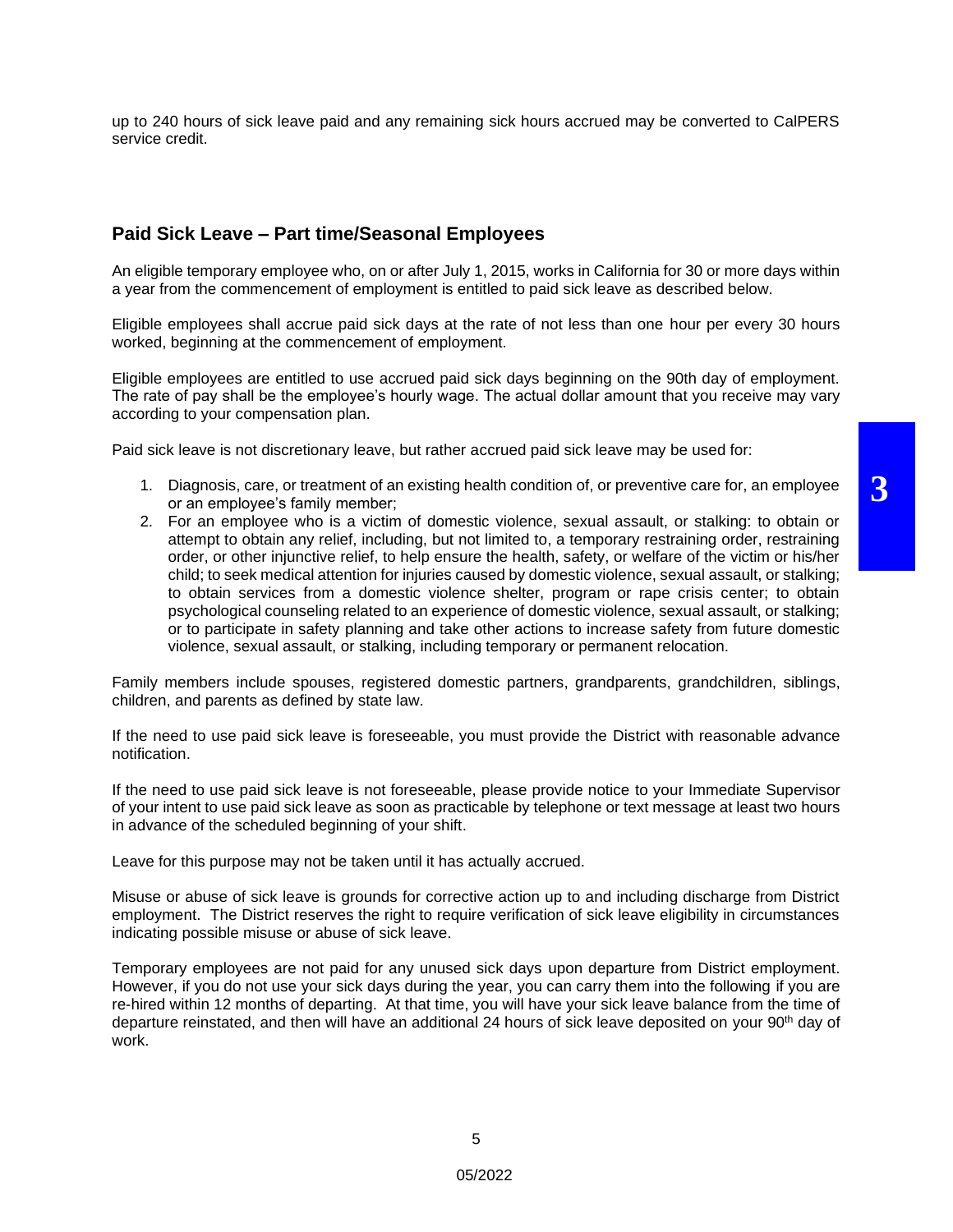**3**

## **Pregnancy Disability Leave**

Female employees are eligible for an accommodation or an unpaid leave of absence up to four (4) months (i.e. the working days you would normally work in one-third of a year, or 17 1/3 weeks, unless your hours vary from month to month, in which case the District will use a monthly four-month average of the hours worked prior to commencing leave) for disabilities relating to pregnancy, childbirth or related medical conditions per pregnancy. Employees affected by pregnancy or a related medical condition are also eligible to transfer to a less strenuous or hazardous position or to less strenuous or hazardous duties, if such transfer is medically advisable and can be reasonably accommodated. Where transfers are made based on the employee's health needs, the employee will receive the pay that accompanies the alternative position.

Pregnancy Disability Leave (PDL) may include, but is not limited to, additional or more frequent breaks, time for prenatal or postnatal medical appointments, doctor-ordered bed rest, severe morning sickness, gestational diabetes, pregnancy-induced hypertension, preeclampsia, recovery from childbirth or loss or end of pregnancy, and/or post-partum depression. PDL may be taken consecutively or intermittently. The amount of leave needed is determined by your health care provider's recommendation.

At your option, you can use any accrued vacation time as part of your pregnancy disability leave before taking the remainder of your leave on an unpaid basis. We require, however, that you use any available sick leave during your pregnancy disability leave. The substitution of any paid leave will not extend the duration of your pregnancy disability leave.

Health benefits will continue for the duration of PDL under the same terms and conditions (including required employee premium contributions) as would normally apply when the employee is working.

Employees who are granted leaves for pregnancy will be returned to their same or similar position to the extent required by state law. Upon the advice of your health care provider, you may also be entitled to reasonable accommodation, to the extent required by law, for conditions related to pregnancy, childbirth or related medical conditions. You should promptly notify the District of the need for a reasonable accommodation. In addition, a transfer to a less strenuous or hazardous position or to less strenuous or hazardous duties may be available pursuant to your request, if such a transfer is medically advisable.

You must give the District at least 30 days' advance notice if your need for pregnancy-related disability leave, reasonable accommodation, or transfer is foreseeable. Otherwise, please give the District notice as soon as is practicable if the need is an emergency or unforeseeable.

Prior to the start of PDL, the District will require a written medical certification indicating that you are disabled because of pregnancy, or that it is medically advisable for you to be transferred to a less strenuous or hazardous position or duties or otherwise to be reasonably accommodated. The certification should include an anticipated date when you will be able to return to your job or job duties. In the event your leave exceeds the anticipated date of return, it is your responsibility to provide further certification from your health care provider that you are unable to perform your job or job duties and the revised anticipated date of return.

Employees returning from PDL must submit a health care provider's verification of their fitness to return to work as a condition of returning to active employment. Employees who do not report to work promptly at the end of PDL will be deemed to have voluntarily resigned. Employees who choose not to return from such leave may be required to refund premium payments made by the District on their behalf, when permitted by state law.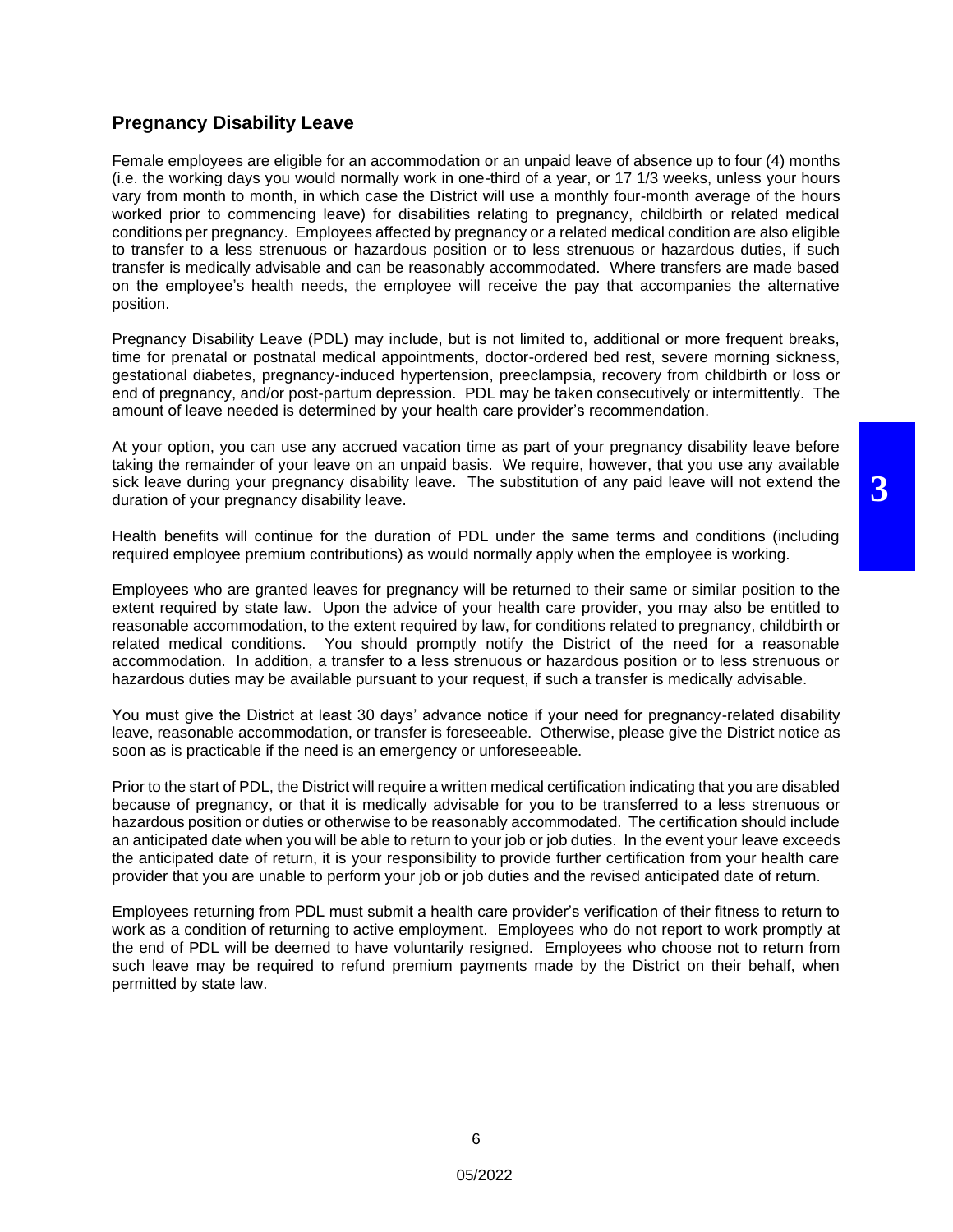#### **New Parent Leave**

Eligible employees may take new parent leave under California's New Parent Leave Act to bond with a new child within one year of the child's birth, adoption, or foster care placement, under the circumstances set forth below. Employees should direct any questions to the Human Resources Manager.

To be eligible for New Parent Leave, employees must (1) have more than 12 months of service with the District during the 12-month period prior to the date on which the leave is to commence; (2) have at least 1,250 hours of service with the District during the previous 12-month period; and (3) work at a worksite in which the District employs at least 20 employees within 75 miles.

Leave under the New Parent Leave Act is unpaid, although employees are entitled to utilize accrued vacation pay, paid sick time, CTO, or other paid or unpaid time off negotiated with the District, during such leave. Also, employees may be eligible for Paid Family Leave wage replacement/insurance benefits administered as part of the California State Disability Insurance program during a New Parent Leave.

During New Parent Leaves, the District will continue to pay for employees' participation (if applicable) in the District's group health plan for the duration of the leave but not to exceed 12 weeks over the course of a 12 month period, commencing on the date that the parental leave began, at the level and under the conditions that would have been provided if the employee had continued to work in his or her position for the duration of the leave. Thus, the employee must continue to pay his or her share of any group health plan premiums during the leave. If an employee has other voluntary plans and/or dependent medical insurance coverage, he/she also will be required to pay the regular contributions for those benefits while on leave.

The District may recover the premiums that it paid for maintaining coverage for the employee under any group health plans, if (1) the employee fails to return from leave after the expiration of the period of leave to which he/she is entitled, and (2) such failure to return is for a reason other than the continuation, recurrence, or onset of a serious health condition or other circumstances beyond the employee's control.

Eligible employees who take New Parent Leave should note that they are guaranteed employment in the same or a comparable position upon termination of such leave, subject to any exceptions provided by law.

If the District employs both parents who are entitled to New Parent Leave, the District is not required to grant them combined leave in an amount beyond that available to one eligible parent.

The District will not discriminate in any way against an employee because the employee exercised New Parent Leave rights or gave information or testimony as to the employee's or another person's New Parent Leave, and it will not interfere or limit in any way the exercise or attempted exercise of any such rights.

#### **General Leave Provisions**

The District may grant unpaid general leaves of absence to employees in certain circumstances. It is important to request any leave in writing as far in advance as possible, to keep in touch with your Supervisor or the Director of Finance and Administration during your leave and to give prompt notice if there is any change in your return date.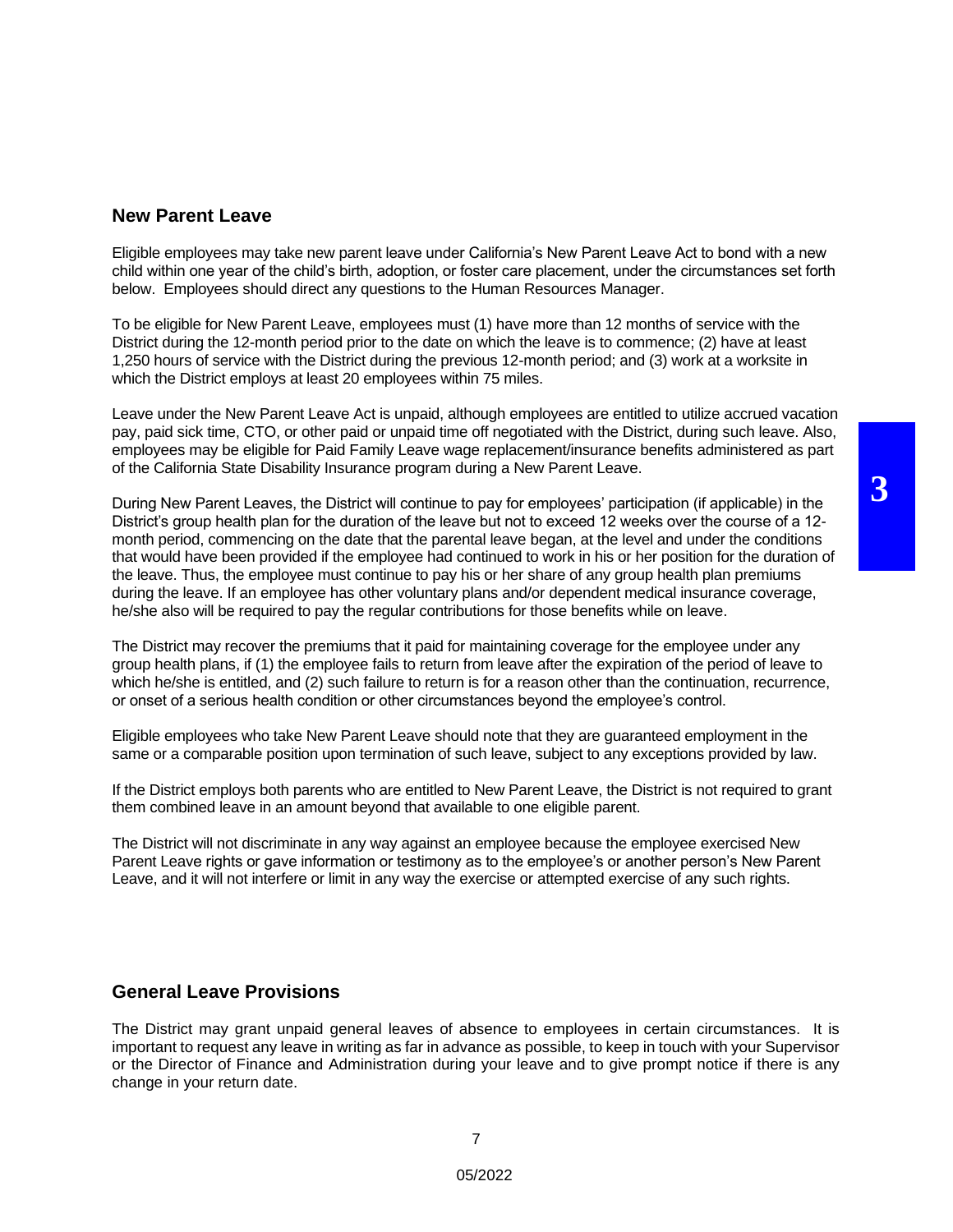Should a leave or an extension be requested and granted providing for leave longer than twelve (12) weeks in any twelve (12) month period, such leave or extension will generally not contain a guarantee of reinstatement to the same or an equivalent position except as required by law. The District will grant leaves and extensions in accordance with the requirements of applicable state and federal law in effect at the time the leave is granted. You will be advised at the time the leave or extension is granted what conditions apply to that leave or extension.

It is understood that you will not obtain other employment or apply for unemployment insurance while you are on a general leave of absence. Acceptance of other employment while on leave or failure to return on the day agreed without prior approval, of the District will be treated as a voluntary resignation.

#### **Seniority during General Leave of Absence**

Employees will not accrue seniority during a general leave of absence but will not forfeit previously accrued seniority as a result of a leave, provided they return to work at the time designated in the approved leave request, or have not been terminated during the leave.

#### **Accrual of Benefits**

Employees will not accrue benefits (such as vacation, sick leave, holidays, etc.) during an approved unpaid general leave of absence.

#### **Coordination of Benefits**

Accrued vacation and sick leave (if applicable) may be used during a general leave of absence, upon request, but will be coordinated with any state disability benefits for which the employee may be eligible if on a medical leave.

#### **Contributions to a Group Health Plan While on Leave**

The District will continue to pay your medical insurance premium for a maximum of twelve (12) weeks, or through the completion of the calendar month the 12th week falls within, if on a medical leave for an illness or injury. The employee is required to pay the District the employee's share of the insurance cost during this any eligibility period, while you are on leave. If you do not pay the District your share of the insurance cost on a timely basis, the District has the right to discontinue paying your premium, and will provide you with COBRA documents. Employees who are authorized a General Leave of Absence shall be eligible for payment of medical insurance by the District for the duration covered by accrued vacation/sick time. Payments for medical insurance in excess of accrued vacation/sick time, up to the 12 week maximum, shall be the sole responsibility of the employee (the employee shall be billed 100% of the premium). If the leave is extended beyond these authorized times, you have the option to continue your health insurance coverage under COBRA guidelines.

#### **Job Status on Return from Authorized Leave**

Where not otherwise required by law, the District will endeavor to hold a particular job open during a leave up to twelve (12) weeks, but cannot otherwise guarantee to hold a particular job open during a general leave of absence.

#### **Conditions Related to Termination during General Leave**

During the period of the leave, any employee engaging in gainful employment, including self-employment, unless agreed to in writing by the District, or who fails to return to work on the day agreed without prior approval of the District, will be considered to have voluntarily resigned.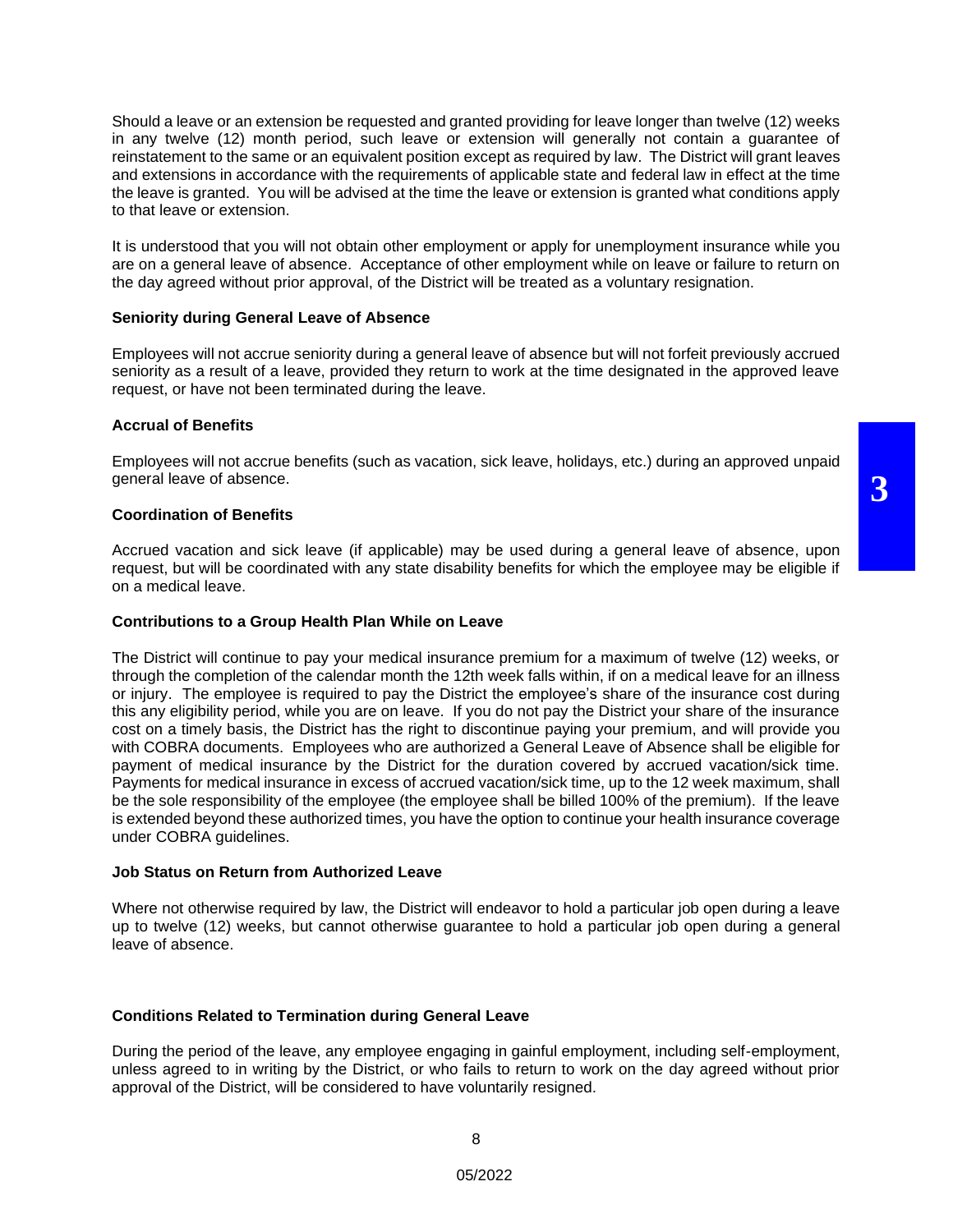#### **Jury Duty**

Employees summoned for jury duty are granted a leave in order to serve if they give reasonable advance notice to the Human Resource Manager that they will need time off to serve.

Full-time regular employees summoned for jury duty are paid their normal rate of pay for up to ten days. Thereafter, the leave is unpaid, although sick or vacation time may be used. All other employees are granted an unpaid leave in order to serve.

We reserve the right to request proof of jury service issued by the Court upon return. Exempt employees may be provided time off with pay when necessary to comply with state and federal wage and hour laws.

Make arrangements with the Human Resource Manager as soon as you receive your summons.

We expect you to return to your job if you are excused from jury duty during your regular working hours.

#### **Voting Leave**

Our District believes that every employee should have the opportunity to vote in any state or federal election, general primary or special primary. Any employee who does not have sufficient time outside of working hours to vote in a statewide election may request up to two paid hours off in order to vote. We reserve the right to select the hours you are excused to vote.

Notify the Human Resource Manager of the need for voting leave as soon as possible.

#### **Military Leave**

Employees who are required to fulfill military obligations in any branch of the Armed Forces of the United States or in state military service will be given the necessary time off and reinstated in accordance with federal and state law.

The time off will be unpaid, except where state law dictates otherwise. Exempt employees may be provided time off with pay when necessary to comply with state and federal wage and hour laws.

Accrued vacation may be used for this leave if the employee chooses. Military orders should be presented to the Human Resource Manager and arrangements for leave made as early as possible before departure. Employees are required to give advance notice of their service obligations to the District unless military necessity makes this impossible. You must notify the Human Resource Manager of your intent to return to employment based on requirements of the law. Your benefits may continue to accrue during the period of leave in accordance with state and federal law.

Additional information regarding military leave may be obtained from the Human Resource Manager.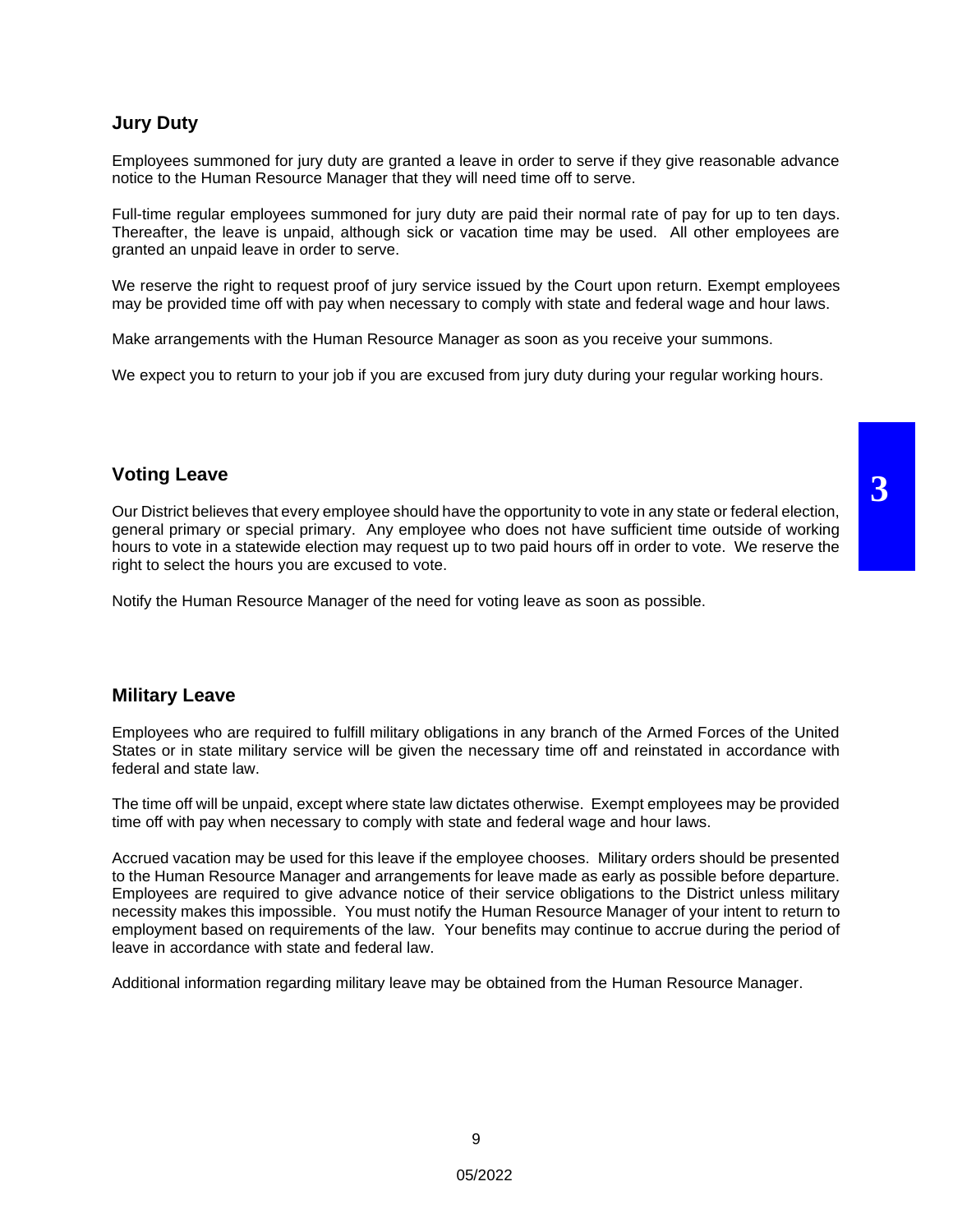#### **Family Military Leave**

An employee who works an average of 20 or more hours per week whose spouse is a member of the Armed Forces, National Guard or Reserves that has been deployed during a period of military conflict is eligible to receive up to 10 unpaid days off when their spouse is on leave from military deployment.

You must provide the Human Resource Manager with notice of your intention to take leave within two business days of receiving official notice that your spouse will be on leave from deployment. Employees taking family military leave must also provide the District with written documentation certifying their spouse will be on leave from deployment.

#### **Civil Air Patrol Leave**

An employee who is a voluntary member of the California or Nevada Wing of the Civil Air Patrol will be permitted no less than 10 days of unpaid leave per calendar year in order to respond to an emergency operational mission as defined by state law.

In order to qualify for leave under this policy, an employee volunteer member must be employed by the District for at least 90 days immediately preceding the commencement of leave. The employee must give the District as much notice as is possible of the intended leave dates. Leave for a single emergency operational mission shall not exceed three days, unless an extension of time is granted by the governmental entity that authorized the emergency operational mission and the extension of the leave is approved by the District.

The District may require certification from the proper Civil Air Patrol authority to verify the employee's eligibility for leave. The District reserves the right to deny the leave request if the employee fails to provide the required certification.

Upon expiration of the leave, the District will restore the employee to his or her position or to a position with equivalent seniority, benefits, pay and other terms and conditions of employment, unless the employee is not restored because of conditions unrelated to use of the leave under this policy.

This policy does not apply to employees who serve as first responders or disaster service workers for a local, state, or federal agency to the same or a simultaneous emergency operational mission.

Employees may substitute accrued vacation for unpaid leave, but are not required to exhaust accrued leave prior to taking leave under this policy.

#### **Witness Leave**

Employees are given the necessary time off without pay to attend or participate in a court proceeding in accordance with state law. We ask that you notify the Human Resource Manager of the need to take witness leave as far in advance as is possible.

Exempt employees may be provided time off with pay when necessary to comply with state and federal wage and hour laws.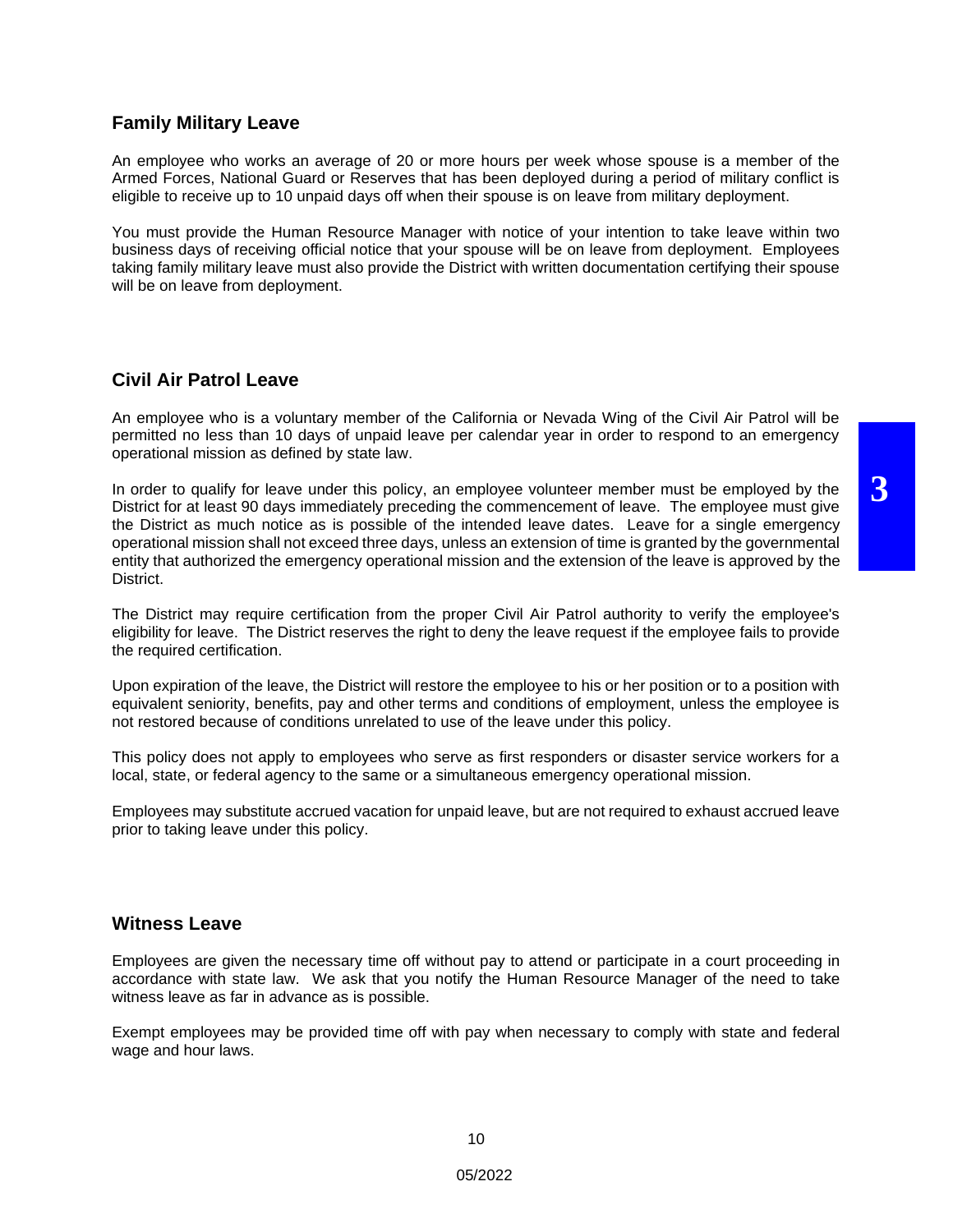#### **Bone Marrow and Organ Donation Leave**

Employees are eligible to receive up to 30 business days of paid leave to serve as an organ donor and up to five business days of paid leave to serve as a bone marrow donor in a one-year period. The one-year period is measured from the date the employee's leave begins and shall consist of 12 consecutive months.

Employees must be employed by the District for at least 90 days immediately preceding the commencement of leave and request leave in writing.

When available, the employee must utilize up to five business days of accrued but unused sick or vacation leave for initial bone marrow donation leave and up to two weeks of accrued but unused sick or vacation leave for initial organ donation leave.

Please provide the Human Resource Manager with written physician verification of the purpose and length of each leave.

For more information regarding this leave, please see the Human Resource Manager.

#### **School Visitation Leave**

If an employee, who is the parent or guardian of a child who is suspended, is required to appear at the child's school, the employee may take time off without pay if they provide reasonable advance notice to the Human Resource Manager of the need for time off.

Employees who are the parent, guardian, or grandparent having custody of children in grades K-12, or of children attending a licensed daycare facility, are allowed up to 40 hours of leave without pay per calendar year to participate in activities of their child's school or daycare facility unless employed at a work site with less than 25 employees. This leave should not exceed eight hours in any calendar month. Requests for such leave must be made in advance of the planned absence and employees must provide documentation from the school or daycare facility as proof of their participation in school or daycare activities.

Exempt employees may be provided time off with pay when necessary to comply with state and federal wage and hour laws.

#### **Bereavement Leave**

Full-time regular employees who have completed one month of employment are eligible for up to five (5) days off for the death of an immediate family member. Members of the immediate family include spouses, registered domestic partners, parents, brothers, sisters, and children of registered domestic partners, grandchildren, grandparents, parents-in-law and parents of registered domestic partners.

Full-time regular employees who have completed one month of employment are eligible for unpaid days at the discretion of your immediate Supervisor to attend the funeral of aunts, uncles, nieces and nephews.

Bereavement leave will be charged against your accrued sick time. Alternatively, accrued vacation time will be used if you do not have enough sick time available. Lastly, if you do not have sufficient time off accrued, the time will be unpaid.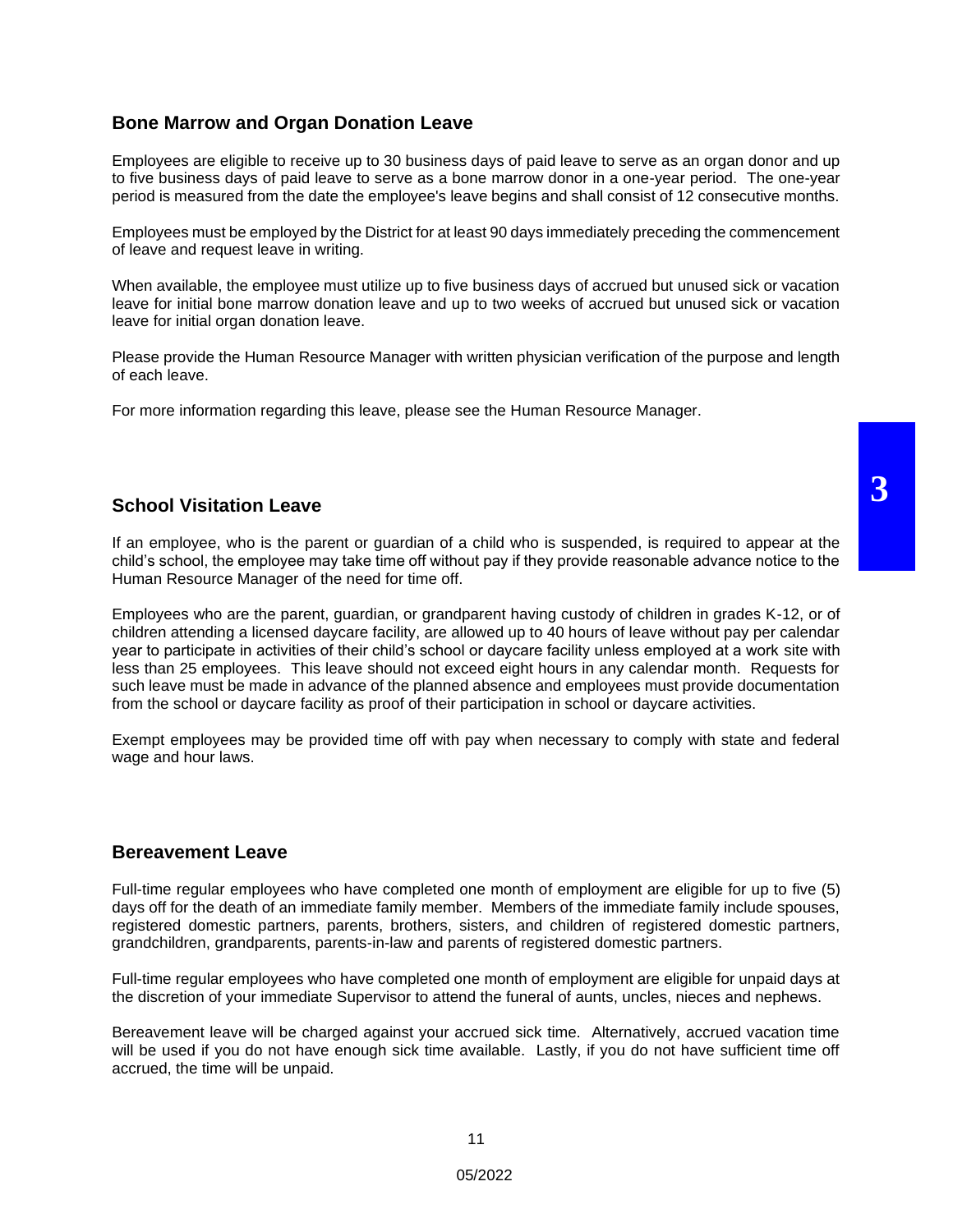Requests for bereavement leave should be made to your immediate Supervisor as soon as possible. Our District reserves the right to request written verification of an employee's familial relationship to the deceased and his or her attendance at the funeral service as a condition of the bereavement pay.

#### **Domestic Violence Leave**

The District will not discriminate against employees who are victims of domestic violence or sexual assault for taking time off from work to obtain or attempt to obtain any relief, including, but not limited to, a temporary restraining order, restraining order, or other injunctive relief to help ensure the health, safety, or welfare of a victim or his or her child.

The District will also not discriminate against an employee who is a victim of domestic violence or sexual assault for taking time off from work to seek medical attention for injuries caused by such domestic violence or sexual assault, to obtain services from a domestic violence or sexual assault program, to obtain psychological counseling related to the domestic violence or sexual assault, or to participate in actions to increase safety from future domestic violence or sexual assault, including temporary or permanent relocation.

Affected employees must give the District reasonable notice that they are required to be absent for a purpose stated above, except for unscheduled or emergency court appearances or other emergency circumstances. In such a case, the District will take no action against affected employees if, within a reasonable time after the appearance, they provide the District with documentary evidence that their absence was required for any of the above reasons.

This leave will be unpaid. However, affected employees may use vacation, personal leave or other accrued time off (if available).

#### **Medical Leave of Absence (Off-the-Job Illness/Injury)**

Leave of absence without pay due to illness, injury or other disabling condition, other than pregnancy (to which the Pregnancy Disability Leave policy applies), may be granted to employees by the General Manager, provided the employee submits a written request for such leave and furnishes a physician's certificate which states the necessity for such leave.

Any authorized medical leave of absence shall be for a reasonable period required by the medical condition, not to exceed twelve (12) weeks except as may be required by law. Extensions of no more than two additional months, with proper medical documentation, may be granted at the discretion of the General Manager.

Employees may use any available vacation at their request, and sick leave will be applied if eligible.

All employees on a medical leave should consult the Human Resource Manager regarding state disability insurance and any forms that the District may require to be submitted PRIOR to the start of the leave.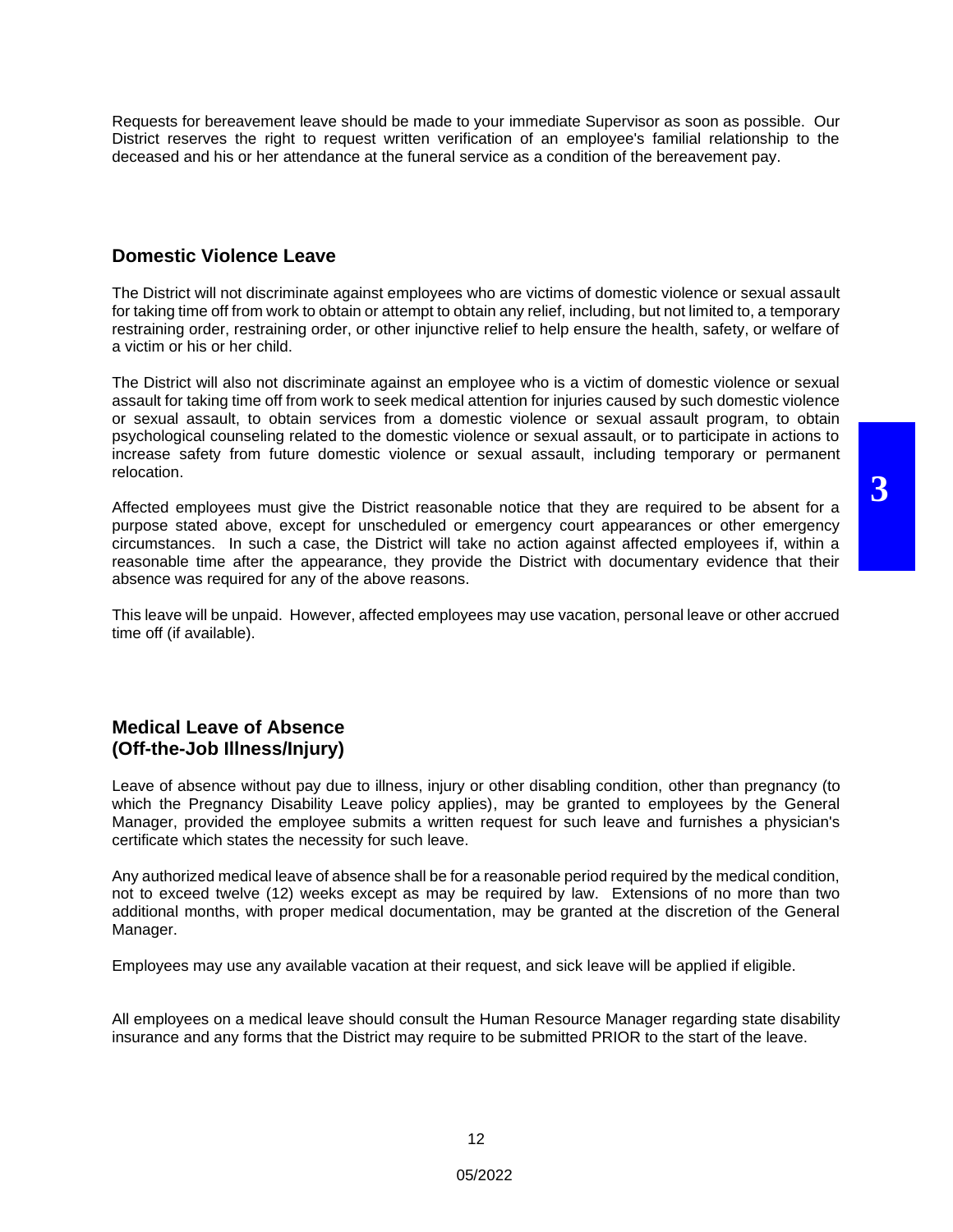#### **Workers' Compensation Leave of Absence (On-the-Job Illness/Injury)**

An employee who suffers a work-related injury or illness is eligible for a workers' compensation leave of absence, which will run concurrently with any other applicable leaves required by law. Workers' compensation eligibility and benefits (treatment and wage replacement) are governed by applicable state law.

Notification requirements are the same as those for non-occupational injuries or illnesses. If an employee is released for full or partial duty, the employee will be returned to work if partial duty can be accommodated.

#### **Victims of Felony Crimes Leave**

The District will grant reasonable and necessary leave from work without pay to employees who are victims, or whose spouse, child, stepchild, brother, stepbrother, sister, stepsister, mother, stepmother, father, stepfather, registered domestic partner, or child of a registered domestic partner is a victim of a violent or serious felony or felonious theft or embezzlement, for the purposes of attending legal proceedings related to the crime.

Affected employees may elect to use accrued paid vacation, CTO, and/or sick leave in lieu of unpaid leave.

When feasible, affected employees must provide the District with advance notice of the employee's need for leave, including a copy of the notice of the scheduled proceeding. If advance notice is not feasible, affected employees must provide documentation evidencing the legal proceeding requiring the employee's absence within a reasonable time after leave is taken.

Exempt employees may be provided time off with pay when necessary to comply with state and federal wage and hour laws.

#### **Medical Insurance**

Eligible full-time regular employees may enroll in single or a family coverage on the first of the month following one month of employment. Eligibility may be defined by law and/or by the insurance plan.

Information and enrollment forms may be obtained from the Human Resource Manager.

To assist you with the cost of this insurance, our District pays a portion of a single and family premium. You are responsible for paying the balance through payroll deduction.

Participating employees are also covered under our medical insurance plan's prescription drug program.

A booklet containing the details of the plan and eligibility requirements may be obtained from the Human Resource Manager.

Refer to the actual plan document and summary plan description if you have specific questions regarding this benefit plan. Those documents are controlling.

**3**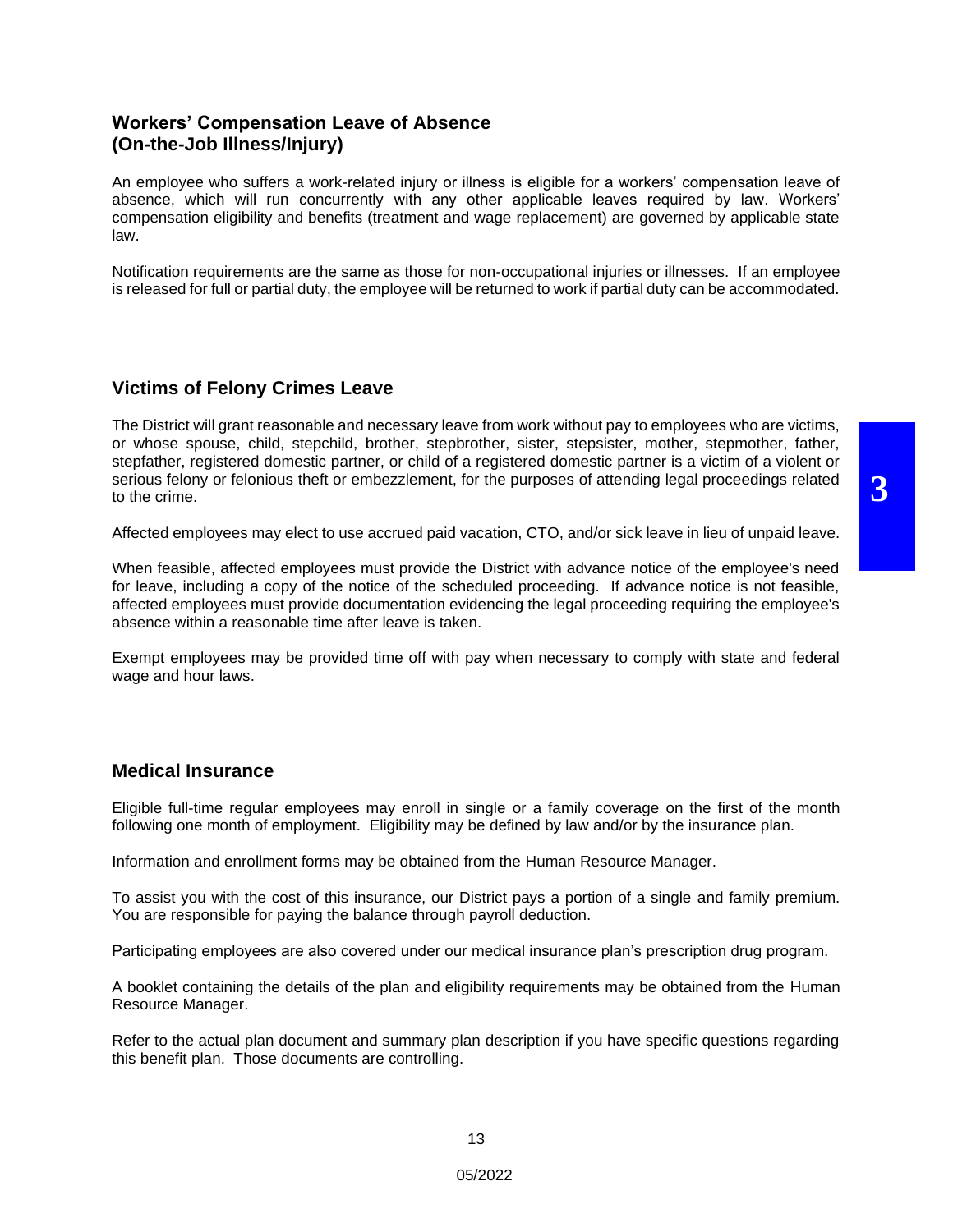**3**

Upon discharge you may be eligible for continuation or conversion of the group medical insurance plan at your own expense in accordance with the terms of the policy and/or applicable state and federal law. For more information, contact the Director of Finance and Administration.

#### **Dental Insurance**

Eligible full-time regular employees may enroll in a single, or a family contract on the first of the month following one month of employment.

Information and enrollment forms may be obtained from the Human Resource Manager.

To assist you with the cost of this insurance, our District pays a portion of a single or a family contract. You are responsible for paying the balance through payroll deduction.

A booklet containing the details of the plan and the eligibility requirements may be obtained from the Human Resource Manager.

Refer to the actual plan document and summary plan description if you have specific questions regarding this benefit plan. Those documents are controlling.

Upon discharge you may be entitled to continuation or conversion of the group dental insurance plan in accordance with the terms of the policy and/or applicable state and federal law. For more information on that, please contact the Director of Finance and Administration.

#### **Vision Care Plan**

Eligible full-time regular employees may enroll in this plan on the first of the month following one month of employment.

To assist you with the cost of this plan, our District pays a portion of a single or a family contract. You are responsible for paying the balance through payroll deduction.

Complete details of this plan may be obtained from the Human Resource Manager.

Refer to the actual plan document and summary plan description if you have specific questions regarding this benefit plan. Those documents are controlling.

Upon discharge you may be entitled to continuation or conversion of the group vision care insurance plan in accordance with the terms of the policy and/or applicable state and federal law. For more information on that, please contact the Director of Finance and Administration.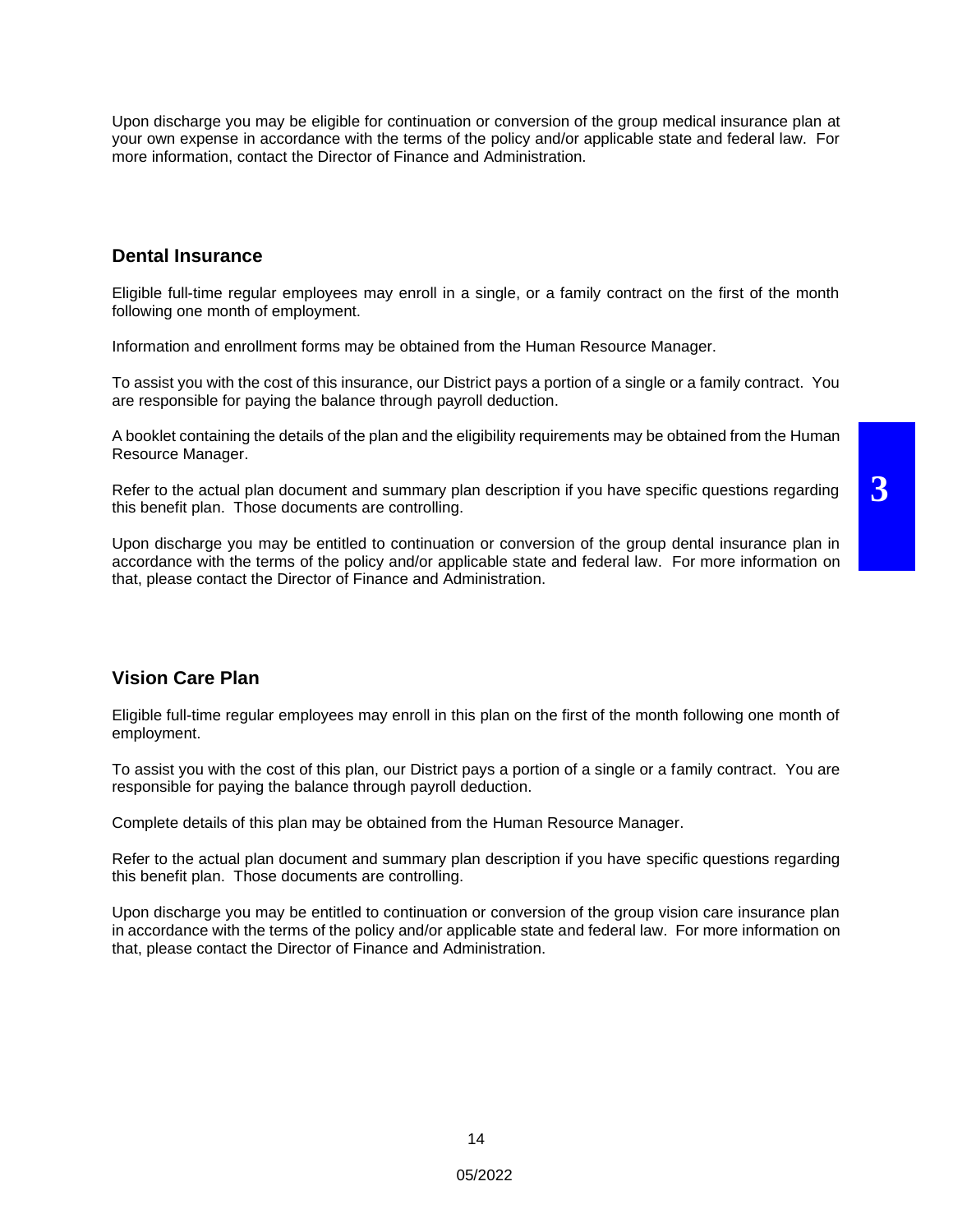#### **COBRA**

You and/or your covered dependents will have the opportunity to continue medical and/or dental and vision benefits for a period of up to 36 months under the provisions of the Consolidated Omnibus Budget Reconciliation Act (COBRA) when group medical and/or dental and vision coverage for you and/or your covered dependents would otherwise end due to your death or because:

- your employment terminates, for a reason other than gross misconduct; or
- your employment status changes due to a reduction in hours; or
- your child ceases to be a "dependent child" under the terms of the medical and/or dental and vision plan; or
- you become divorced or legally separated; or
- you become entitled to Medicare.

In the event of divorce, legal separation, or a child's loss of dependent status, you or a family member must notify the plan administrator within 60 days of the occurrence of the event.

The plan administrator will notify the individuals eligible for continuation coverage of their right to elect COBRA continuation coverage.

**3**

For more information regarding COBRA, you may contact the Director of Finance and Administration.

#### **Life Insurance**

Eligible full-time regular employees will be enrolled in this plan on the first of the month following one month of employment. You must complete an insurance form and designate your beneficiary.

The cost of this insurance is fully paid by the District. Participating employees may also be covered under the plan's Accidental Death and Dismemberment rider.

Complete details of this plan may be obtained from the Human Resource Manager.

#### **State Disability Insurance**

All employees are eligible for disability insurance benefits when an illness, injury or pregnancy-related disability prevents them from working and they meet all the eligibility requirements.

The benefits are calculated as a percentage of your salary up to a weekly maximum, as specified by law, for up to 52 weeks.

Employees who apply for this benefit must provide written notice of disability, including a doctor's certificate stating the nature of the disability and your expected date of return to work.

You are responsible for filing your claim and other forms promptly and accurately with the Employment Development Department. A claim form may be obtained from the Employment Development Department by telephone, internet or in person.

The cost of this insurance is fully paid by the employee.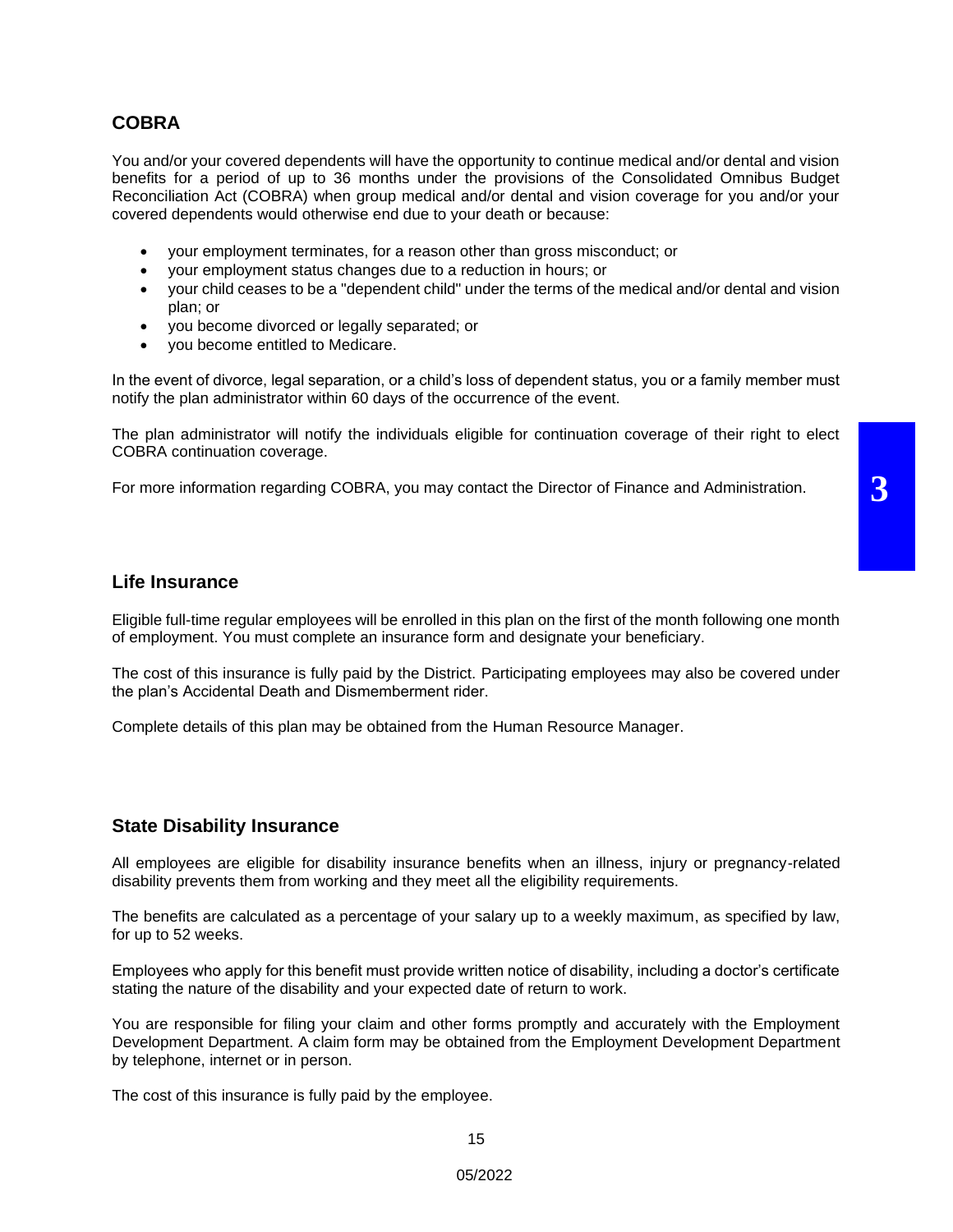#### **Paid Family Leave Benefits**

The State of California may provide partial wage benefits to eligible employees for up to a maximum of six weeks for the following reasons:

- To bond with a new child after birth or placement for adoption or foster care
- To care for a serious health condition of an employee's child, parent, spouse, or registered domestic partner

The Paid Family Leave Act provides benefits based on past quarter earnings for up to six weeks in a 12 month period. The cost of the insurance is fully paid by the employee. The 12-month period begins on the first day an employee submits a claim.

To be eligible for benefits, employees may be required to provide medical and/or other information that supports a claim for time off to bond with a new child or to care for a child, parent, spouse or registered domestic partner with a serious health condition. In addition, there is a seven-calendar-day waiting period before benefits begin.

You are responsible for filing your claim for family leave insurance benefits and other forms promptly and accurately with the Employment Development Department. A claim form may be obtained from the Employment Development Department by telephone, letter, the internet or in person. All eligibility and benefit determinations are made by the Employment Development Department.

You may not be eligible for Paid Family Leave benefits if you are receiving State Disability Insurance, Unemployment Compensation Insurance or Workers' Compensation benefits.

The Paid Family Leave Act does not provide a right to leave, job protection or return to work rights. Further, this policy does not provide additional time off; rather, family leave insurance may provide compensation during an approved leave pursuant to any District provided leave.

#### **Rehabilitation Leave**

Our District is committed to providing assistance to our employees. Any employee who wishes to voluntarily enter and participate in an alcohol and/or drug rehabilitation program may be granted a reasonable accommodation. This accommodation may include time off without pay and/or an adjusted work schedule provided the accommodation does not impose an undue hardship on the District. In general, it is your responsibility to notify the Human Resource Manager of the need for accommodation.

Exempt employees may be provided time off with pay when necessary to comply with state and federal wage and hour laws.

The District shall take reasonable steps to safeguard the privacy of any employee as to the fact that he or she has enrolled in an alcohol or drug rehabilitation program.

This policy does not prevent the District from refusing to hire or disciplining, up to and including discharge, an employee who, because of the current use of alcohol or drugs, is unable to perform his or her duties or cannot perform the duties in a manner that would not endanger his or her health or safety or the health or safety of others.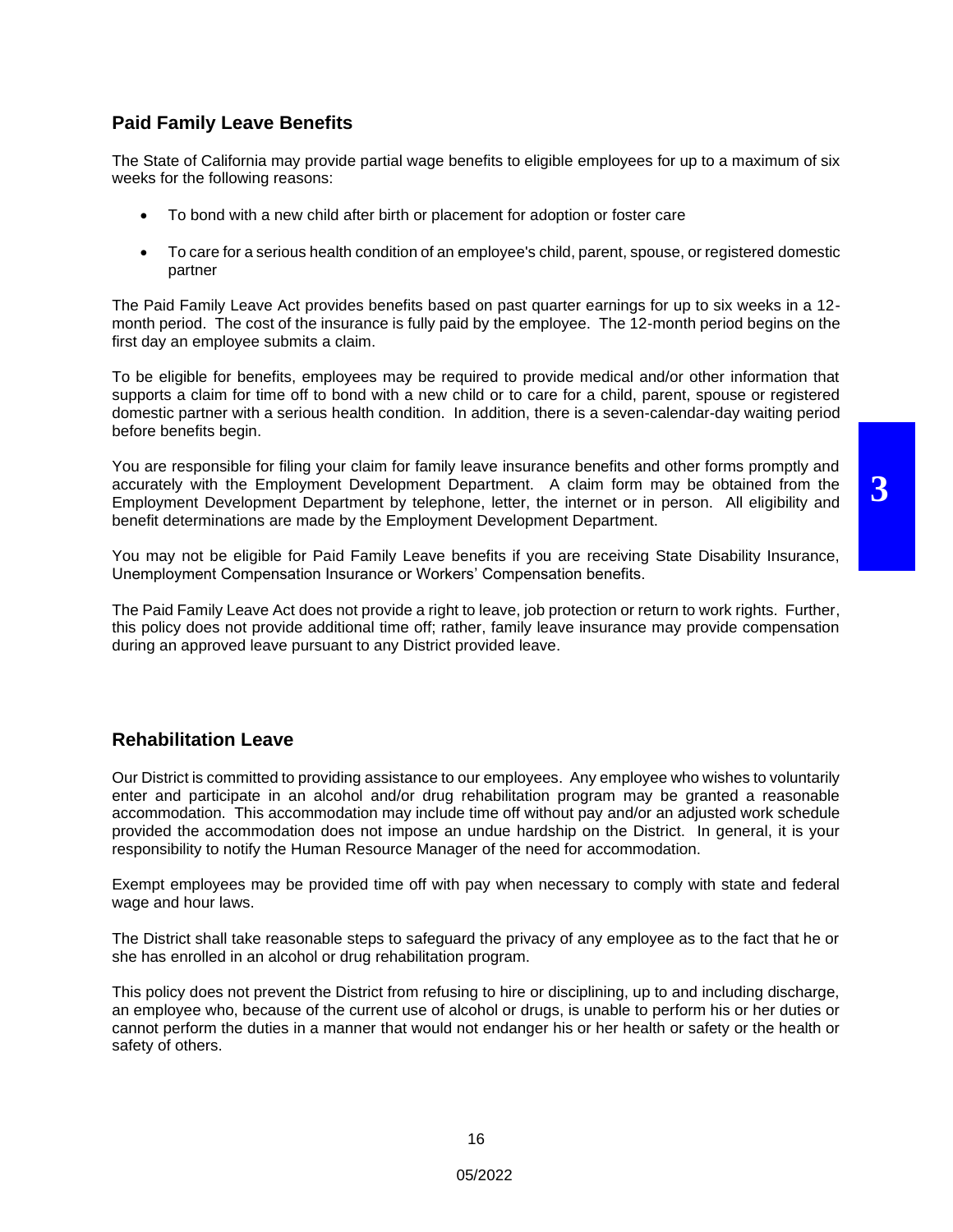#### **Social Security**

If you are not eligible for CalPERs, you will participate in Social Security. You and the District both contribute funds to the federal government to support the Social Security program. This program is intended to provide you with retirement benefit payments and medical coverage once you reach retirement age.

#### **Unemployment Insurance**

Upon separation from employment, you may be entitled to state and federal unemployment insurance benefits. Information about unemployment insurance can be obtained from the Human Resource Manager.

#### **Workers' Compensation**

On-the-job injuries are covered by our Workers' Compensation insurance policy. This insurance is provided at no cost to you. If you are injured on the job, no matter how slightly, report the incident immediately to your Supervisor. Consistent with applicable state law, failure to report an injury within a reasonable period of time could jeopardize your claim. We ask for your assistance in alerting management to any condition that could lead to, or contribute to, an employee accident.

#### **457(b) Governmental Deferred Compensation Plan**

Our District makes available a Governmental 457(b) deferred compensation plan for additional long-term savings for your retirement. You can contribute on a pre-tax basis or post tax (Roth) basis. The District offers an employer funds match for contributions to the pre-tax 457(b). Roth contributions are not eligible for the employer match.

You can obtain a copy of the Summary Plan Description, which contains the details of the plan including eligibility and benefit provisions from the Director of Finance and Administration. In the event of any conflict in the description of any plan, the official plan documents, which are available for your review, shall govern. If you have any questions regarding this plan, contact the plan administrator.

#### **Staff Development**

The District is aware that its values, goals and objectives cannot be supported without the cooperation and dedication of every employee. In an effort to encourage staff to seek self-improvement and continue education and learning, the General Manager implemented a cross-training program with on-the-job training as the core component. External training and educational opportunities will be available at management discretion upon successful coordination with employees. Successful demonstration of new abilities will result in appropriate performance rewards and increased responsibility. Management will communicate with you through staff meetings, announcements, bulletin board notices and newssheets. All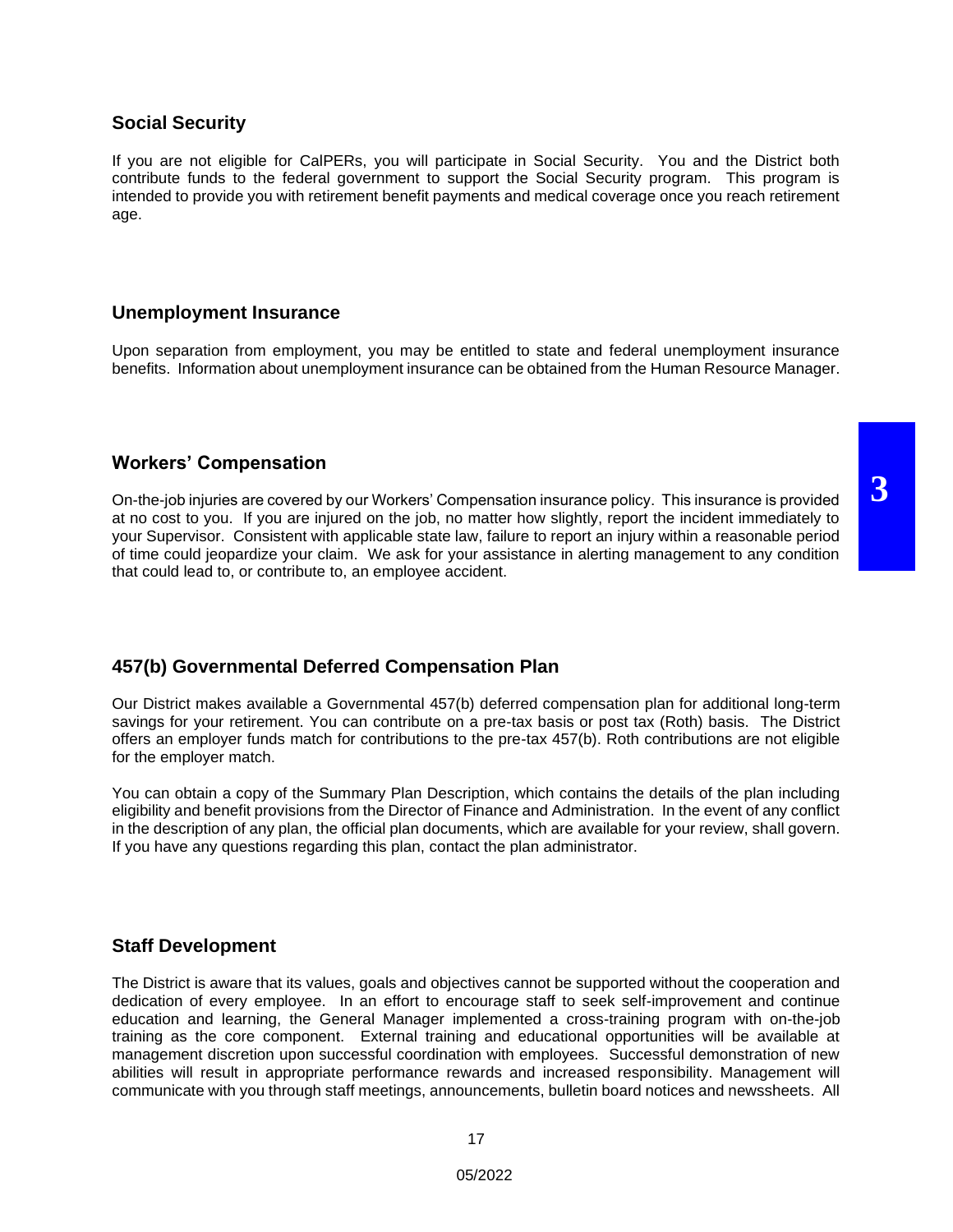employees must participate in periodically scheduled staff/training meetings, which will be considered paid time.

#### INTERNAL TRAINING

First-line managers, in coordination with each employee, will develop and document training objectives during performance counseling sessions. It will be the primary responsibility of the employee to ensure he or she schedules time for necessary training and practice of skills prior to demonstrating proficiency to the designated evaluator. The manager will support the employee by coordinating resources, assisting with demonstrations and practice, and evaluations. The employee ensures the Personal Qualification Sheet (PQS) is signed upon successful demonstration of proficiency. For tasks that must routinely be conducted to maintain certifications, the employee has the primary responsibility for meeting the requirement. The bottom line is to give every employee equal opportunity to advance as far as they desire in the organization and continuously expand capabilities.

#### PROFESSIONAL MEMBERSHIPS AND EXTERNAL TRAINING

Designated employees will receive paid memberships in professionally enhancing organizations. Employees who possess professional certifications are expected to sustain those certifications by coordinating required continuing professional education opportunities with external agencies and their Supervisor. Any employee who finds what he/she considers relevant external training may propose that training to their Supervisor. If an employee believes an event is of value, they should present the following information to the Supervisor, in writing, for a decision:

**3**

- Value of the training to the individual and TTAD
- Estimated transportation costs
- Attendance cost
- Estimated lodging costs

This information will both provide management decision making data and indicate the employee's assessment of how valuable the event might be. Employees must not commit to paying for training expenses until they receive management approval.

#### **Education and Training Assistance Program**

To encourage professional development, our District offers a tuition assistance program to eligible employees who complete job-related courses with a grade of "C" or better, or pass a "pass/fail" course.

To participate in this program, you must be a full-time regular employee who has completed one year of employment, and employment must continue through the completion of the course.

The District may fund up to \$3,000 per calendar year for each employee subject to General Manager approval.

Your application for tuition assistance must be made and approval received prior to registration for the course.

Employees will be subject to an employment service requirement. Please refer to PI 120 for further details.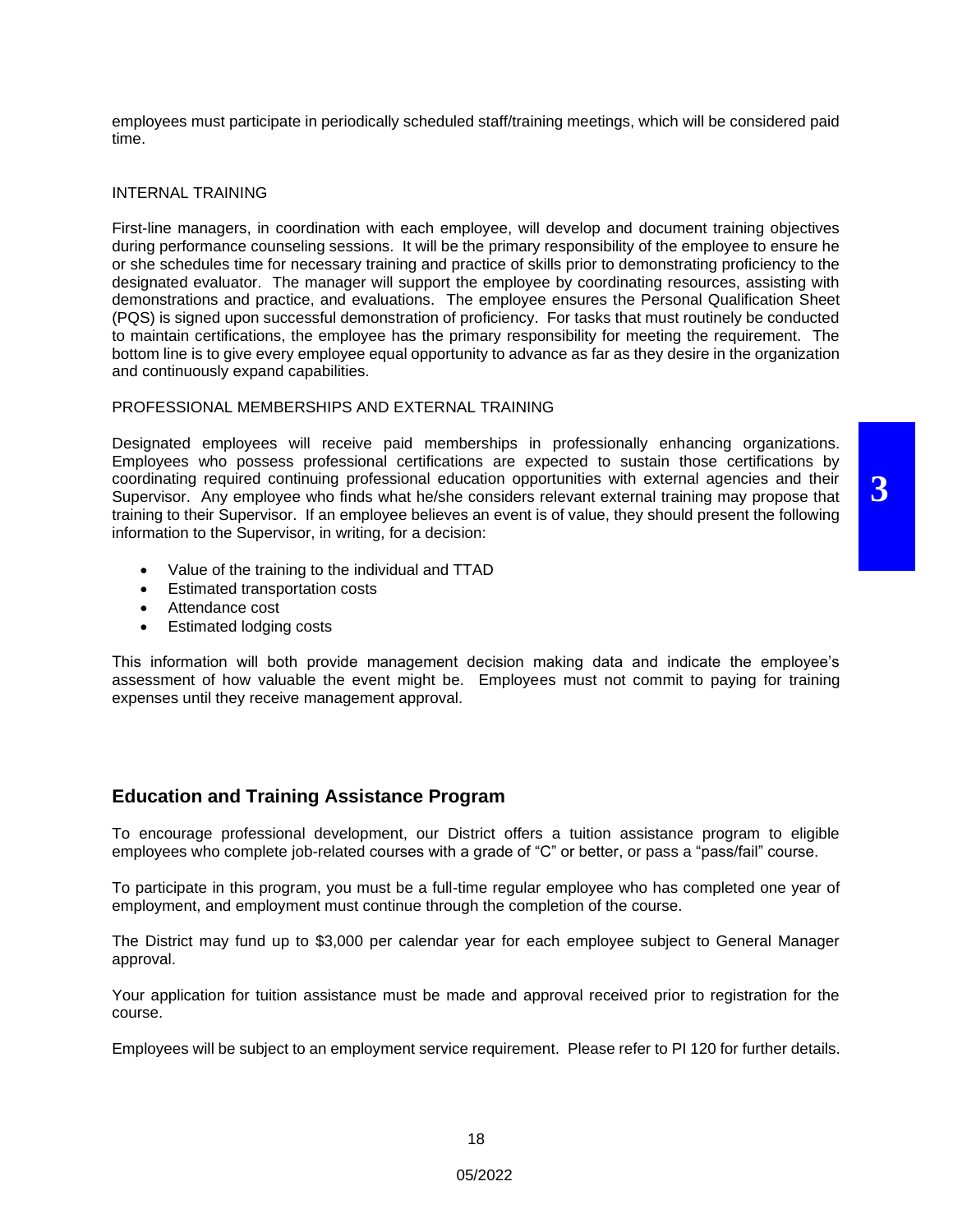#### **Employee Assistance Program**

Eligible full-time regular, part-time regular, part-time and seasonal employees may participate in our employee assistance program immediately upon hire.

Our Employee Assistance Program (EAP), helps eligible employees and their immediate families with a wide range of problems. Situations addressed by the EAP include marriage and family problems, emotional problems, alcoholism and alcohol abuse, drug abuse and dependency, financial problems, compulsive gambling and eating disorders. Your conversations and all records are strictly confidential.

The administrative cost of this program is fully paid by the District.

Complete details of this program may be obtained from the Human Resource Manager.

#### **District Discounts**

Full-time regular employees may purchase merchandise at a 10% discount off retail prices. Any merchandise purchased on this discount program must be for your personal use.

**3**

Purchases are to be paid for by cash, check or credit card.

#### **Uniforms**

The District provides two logo shirts to all employees. An additional two shirts and an outerwear jacket will be provided to Operation & Maintenance employees. Proper care of these uniforms is required.

On an annual basis, the District will provide a uniform reimbursement to comply with the District's dress policy. The amount of the uniform reimbursement is based on the employee's job description.

All uniforms, accessories or name tags issued by our District must be returned in good condition upon leaving our District.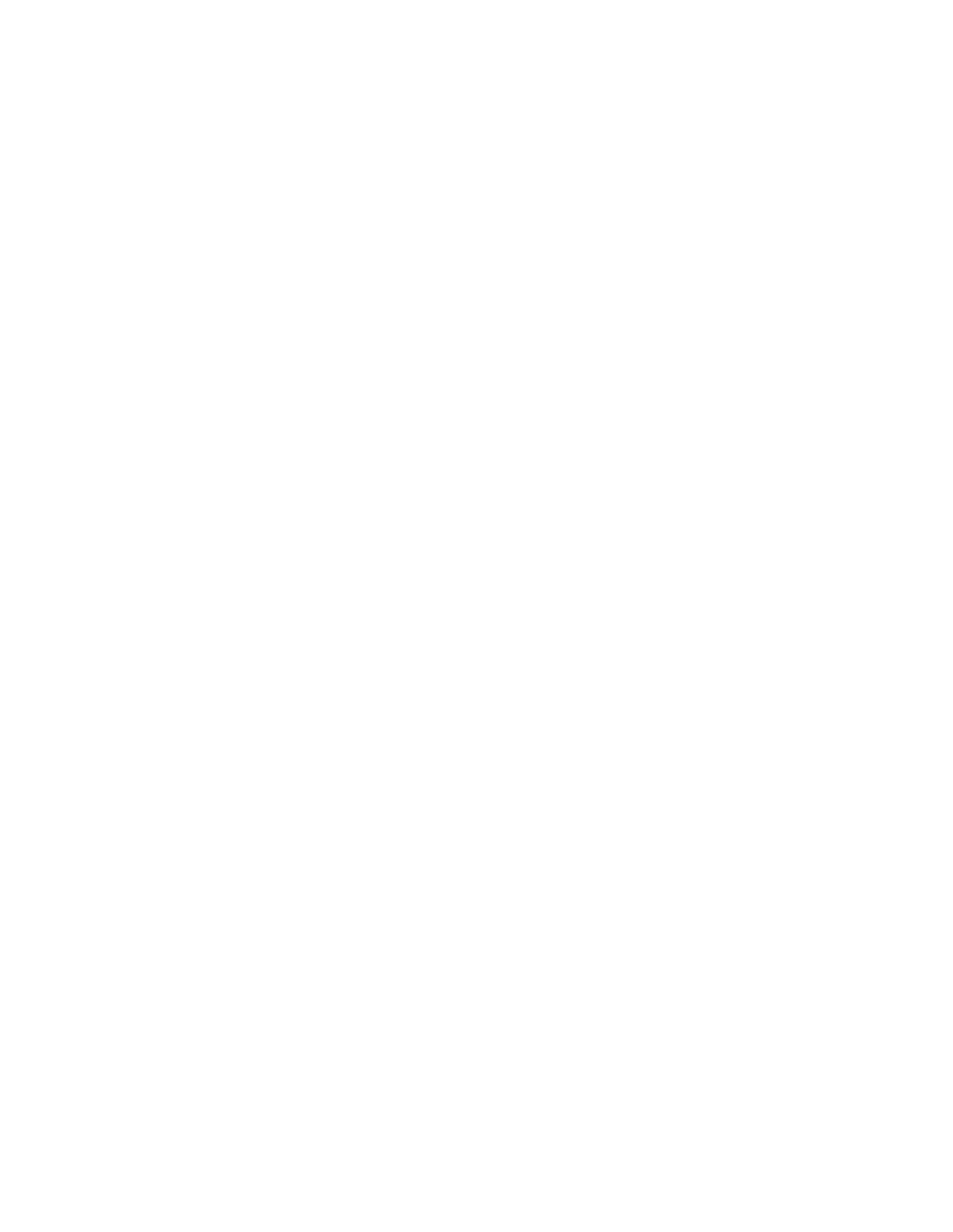# **On the Job**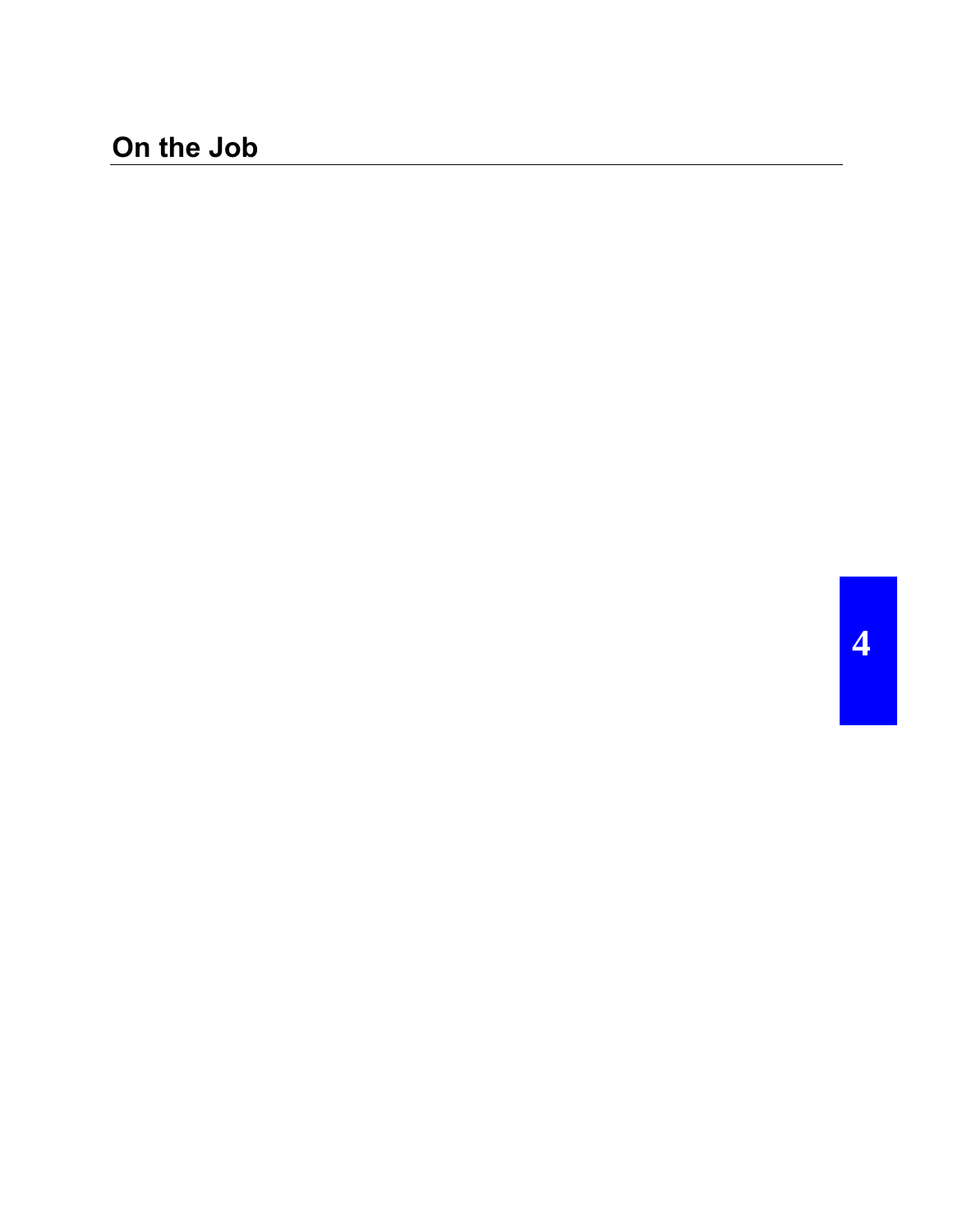## **Attendance and Punctuality**

Consistent regular attendance and punctuality are important factors for your success within our District. We work as a team and this requires that each person be in the right place at the right time.

If you are going to be late for work or absent, notify your Supervisor as far in advance as is feasible under the circumstances, but before the start of your workday.

Personal issues requiring time away from your work, such as doctors' appointments or other matters, should be scheduled during your nonworking hours, if possible.

If you are absent for three days without notifying the District, it is assumed that you have voluntarily abandoned your position with the District, and you will be removed from the payroll.

#### **Mealtime**

Except for certain exempt employees, all employees who work five or more hours in a day are required to take an uninterrupted 30-minute unpaid duty-free meal period to commence no later than the end of the fifth hour of work and a second uninterrupted 30-minute meal period free from all duty to commence no later than the end of the 10th hour, should an employee work that many hours in any given day. Only in limited circumstances, discussed below, can meal periods be waived. For this reason, unless there is a written agreement for an on-duty meal period approved by the District, employees must record the beginning and ending time of their meal period in the timekeeping system every day. It is also our policy to relieve such employees of all duty during their meal periods, with the employee being at liberty to use the meal period time as the employee wishes.

The District schedules all work assignments with the expectation that all employees will take their duty-free meal periods and we encourage you to do so. Employees may be asked to confirm in writing that they have been relieved of all duty and otherwise provided all of their daily meal periods during the pertinent pay period, or in the alternative, identify any meal periods they missed. At no time may any employee perform off-the-clock work or otherwise alter, falsify, or manipulate any aspect of their timekeeping records to inaccurately reflect or hide meal periods or time spent working during meal periods.

No District manager or supervisor is authorized to instruct an employee how to spend his or her personal time during a meal or rest period. Employees should immediately report a manager's or supervisor's instruction to skip or work during a meal period to their Supervisor.

Waiver of Meal Period Employees may waive their meal periods only under the following circumstances. If an employee will complete their workday in six hours, the employee may waive their meal period. Additionally, depending upon your occupation, employees who work more than ten hours in a day may be able to waive their second meal period, but only if they take their first meal period and they do not work more than 12 hours that day. Please speak to your Supervisor for clarification on whether you are entitled to waive your second meal period. Anytime you elect to waive a meal period you must submit a written request and receive prior written authorization from your Supervisor. Employees may not waive meal periods to shorten their workday or to accumulate meal periods for any other purpose.

On-Duty Meal Period In limited situations, certain designated employees may be required to work an onduty meal period due to the nature of the employee's duties. Only if the nature of your job duties requires it, and you and the District have agreed to an on-duty meal period in writing, will you be permitted to take an on-duty meal period. In this situation, your on-duty meal period will be paid and treated as hours worked.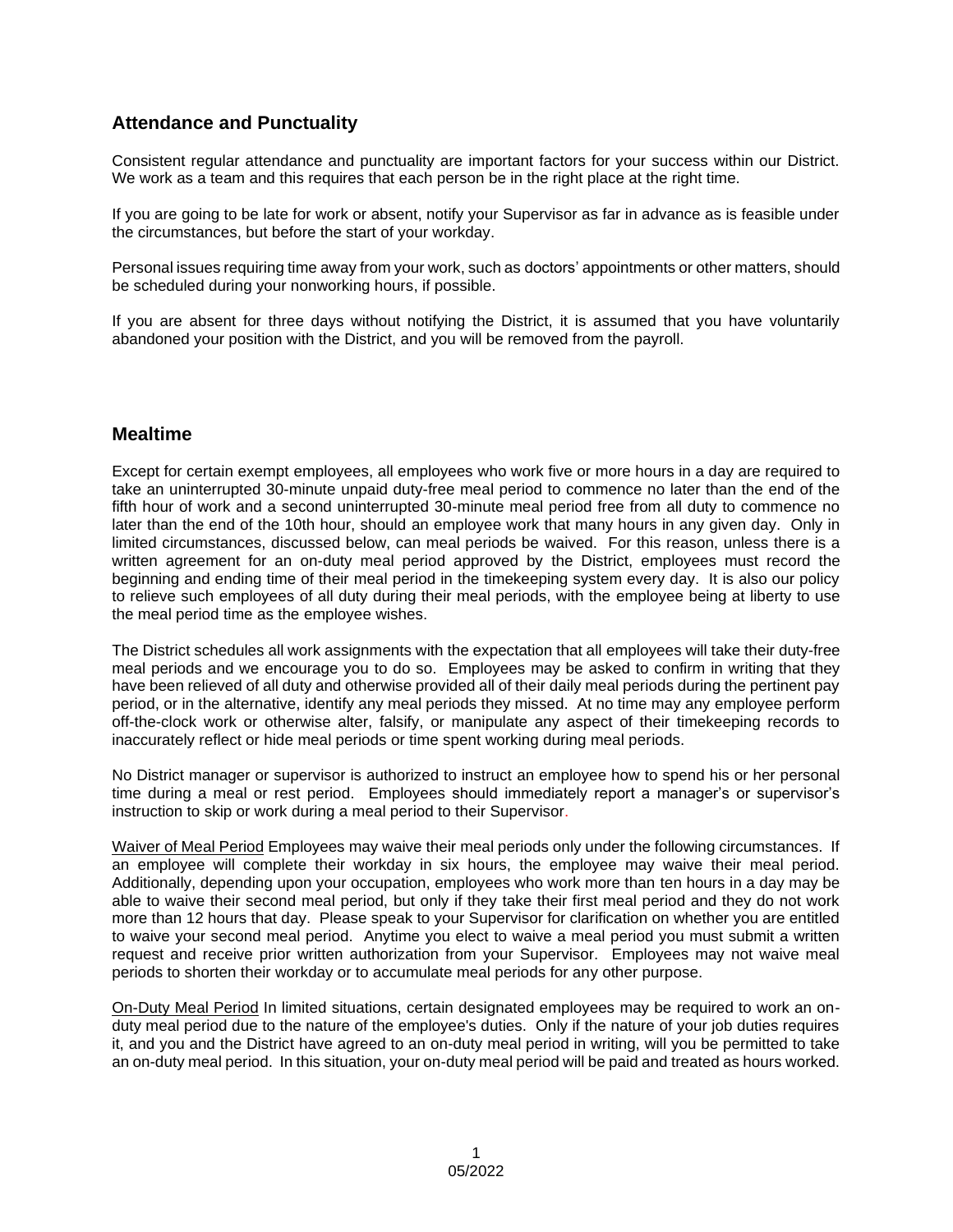#### **Breaks**

Employees will receive one, ten-minute paid break for every four hours worked. Rest periods will occur as close to the middle of a four-hour work period as is practical. This time must be approved by your Supervisor each day.

Rest periods are counted as hours worked, and thus, employees are not required to record their rest periods on their time cards. However, no supervisor is authorized or allowed to instruct or allow an employee to waive a rest period, and they cannot be used to shorten the workday or be accumulated for any other purpose. Employees may be required to confirm that they have been provided an opportunity to take all of their rest periods during the pertinent pay period.

#### **Lactation Breaks**

The District will provide a reasonable amount of break time to accommodate a female employee's need to express breast milk for the employee's infant child. The break time should, if possible, be taken concurrently with other break periods already provided. The time used to travel to and from the employee's work area to the private space provided must not be included in the calculation of time used for the expression of breast milk; travel time will be paid time. Non-exempt employees should clock out for any time taken that does not run concurrently with normally scheduled rest periods, and such time generally will be unpaid, in accordance with state law, although sick time may be utilized to cover such otherwise unpaid time. The District will also provide an appropriate, private space for employees to express milk. The District will make a reasonable effort to provide the employee with the use of a room or other location in close proximity to the employee's work area, for the employee to express milk in private. Restrooms are prohibited from being utilized for lactation purposes.

Employees should notify their Supervisor to request time to express breast milk under this policy.

No provision of this policy applies or is enforced if it conflicts with, or is superseded by, any requirement or prohibition contained in a federal, state, or local law or regulation. Anyone with knowledge of such a conflict or potential conflict should contact their Supervisor or the Human Resources Manager. Please refer to PL 110.8 for further details.

## **Standards of Conduct**

Each employee has an obligation to observe and follow the District's policies and to maintain proper standards of conduct at all times. If an individual's behavior interferes with the orderly and efficient operation of a department, corrective disciplinary measures will be taken.

Disciplinary action may include a verbal warning, written warning, suspension with or without pay, and/or discharge. The appropriate disciplinary action imposed will be determined by the District. The District does not guarantee that one form of action will necessarily precede another.

While it is not possible to identify every sort of misconduct that may result in disciplinary action, the following non-exclusive list of examples includes: violation of the District's policies or safety rules; insubordination; unauthorized or illegal possession, use or sale of alcohol or controlled substances on work premises or during working hours, while engaged in District activities or in District vehicles; unauthorized possession, use or sale of weapons, firearms or explosives on work premises; theft or dishonesty; inappropriate physical contact; harassment; discrimination or retaliation; disrespect toward fellow employees, visitors or other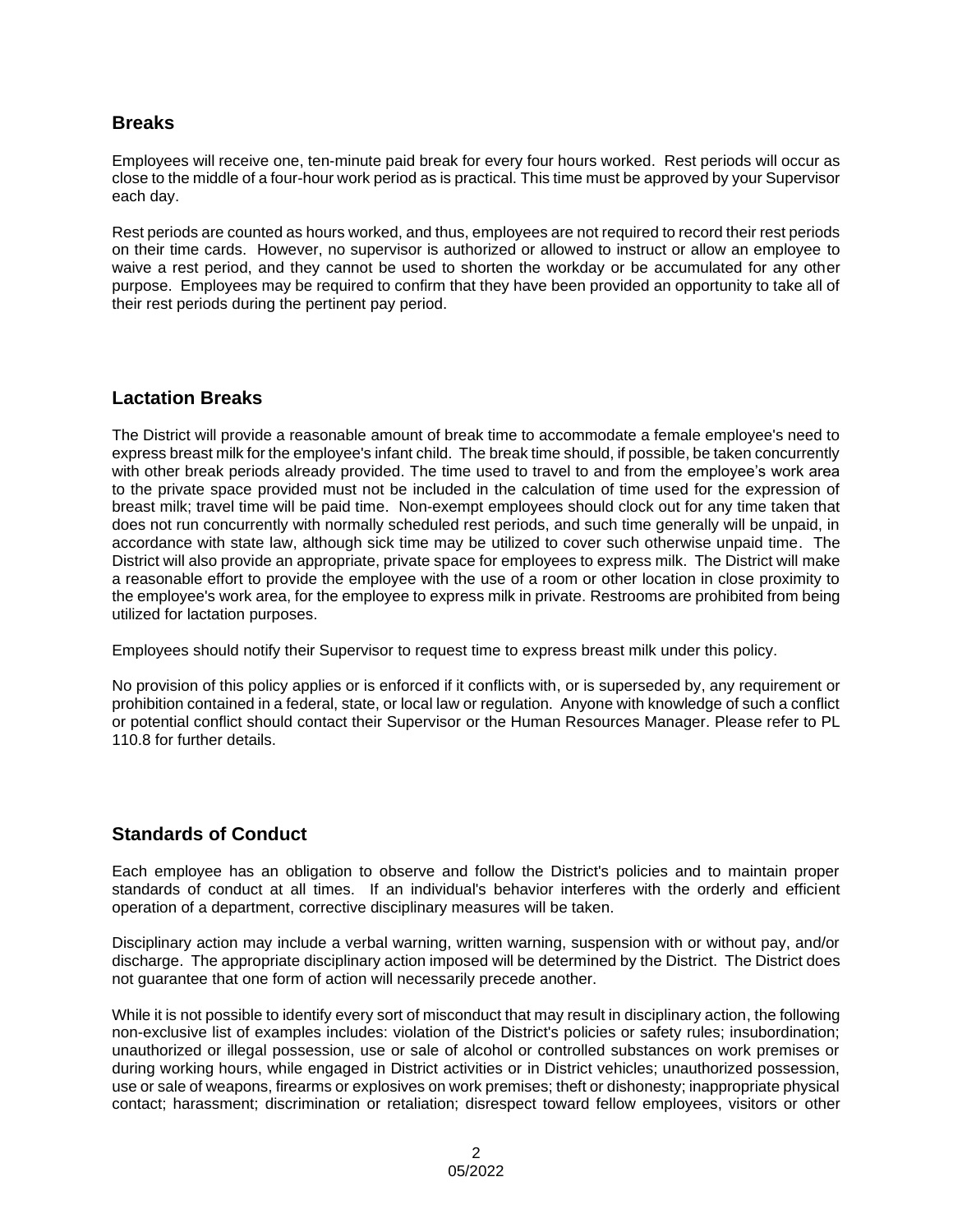members of the public; performing outside work or use of District property, equipment or facilities in connection with outside work while on District time; misuse or abuse of District leave; poor attendance or poor performance. These examples are not all inclusive. We emphasize that discharge decisions will be based on an assessment of all relevant factors.

Nothing in this policy is designed to modify our employment-at-will policy.

## **Access to Personnel Files**

Upon request, current and former employees may inspect their own personnel files at a mutually agreeable time, on District premises in the presence of a District official. You will be permitted to see any records regarding your qualification for employment, promotion, wage increases, earnings and deductions, or discipline. The District will make the records available within 21 days after receipt of a written or oral request for review. Exceptions include records regarding criminal investigation and any letters of reference maintained by the District. You will be allowed to have a copy of any document you have signed relating to your employment. The District complies with state law record retention requirements for current and former employees.

For more information, contact your Supervisor.

#### **Computer Software Licensing**

The District purchases or licenses the use of various computer software programs. Neither the District nor any of the District's employees have the right to duplicate this computer software or its related documentation. Unauthorized duplication of computer software is a federal offense, punishable by up to a \$250,000 fine and up to five years in jail.

The District does not condone the illegal duplication of software. You must use the software in accordance with the license agreement. This policy applies not only to individual desktop computers and laptops but to local area networks as well.

Employees learning of any misuse of software or related documentation within the District shall notify a member of management. Employees who reproduce, acquire or use unauthorized copies of computer software will be subject to discipline, up to and including discharge.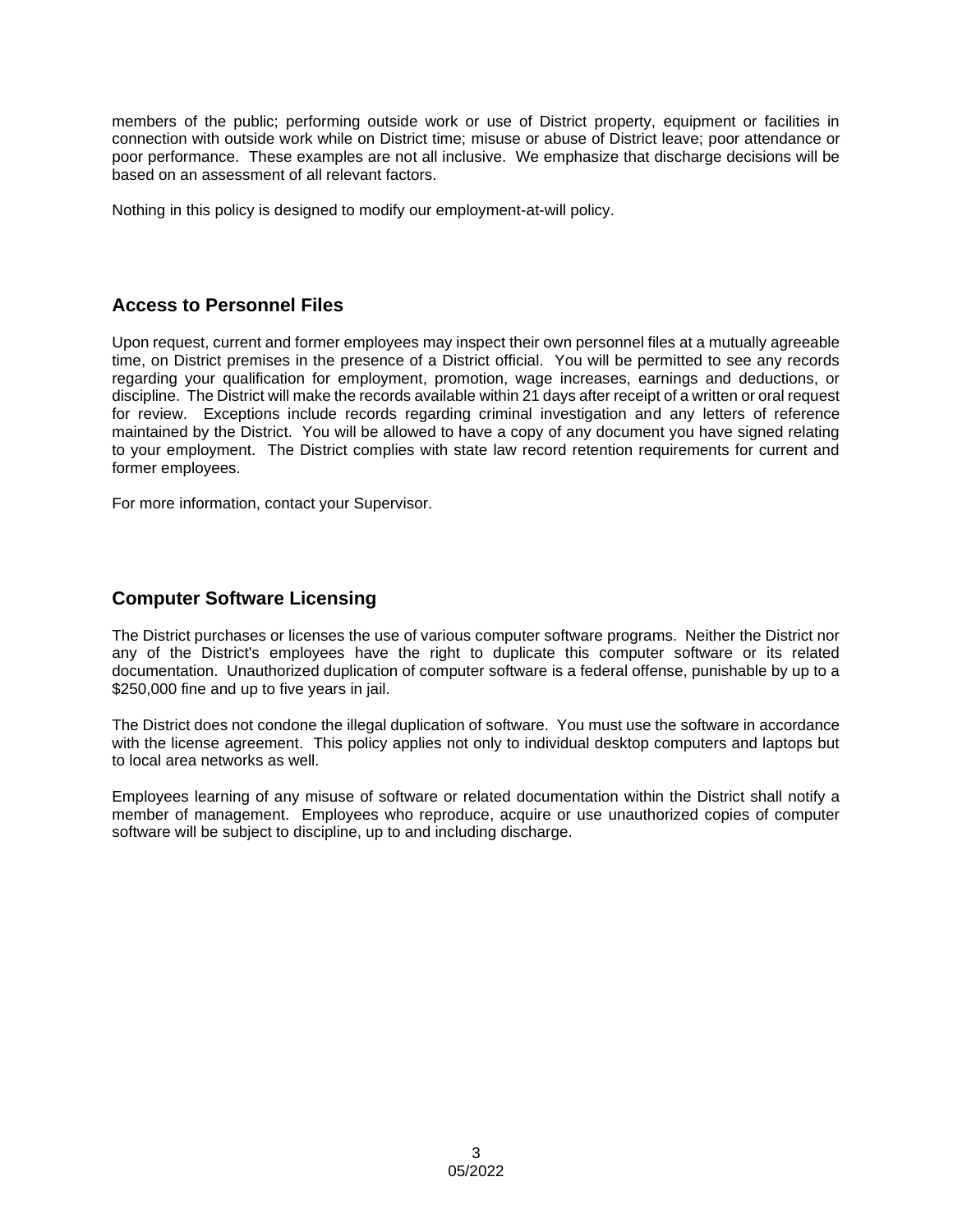## **Customer and Public Relations**

Our District's reputation is built on excellent service and quality work. Maintaining this reputation requires the active participation of every employee.

The opinions and attitudes that customers have toward our District may be determined for a long period of time by the actions of one employee. It is sometimes easy to take a customer for granted, but, if we do, we run the risk of losing not only that customer, but his or her associates, friends or family who may also be customers or prospective customers.

Each employee must be sensitive to the importance of providing courteous treatment in all working relationships.

#### **Non-Solicitation**

The District believes employees should have a work environment free from interruptions of a non-work related nature, as work time is for work. When you are to be working, you should focus on your duties and not engage in activities that would interfere with your own work or the work of others. For the purpose of this policy, solicitation includes, but is not limited to, for collection of any debt or obligation, for raffles of any kind or chance-taking, or for the sale of merchandise or business services, and the attempt to sell any product or service (e.g., selling or collecting for Tupperware®, Avon® products, churches, schools, Girl Scout cookies, etc.). Such interruptions can be both detrimental to the quality of work and efficiency, and may not be respectful of other's job responsibilities and right not to be interrupted.

Employees may not engage in solicitation for any purpose during his/her work time, which includes the working time of the employee who seeks to solicit and the employee who is being solicited. Although solicitation is not encouraged, it is permitted as long as it is limited to the employee's break and lunch time and kept out of active working areas. Nothing in this policy is intended to restrict an employee's statutory rights under the Meyers-Milias-Brown Act.

#### **Changes in Personal Data**

To aid you and/or your family in matters of personal emergency, we need to maintain up-to-date information.

Changes in name, address, telephone number, marital status, number of dependents or changes in next of kin and/or beneficiaries should be given to your Supervisor promptly.

## **Care of Equipment**

You are expected to demonstrate proper care when using the District's property and equipment. No property may be removed from the premises without the proper authorization of management. If you lose, break or damage any property, report it to your Supervisor at once.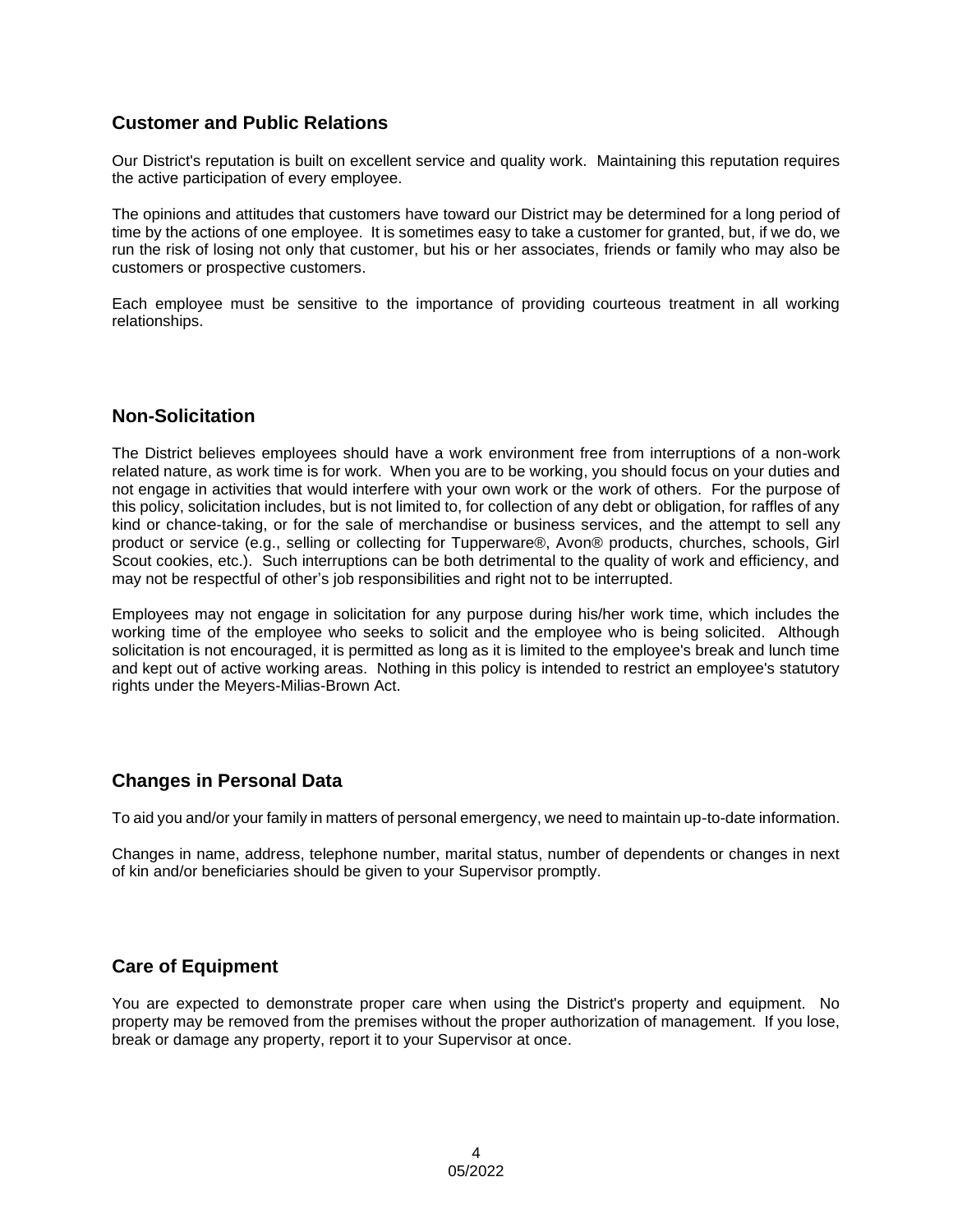#### **District Vehicles**

Operators of District vehicles are responsible for the safe operation and cleanliness of the vehicle. Accidents involving a District vehicle must be reported to your Supervisor immediately. Employees are responsible for any moving and parking violations and fines that may result when operating a District vehicle. District vehicles should be operated by the employee only. District vehicles may only be used for job-related travel. No unauthorized passengers are allowed in District vehicles without prior approval. Smoking is prohibited in District vehicles. The use of seat belts is mandatory for operators and passengers of District vehicles.

## **Gifts and Tipping**

Every customer is entitled to efficient and courteous service. Since such service is given impartially to all, tips or gratuities are neither expected nor accepted. Therefore, you should not accept tips or gifts of any kind from customers, vendors or visitors. If an individual presses you to accept such a gift, you should thank him or her and explain that District policy makes it impossible to accept any gift. However, the District recognizes that some customers will force a tip on an employee. In the event this happens, the employee shall turn in the tip to their Supervisor, and the tip will be used for employee recognition events.

#### **Employment of Relatives**

Employees' relatives will generally not be eligible for employment with TTAD. Relatives include an employee's parent, child, spouse/significant other, sibling, in-laws, step relations, ex-spouse/significant other, and registered domestic partner. TTAD Policy Instruction 113 outlines TTAD's full policy on nepotism.

## **Travel/Expense Accounts**

Whenever District employees, Board Members, appointed officials, or others approved by the District desire to be reimbursed for out-of-pocket travel expenses related to District business, they shall submit their request on a reimbursement form approved by the General Manager. Included on the reimbursement form will be an explanation of the District-related purpose for the expenditure(s), and receipts evidencing each expense shall be attached. The Director of Finance and Administration or the General Manager will review and approve reimbursement requests.

The following business expenses will be reimbursed:

Travel Expense Automobile/Mileage Lodging **Tips** Business Meals (excluding alcohol)

For further detailed information regarding the District's Travel Reimbursement policy, please refer to Policy Instruction 306 – Reimbursement of Expenses Related to Travel, Lodging, and Meals in Conjunction with Seminar, Conference or Meeting Attendance.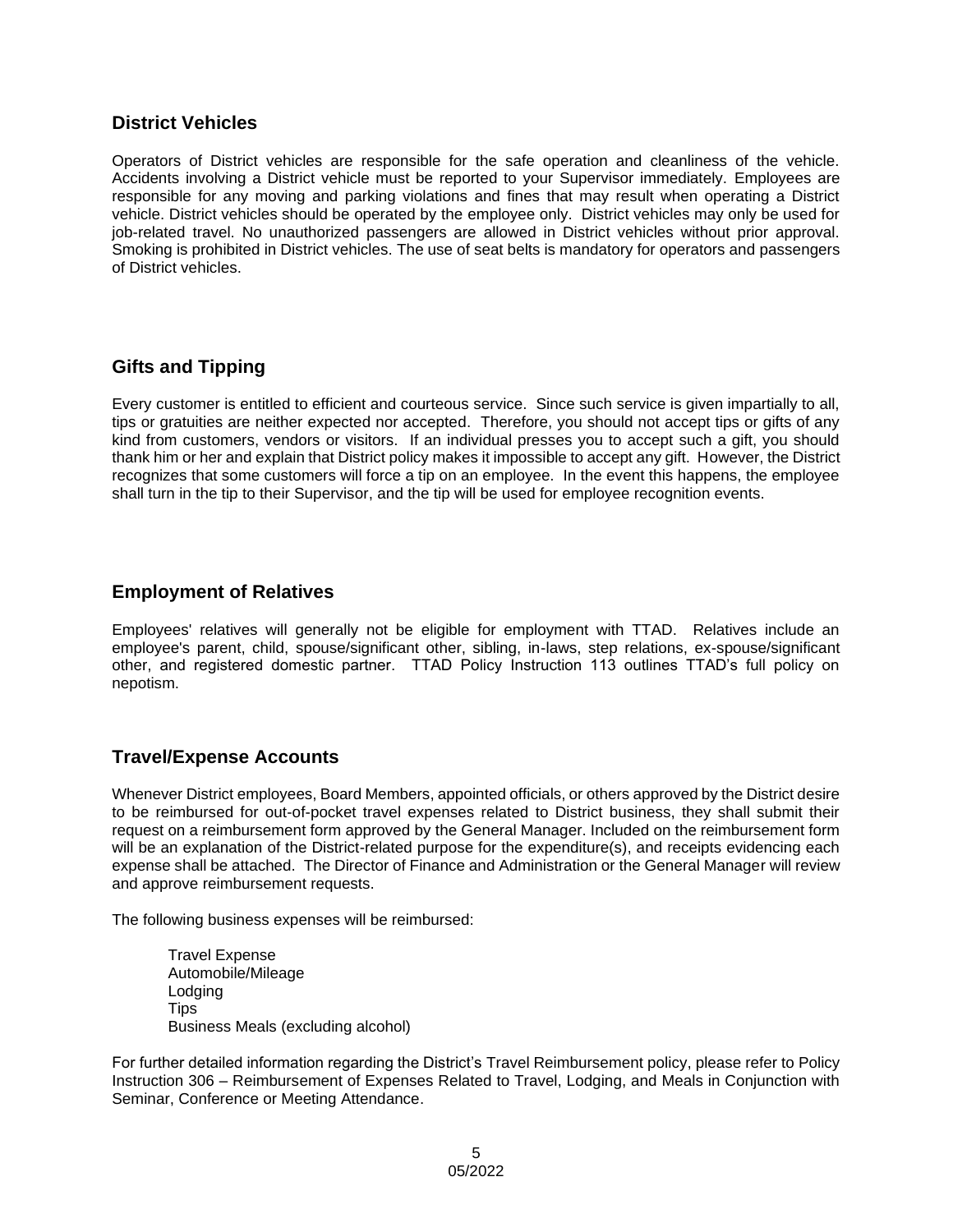## **Personal Property**

The District is not responsible for loss or damage to personal property. Valuable personal items, such as purses and all other valuables should not be left in areas where theft might occur.

## **Pets in the Office**

A pet may be allowed in the office if its health and behavior are acceptable within an office setting, and if it does not adversely affect office operations. An employee wishing to bring a pet to the office should first obtain written permission from the District's General Manager. Any decision to allow a pet to come to the office, or to exclude a pet from the office, will be made by the District's General Manager. That decision will be final, except in cases involving service animals, which should be referred to the Human Resources Manager.

The privilege of bringing a pet to work is subordinate to the health, safety and comfort of the District employees or the general public who may come into contact with animals at the office.

A pet may be excluded from the office if it:

- Causes any person to experience allergic reactions, fear, or any other physical or psychological discomfort
- Distracts any employee from their work or
- Reduces any employee's productivity or quality of work

Any individual with a grievance regarding an animal at the office should bring the matter to the attention to their immediate Supervisor and/or the District's General Manager.

For further information regarding the District's Office Pet Policy, please refer to SPI 113.

#### **Visitors**

If you are expecting a visitor, please notify your Supervisor. All visitors must first check in at the reception area. Visitors are not allowed in any area of the building without being accompanied by an authorized employee. Under no circumstances will visitors be allowed in confidential, unauthorized or potentially hazardous areas.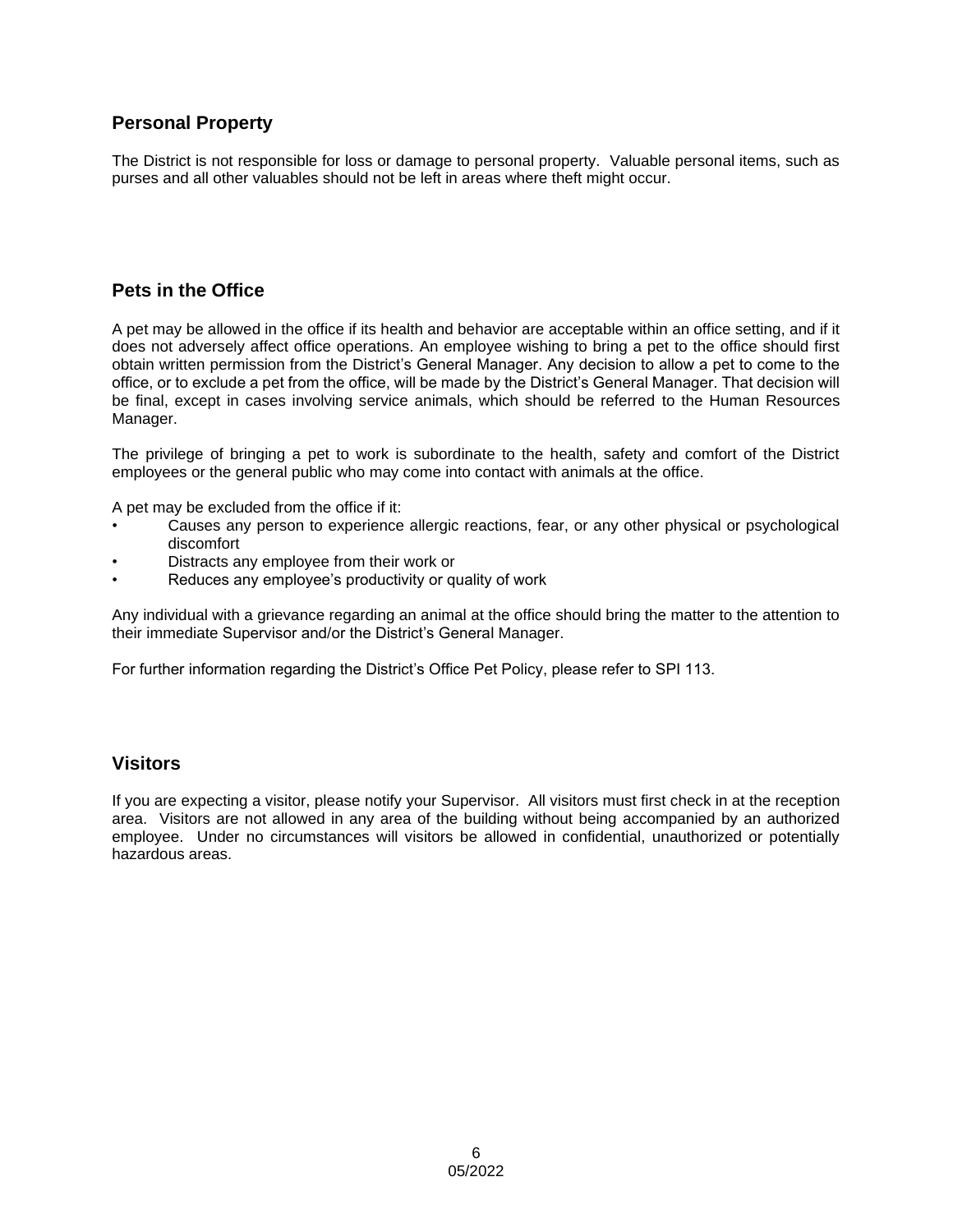#### **Severe Weather**

Severe weather is to be expected during certain months of the year. Although driving may at times be difficult, when caution is exercised, the roads are normally passable. Except in cases of severe storms, we are all expected to work our regular hours. Time taken off due to poor weather conditions while the business remains open must be made up, used as vacation, or as unpaid.

Exempt employees may be provided time off with pay when necessary to comply with state and federal wage and hour laws.

If extreme weather conditions require closing of the building, you will be notified by your Supervisor.

#### **Natural Disasters**

Natural disasters, including earthquakes, hurricanes, mudslides, floods and fires are to be expected from time to time. Although driving may be difficult in some areas due to damaged freeways and streets, when caution is exercised, the roads are normally passable or alternate routes are available. Except in severe cases, we are all expected to work our regular hours. Time taken off due to natural disasters while the business remains open must be made up, used as vacation, or is unpaid.

Exempt employees may be provided time off with pay when necessary to comply with state and federal wage and hour laws.

If extreme weather conditions require closing of the building, you will be notified by your Supervisor.

## **Personal Telephone Calls**

It is important to keep our telephone lines free for customer calls. Although the occasional use of the District's telephones for a personal emergency may be necessary, routine personal calls should be kept to a minimum.

#### **Acceptable Use of Electronic Communications**

This policy contains guidelines for Electronic Communications created, sent, received, used, transmitted, or stored using District communication systems or equipment and employee provided systems or equipment used either in the workplace, during working time or to accomplish work tasks. "Electronic Communications" include, among other things, messages, images, data or any other information used in e-mail, instant messages, voice mail, fax machines, computers, personal digital assistants (including Blackberry, iPhone, iPad, tablet, smart phone or similar devices), text messages, pagers, telephones, cellular and mobile phones including those with cameras, Intranet, Internet, back-up storage, information on a memory or flash key or card, jump or zip drive or any other type of internal or external removable storage drives. In the remainder of this policy, all of these communication devices are collectively referred to as "Systems."

Employees may use our Systems to communicate internally with co-workers or externally with customers, suppliers, vendors, advisors, and other business acquaintances for business purposes.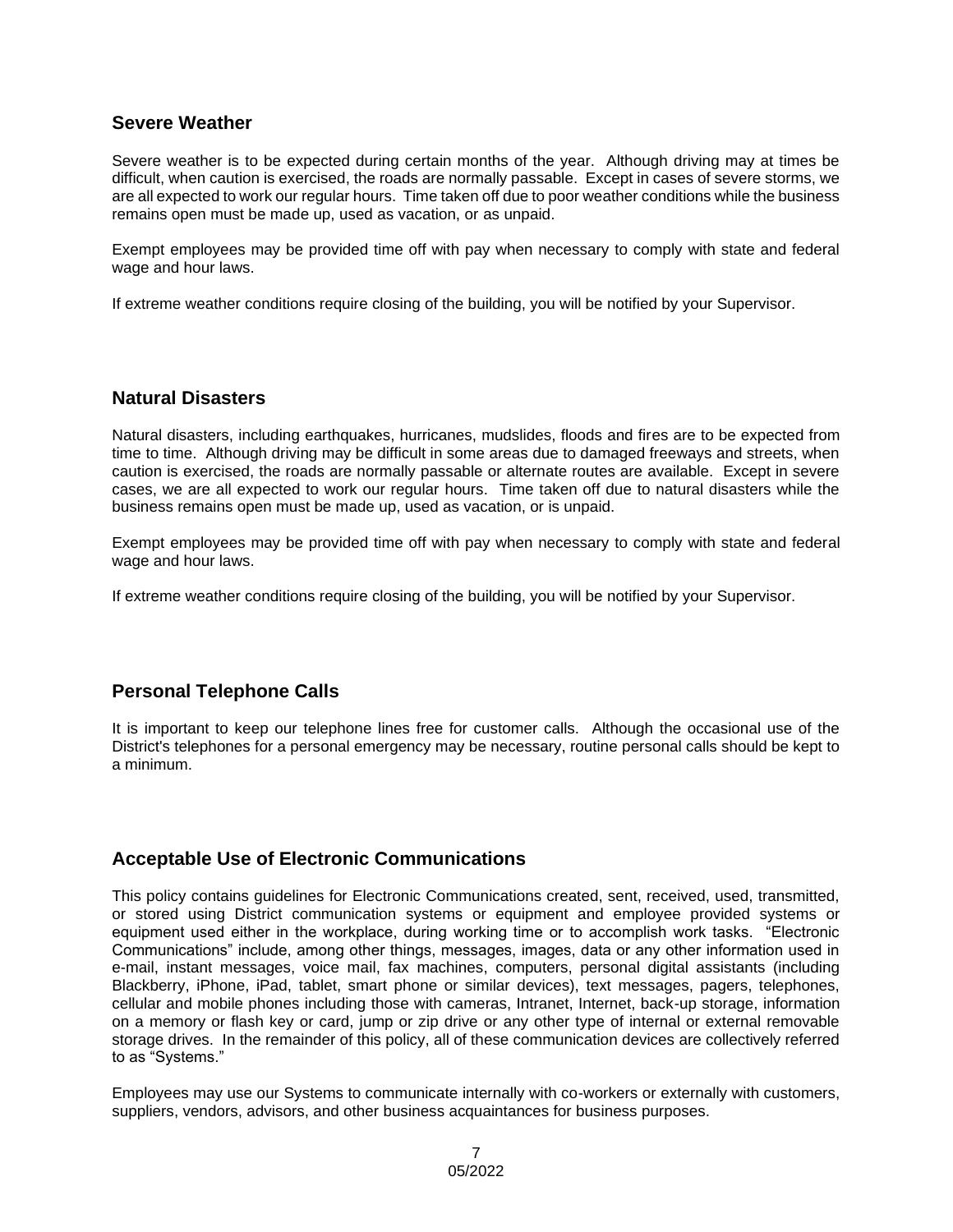All Electronic Communications contained in District Systems are District records and/or property. Although an employee may have an individual password to access our Systems, the Systems and Electronic Communications belong to the District. The Systems and Electronic Communications are accessible to the District at all times including periodic unannounced inspections. Our Systems and Electronic Communications are subject to use, access, monitoring, review, recording and disclosure without further notice. Our Systems and Electronic Communications are not confidential or private. The District's right to use, access, monitor, record and disclose Electronic Communications without further notice applies equally to employee-provided systems or equipment used in the workplace, during working time, or to accomplish work tasks.

Although incidental and occasional personal use of our Systems that does not interfere or conflict with productivity or the District's business or violate policy is permitted, personal communications in our Systems are treated the same as all other Electronic Communications and will be used, accessed, recorded, monitored, and disclosed by the District at any time without further notice. All such communications are the property of the District, and employees have no expectation of privacy in any communications sent using District Electronic Communications and Systems. Since all Electronic Communications and Systems can be accessed without advance notice, employees should not use our Systems for communication or information that employees would not want revealed to third parties. All communications on District systems may be subject to disclosure under the Public Records Act and as otherwise required by law.

Employees may not use our Systems in a manner that violates our policies including but not limited to Equal Employment Opportunity, No Harassment, and Non-Solicitation. Employees may not use our Systems in any way that may be seen as insulting, disruptive, obscene, offensive, or harmful to morale. Examples of prohibited uses include, but are not limited to, sexually-explicit drawings, messages, images, cartoons, or jokes; propositions or love letters; ethnic or racial slurs, threats of violence or bullying, or derogatory comments; or any other message or image that may be in violation of District policies or federal, state or local law.

In addition, employees may **not** use our Systems:

- To download, save, send, or access any discriminatory or obscene material
- To download anything from the internet (including shareware or free software) without the advance written permission of their Supervisor
- To download, save, send, or access any site or content that the District might deem "adult entertainment"
- To access any "blog" or otherwise post a personal opinion on the Internet (see Social Media policy)
- To solicit employees or others
- To attempt or to gain unauthorized or unlawful access to computers, equipment, networks, or systems of the District or any other person or entity
- In connection with any infringement of intellectual property rights, including but not limited to copyrights
- In connection with the violation or attempted violation of any law

An employee may not misrepresent, disguise, or conceal his or her identity or another's identity in any way while using Electronic Communications; make changes to Electronic Communications without clearly indicating such changes; or use another person's account, mailbox, password, etc., without prior written approval of the account owner and without identifying the actual author.

Employees must always respect intellectual property rights such as copyrights and trademarks. Employees must not copy, use, or transfer trade secrets or proprietary materials of the District or others without appropriate authorization.

All Systems passwords and encryption keys must be available and known to the District. Employees may not install password or encryption programs without the written permission of their Supervisor. Employees may not use the passwords and encryption keys belonging to others.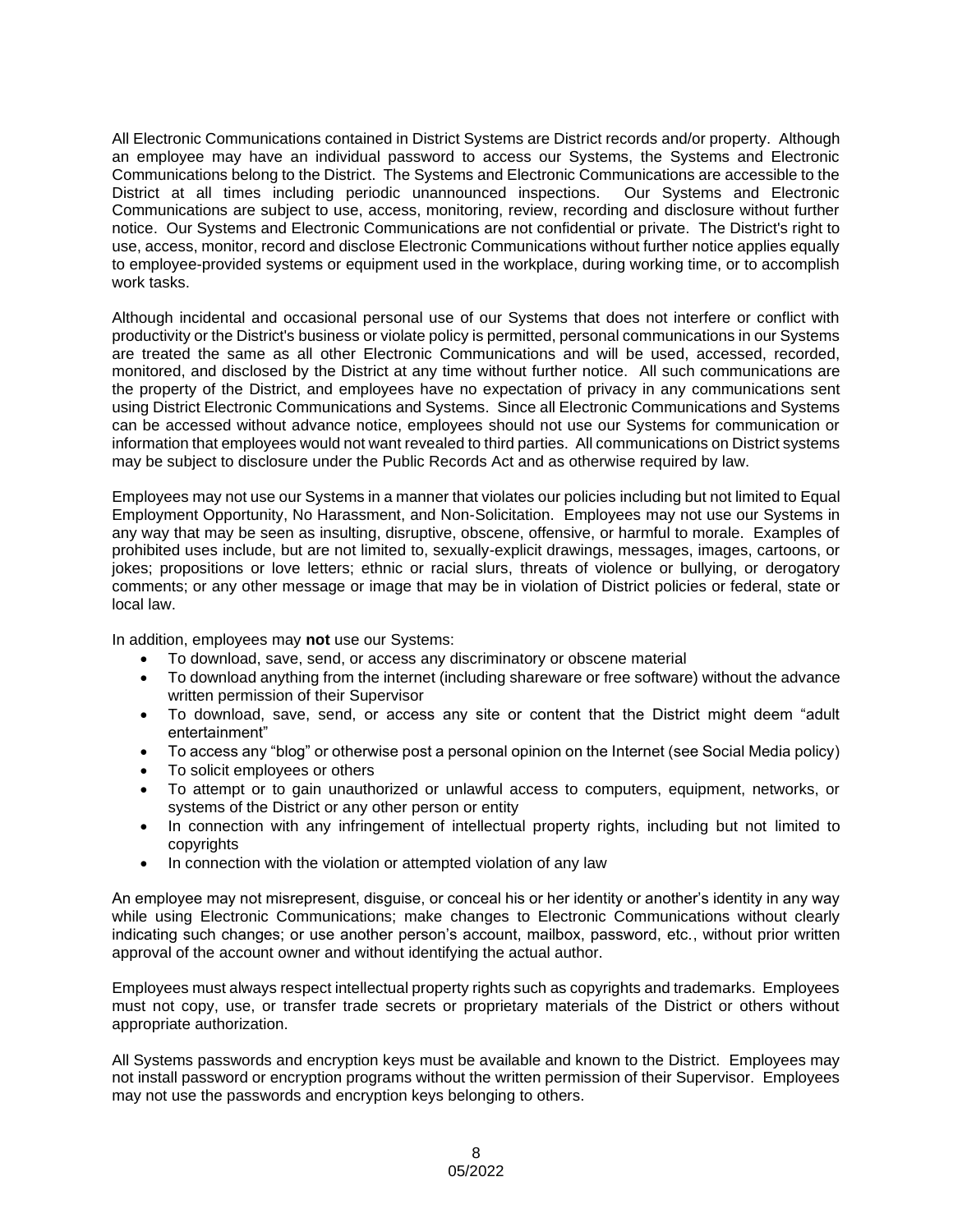Numerous state and federal laws apply to Electronic Communications. The District will comply with applicable laws. Employees also must comply with applicable laws and should recognize that an employee could be personally liable and/or subject to fines and imprisonment for violation of applicable laws.

This policy does not limit an employee's rights under the Meyers-Milias-Brown Act. Further, nothing in this policy is meant to restrict an employee's right to discuss the terms and conditions of his/her employment during non-working hours using non-District systems.

Violations of this policy may result in disciplinary action up to and including discharge as well as possible civil liabilities or criminal prosecution. Where appropriate, the District may advise legal officials or appropriate third parties of policy violations and cooperate with official investigations. We will not, of course, retaliate against anyone who reports possible policy violations or assists with investigations.

If you have questions about the acceptable use of our Systems or the content of Electronic Communications, ask your Supervisor for advance clarification.

#### **Social Media**

The District has in place policies that govern use of its own Electronic Communication Systems, equipment, and resources which employees must follow. We encourage you to use good judgment when communicating via your own social media.

"Social media" includes all means of communicating or posting information or content of any sort on the Internet, including to your own or someone else's weblog or blog, journal or diary, personal web site, social networking or affinity website, web bulletin board or a chatroom, whether or not associated or affiliated with the District, as well as any other form of electronic communication.

The same principles and guidelines found in the District's Employee Handbook policies apply to your activities online. Ultimately, you are solely responsible for what you post online. Before creating online content, consider some of the risks and rewards that are involved. Keep in mind that any of your conduct that adversely affects your job performance, the performance of fellow employees or otherwise adversely affects customers, vendors, suppliers, people who work on behalf of the District, or its legitimate business interests, may result in disciplinary action up to and including immediate discharge.

The following is a general and non-exhaustive list of guidelines you should keep in mind:

- 1. Always be fair and courteous to fellow employees, customers, vendors, suppliers or people who work on behalf of the District. Also, keep in mind that you are more likely to resolve work related complaints by speaking directly with your co-workers or by utilizing our Talk to Us policy than by posting complaints to a social media outlet.
- 2. Nevertheless, if you decide to post complaints or criticism, avoid using statements, photographs, video or audio that reasonably could be viewed as malicious, obscene, and threatening or intimidating that disparages customers, employees, vendors, or suppliers, or that might constitute harassment or bullying. Examples of such conduct might include offensive posts meant to intentionally harm someone's reputation or posts that could contribute to a hostile work environment on the basis of race, age, gender, national origin, color, disability, religion or any other status protected by federal, state or local law or company policy. Inappropriate postings that may include discriminatory remarks, harassment, retaliation, and threats of violence or similar inappropriate or unlawful conduct will not be tolerated and may subject you to disciplinary action up to and including immediate discharge.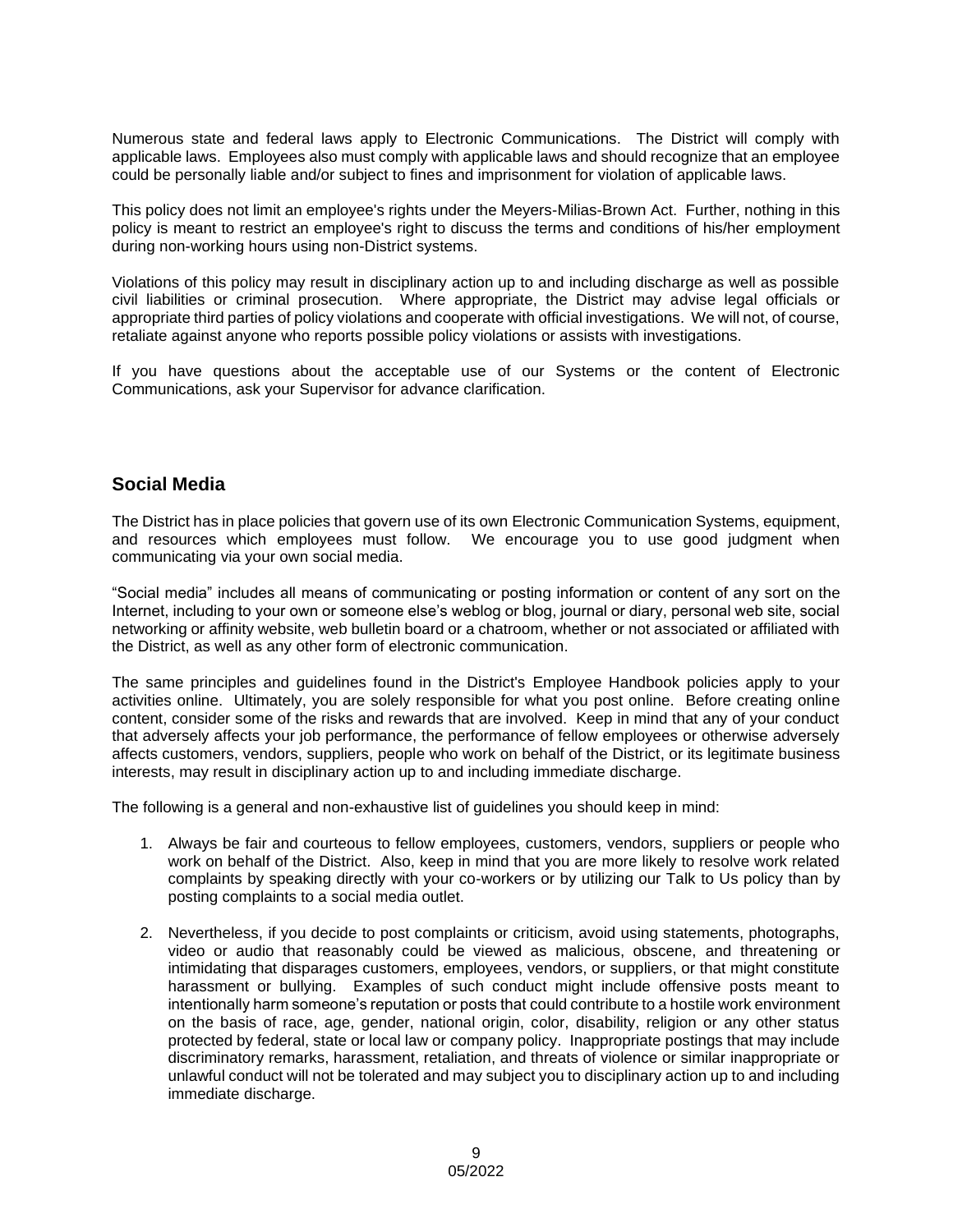- 3. Make sure you are always truthful and accurate when posting information or news. If you make a mistake, correct it quickly. Be open about any previous posts you have altered. Use privacy settings when appropriate. Remember that the Internet archives almost everything; therefore, even deleted postings can be searched. The Internet is immediate; nothing that is posted ever truly "expires." Never post any information or rumors that you know to be false about the District, fellow employees, customers, vendors, suppliers, and people working on behalf of the District or competitors.
- 4. Maintain the confidentiality of District trade secrets and proprietary or confidential information. Confidential information may include information regarding airport security, the development of systems, processes, products, know-how and technology. Do not post internal reports, policies, procedures or other internal business-related confidential communications.
- 5. Do not create a link from your blog, website or other social networking site to the District's website without identifying yourself as a District employee.
- 6. Express only *your* personal opinions. Never represent yourself as a spokesperson for the District. If the District is a subject of the content you are creating, be clear and open about the fact that you are an employee, and make it clear that your views do not represent those of the District, fellow employees, customers, vendors, suppliers or people working on behalf of the District. If you do publish a blog or post online related to the work you do or subjects associated with the District, make it clear that you are not speaking on behalf of the District. It is best to include a disclaimer such as, "The postings on this site are my own and do not necessarily reflect the views of Truckee Tahoe Airport District".
- 7. You must refrain from using social media while on working time or while using equipment we provide, unless it is work-related as authorized by your Supervisor, or other member of management; or consistent with the Acceptable Use of Electronic Communications Policy.
- 8. Do not use any District email addresses to register on social networks, blogs or other online tools utilized for personal use.

Employees are encouraged to report violations of this policy. The District prohibits retaliation against any employee for reporting a possible deviation from this policy or for cooperating in an investigation.

Any employee who retaliates against another employee for reporting a possible deviation from this policy or for cooperating in an investigation will be subject to disciplinary action, up to and including immediate discharge.

Employees should not speak to the media on the District's behalf without contacting their Supervisor. All media inquiries should be directed to them.

Where applicable, the District complies with state laws concerning access to an employee's personal social networking account, including restrictions concerning employer requests for an employee's username and/or password.

If you have questions or need further guidance, please contact your Supervisor.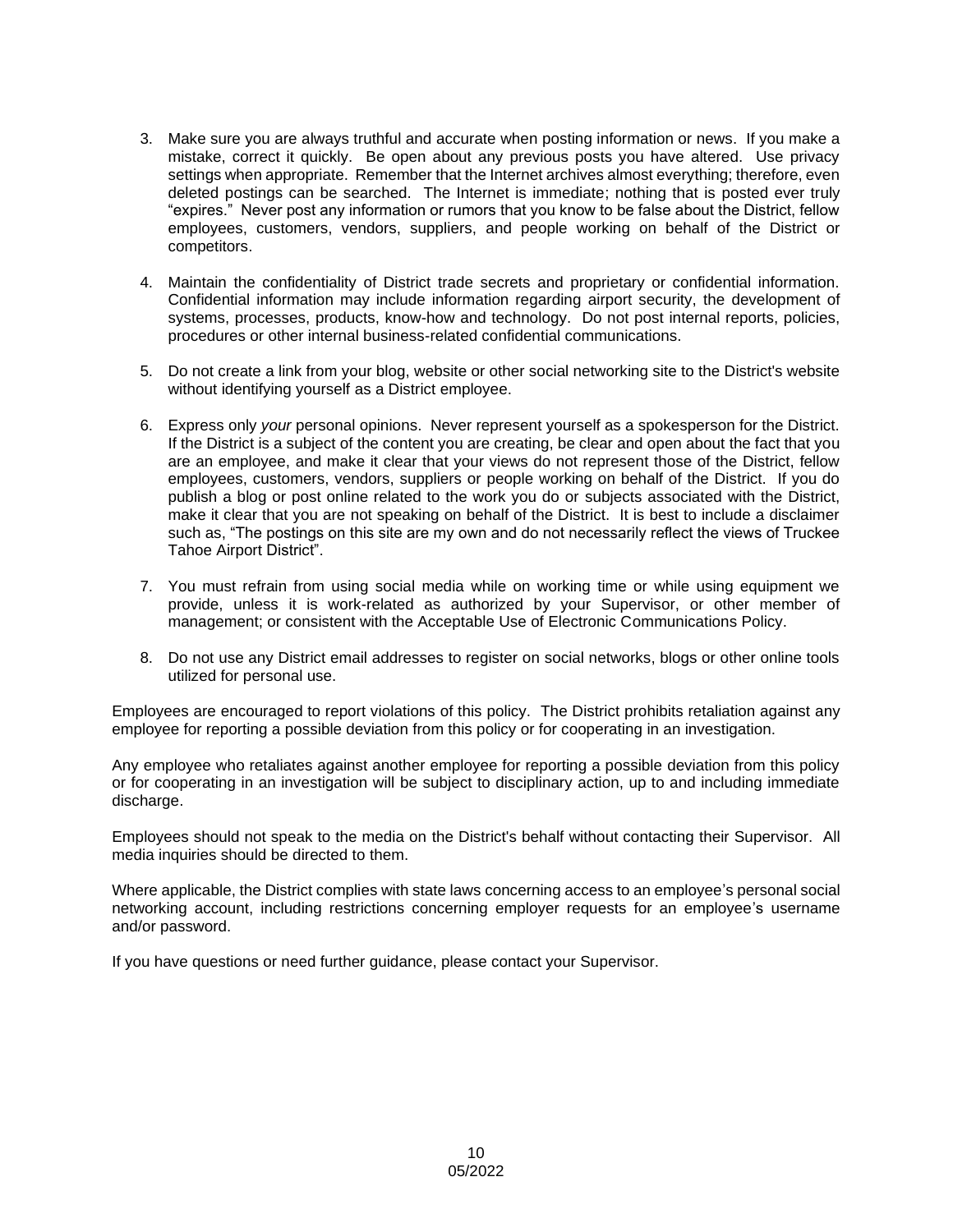## **Laptop and Tablet Security**

Each employee provided with a laptop or tablet is responsible for the physical security of the device. All equipment acquired for, or on behalf of the District, is District property. The device must be locked up and stored in a secure location when it is not in the immediate possession of the authorized user. In addition, the user must return the device immediately upon request of the District. A laptop or tablet user must notify their Supervisor immediately if the device is lost, stolen, misplaced, or damaged. All work created or performed on the device is District property. The device is subject to inspection by the District at any time without further advance notice. The device must be used in a manner that complies with all District policies including the Acceptable Use of Electronic Communications, Anti-Harassment, Sexual Harassment, and Equal Employment Opportunity.

Violations of this policy may be grounds for disciplinary action up to and including discharge.

## **Dress Policy**

Appropriate and professional business and casual attire and demeanor are important in maintaining a positive image for the Truckee Tahoe Airport District. All employees should exercise sound business judgment with regard to personal appearance, dress and grooming to enable them to be most effective in the performance of their duties. Except as governed by law, the District has the right to determine what is acceptable in the workplace.

The Department Supervisor or Department Director will be responsible for answering questions and resolving issues related to this policy on a case-by-case basis to ensure unique circumstances are appropriately considered. If a potential conflict is identified, the employee is encouraged to identify appropriate solutions. An environment of mutual cooperation is the TTAD's goal. The Department Supervisor or Department Director may authorize exceptions to this policy on a case-by-case basis.

Employees may be sent home to change when dress or grooming does not meet the professional image of the TTAD and will not be paid for the time away from the workplace. If continued counseling fails to result in desired change, progressive discipline up to and including termination may occur.

While the TTAD has no formal dress code, it is expected employees will dress in a manner consistent with good business and safety practices.

These basic guidelines apply on days with no scheduled meetings, presentations or other professional responsibilities:

- Clothing and grooming shall be appropriate for assigned duties, keeping in mind safety and presentation.
- Clothing should be in good repair, free from rips and stains.

In no circumstance will provocative, suggestive or other inappropriate attire be allowed in the workplace. This includes slogans or graphic designs which may be offensive and/or otherwise violate the TTAD Harassment and Discrimination Policy, tight/revealing tops, and skirt/short lengths that are too short to sit down appropriately in a public setting.

Along with the above guidelines, the following rules apply to all employees with scheduled Board or Committee Meetings, presentations or other formal dealings with outside agencies or members of the public:

• Every effort to wear casual business attire sporting TTAD logo should be made.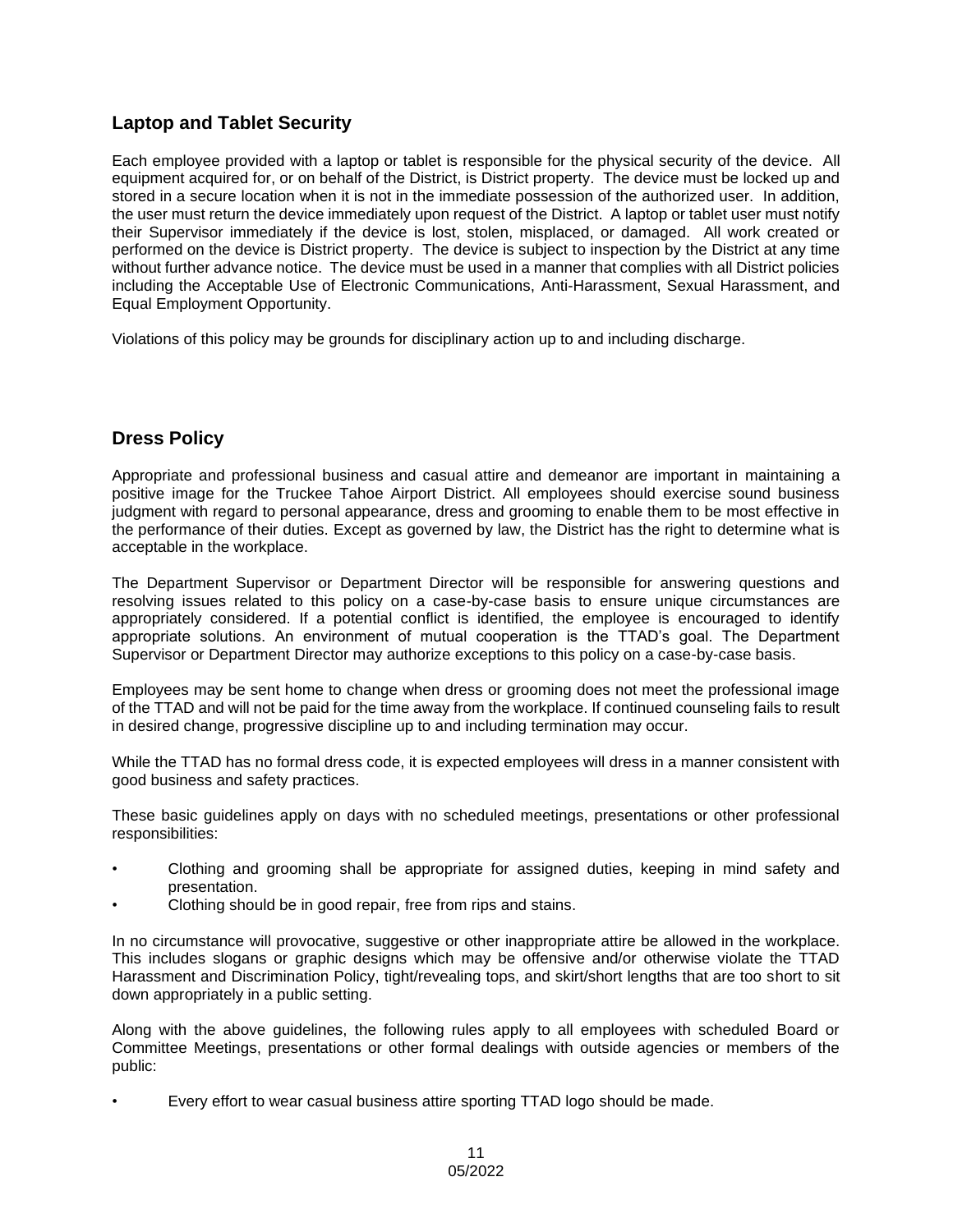• Denim, in good repair, is allowable.

Along with the above guidelines, Operations/Maintenance employees are expected to wear the following to comply with the District's airfield safety standards:

- Trousers or shorts made of denim, or other static electricity-minimizing material. These garments must be hemmed to the appropriate length to fit employee.
- District issued shirts are always to be worn and tucked in while working.
- Hats worn during business hours must be worn with the bill facing forward.
- Open toe shoes constitute a safety concern; therefore, they are prohibited to be worn while on duty.
- Protective foul weather gear must be worn when conditions require. (Gear will be provided by the District)

For further detailed information on the District's Dress and Grooming standards, please refer to SPI 110.7.

#### **Reference Checks**

Our District will not honor any oral requests for references. All requests must be in writing and on company letterhead. Generally, we will only confirm our employees' dates of employment and job title(s).

Under no circumstances should an employee provide another individual with information regarding current or former employees of our District. If you receive a request for reference information, please forward it to your Supervisor.

#### **Document Retention**

The District maintains a formal document retention policy and procedure. Your Supervisor will explain how that policy applies to you and the work that you perform. You must retain all work products in the manner required and for the time period required by our policy. Never destroy or delete any work product until the retention periods specified by the District's policy have been satisfied. Failure to comply with the District document retention policy and procedure may result in discipline up to and including discharge.

#### **Conflict of Interest/Code of Ethics**

A District's reputation for integrity is its most valuable asset and is directly related to the conduct of its officers and other employees. Therefore, employees must never use their positions with the District, or any of its customers, for private gain, to advance personal interests or to obtain favors or benefits for themselves, members of their families or any other individuals, corporations or business entities.

The District adheres to the highest legal and ethical standards applicable in our business. The District's business is conducted in strict observance of both the letter and spirit of all applicable laws and the integrity of each employee is of utmost importance.

Employees of the District shall conduct their personal affairs such that their duties and responsibilities to the District are not jeopardized and/or legal questions do not arise with respect to their association or work with the District.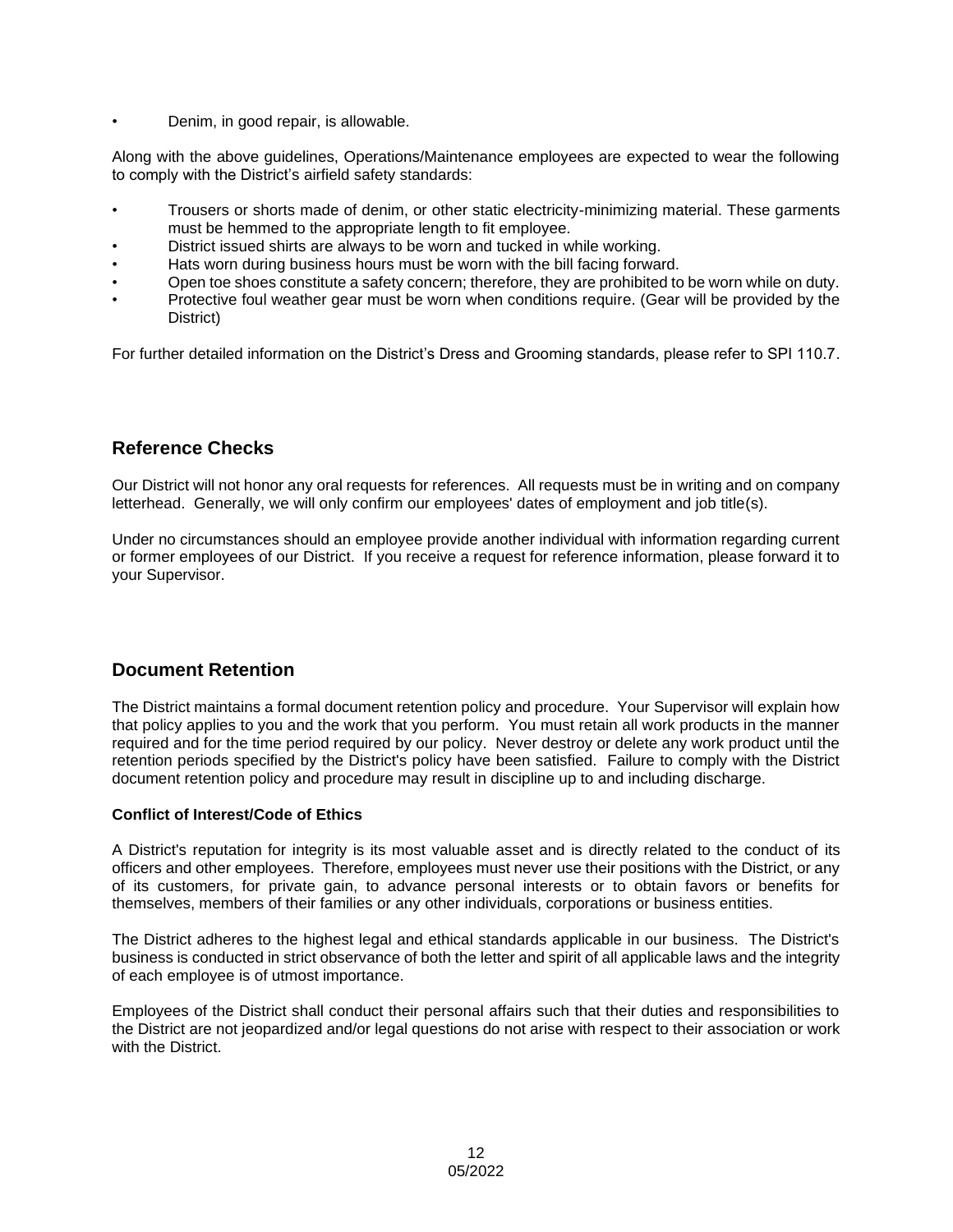#### **Bulletin Board**

The District maintains a bulletin board(s) in our facility as an important source of information. These bulletin boards are to be used solely for District announcements and government postings.

#### **Lunch Room**

A lunch room is available for your use. Although the District provides general custodial care, you are expected to clean up after eating. This room should be kept clean for the next person's use.

## **Cellular Telephones**

Employees in certain positions are issued District cellular telephones so they may maintain contact with customers and co-workers when they are out of the office on business.

Employees are encouraged to take appropriate safety precautions when using their cellular telephone or PDA. The use of handheld cellular telephones while driving is prohibited. Employees are expected to comply with applicable state laws regarding the use of cellular telephones.

District cellular telephones are for business purposes. Although the occasional use of your District cellular telephone for personal calls may be necessary, incoming and outgoing personal calls should be kept to a minimum.

The use of cellular telephones is not a work requirement for most employees. Employees who are not issued a District cellular telephone will not be reimbursed for the use of their personal cellular telephones without General Manager approval.

Employees are expected to demonstrate proper care of their cellular telephones. If you lose, break or damage your District cellular telephone, report it to your Supervisor at once. All cellular telephones issued by the District must be returned upon leaving our District, or upon transferring to a position that does not require a District cellular telephone.

A violation of this policy may result in disciplinary action.

## **Office Supplies**

Our District maintains a stock of basic office supplies such as pens, paper clips, staples, notepads, etc. used on a day-to-day basis by employees. All office supplies can be located in the business hub.

If you need additional items not regularly stocked, please speak to your Supervisor to place a special order.

All office supplies are for business use only and should not be removed from the office for non-business use. Violations of this policy may result in disciplinary action up to and including discharge.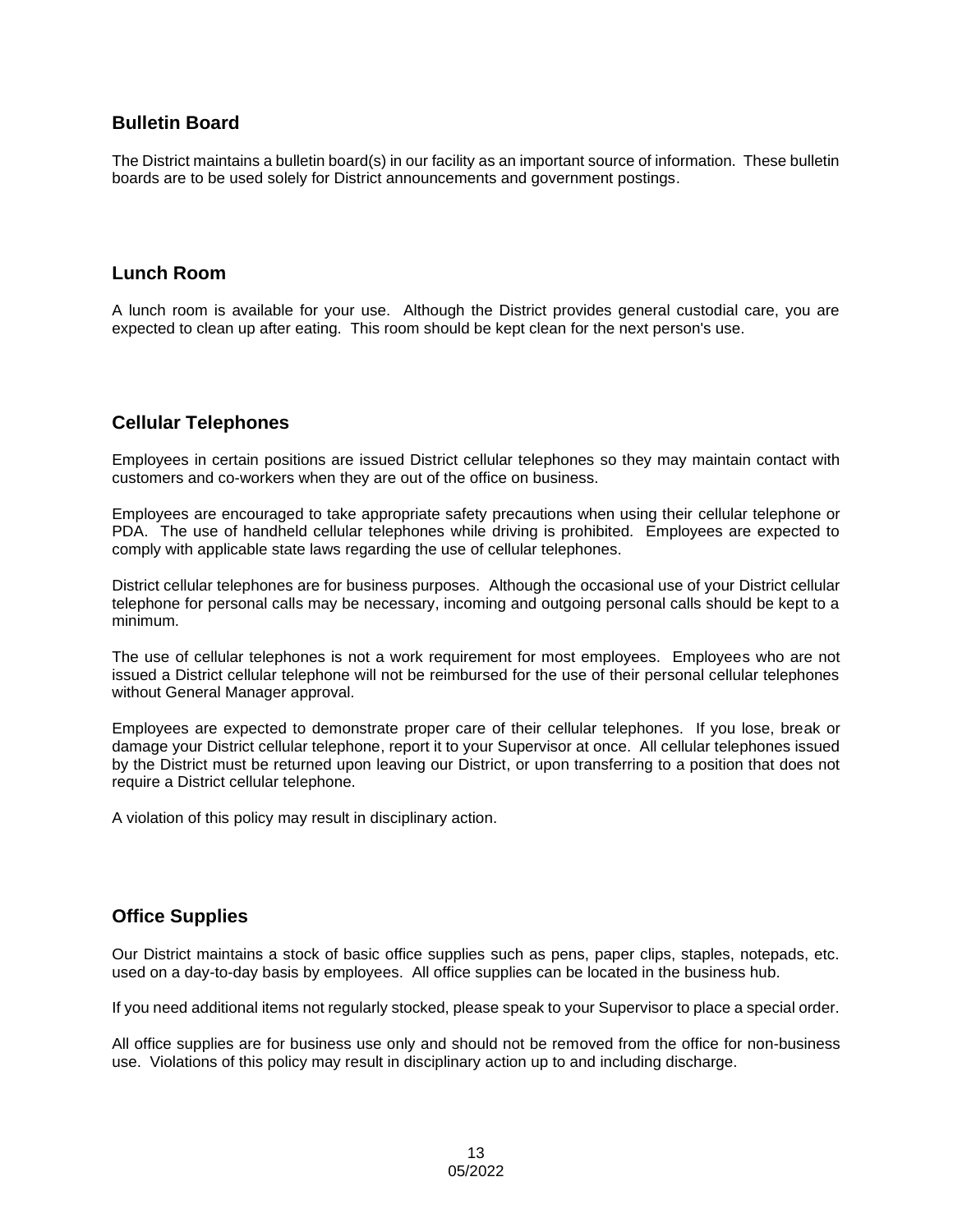## **If You Must Leave Us**

Should you decide to leave your employment with us, we ask that you provide your Supervisor with at least two weeks' advance written notice. Your thoughtfulness is appreciated and will be noted favorably should you ever wish to reapply for employment with the District.

Our District does not provide a "letter of reference" to former employees except pursuant to a written release from the former employee. Generally, we will confirm upon request our employees' dates of employment, and job title(s).

Additionally, all resigning employees should complete a brief exit interview prior to leaving. All District property, including this Employee Handbook, must be returned at the end of employment. Otherwise, the District may take action to recoup any replacement costs and/or seek the return of District property through appropriate legal recourse.

You should notify the District if your address changes during the calendar year in which discharge occurs so that your tax information will be sent to the proper address.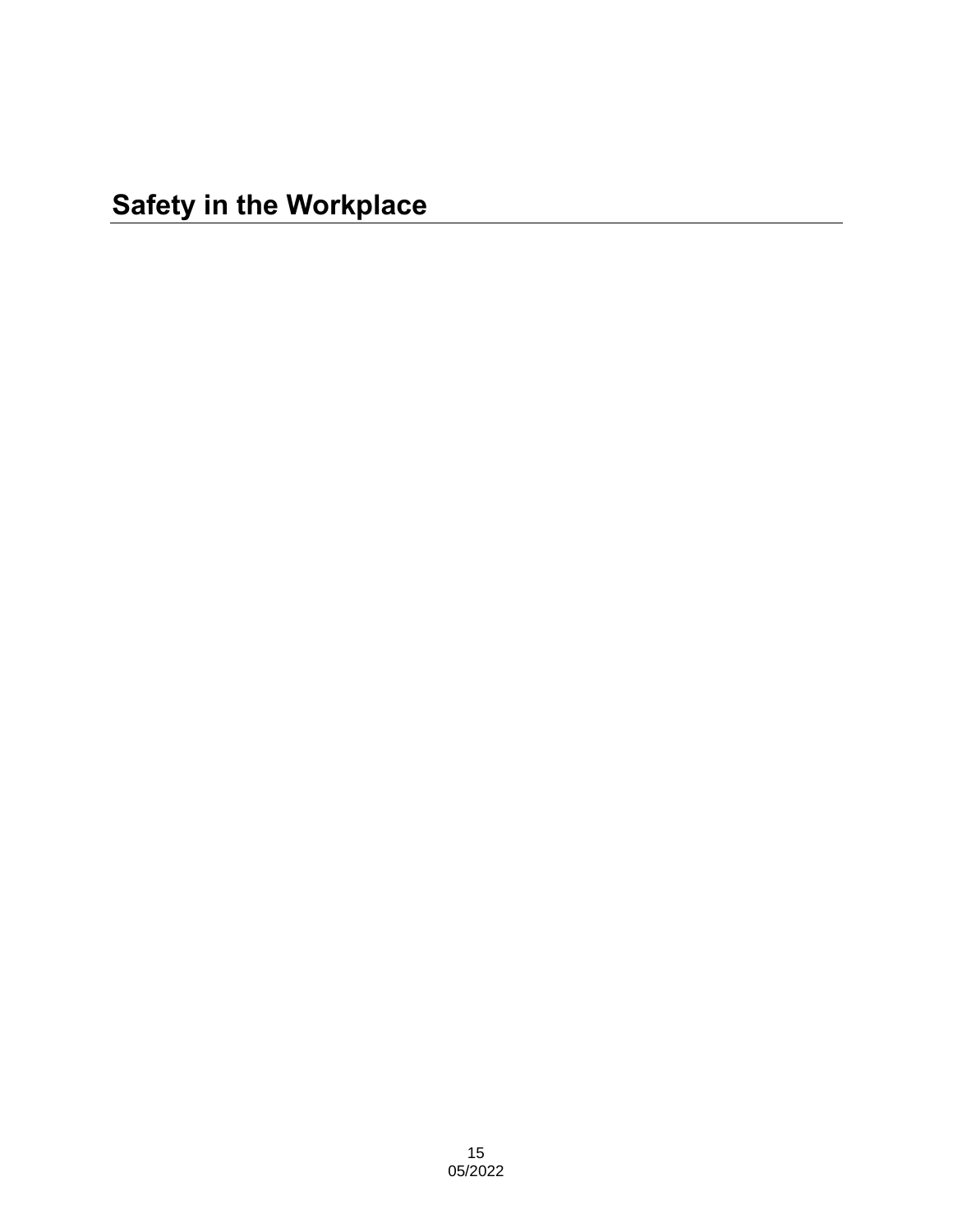#### **Safety Mission Statement**

This sets forth the basic safety philosophy, vision, and goals for all employees and tenants of the Truckee Tahoe Airport District.

In any endeavor, protecting people and property makes good sense; it's not easy to replace a good employee because of injury. Good safety practices begin with each person knowing their duties then taking the time to perform them to the standard. In other words, not rushing, using the correct procedures, and on-the-spot correction of faults results in protecting people and property. Each individual working on the Airport has the responsibility to conduct themselves safely and take immediate action to stop unsafe actions. We are all safety coordinators. Success is "not injuring anyone and minimizing wear and tear on property in the performance of our daily business."

There are 6 goals in the program.

- 1. No injuries at work or at home for the members of the TTAD team.
- 2. No damage to airport or customer property.
- 3. A positive safety climate where anyone can stop and challenge an unsafe act.
- 4. A positive safety climate that results in personal accountability and a desire to do things right.
- 5. Encourage an environment in which honest mistakes are promptly reported and tolerated, with the goal of developing a safer work environment for all District employees and Airport users.

The District has designated a Safety Coordinator to help support this mission.

See and stop unsafe acts. If you see something, say something.

## **Each Employee's Responsibility**

Safety can only be achieved through teamwork at our District. Each employee, supervisor and manager must practice safety awareness by thinking defensively, anticipating unsafe situations and reporting unsafe conditions immediately.

Please observe the following precautions:

- 1. Notify the Safety Coordinator of any emergency situation. If you are injured or become sick at work, no matter how slightly, you must inform the Safety Coordinator immediately.
- 2. The use of alcoholic beverages or illegal substances during working hours will not be tolerated. The possession of alcoholic beverages or illegal substances on the District's property is forbidden.
- 3. Use, adjust and repair machines and equipment only if you are trained and qualified.
- 4. Know the proper lifting procedures. Get help when lifting or pushing heavy objects.
- 5. Understand your job fully and follow instructions. If you are not sure of the safe procedure, don't guess; just ask the Safety Coordinator.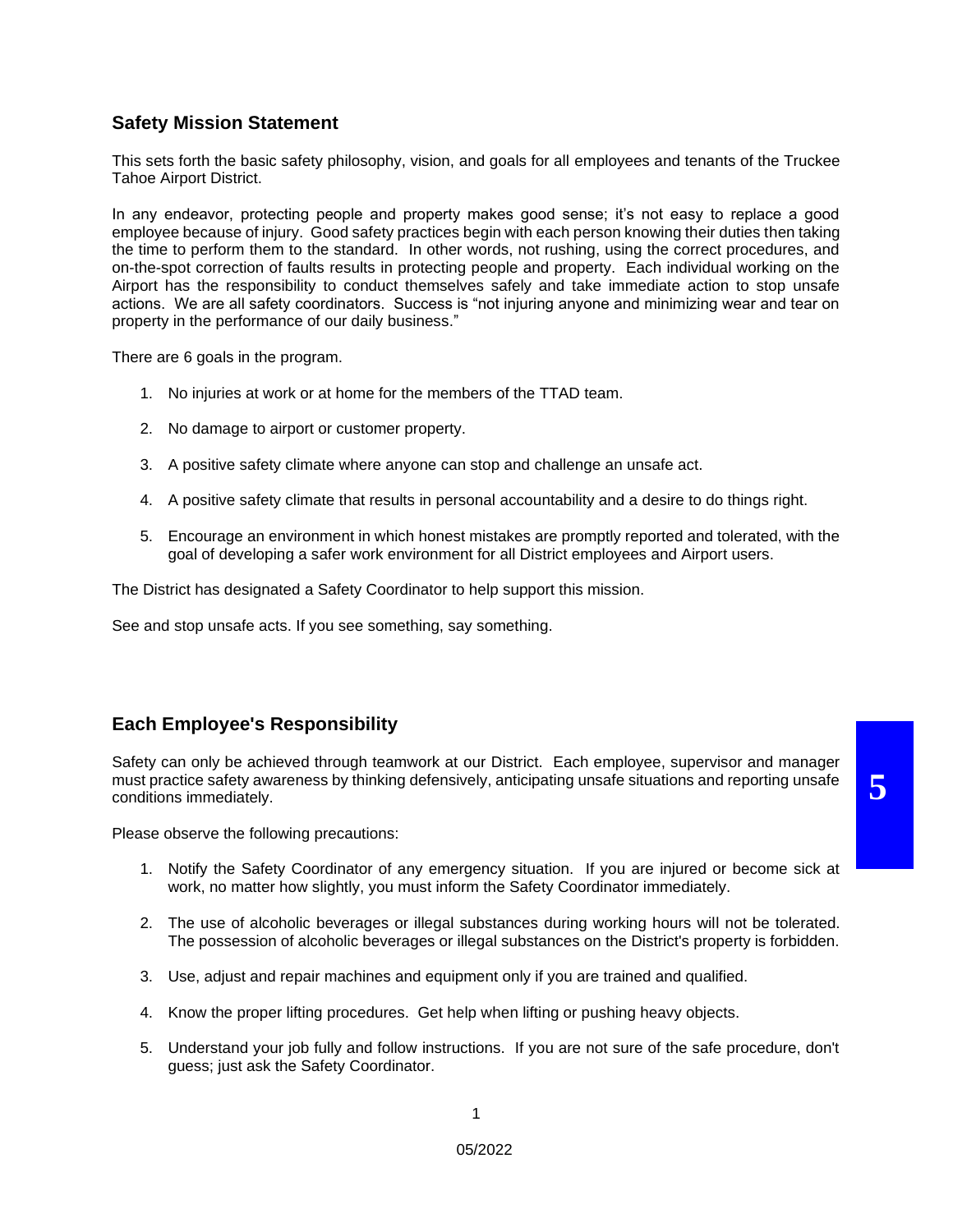- 6. Know the locations, contents and use of Personal Protective Equipment (PPE), First Aid, and Emergency Equipment.
- 7. Wear personal protective equipment in accordance with the job you are performing.
- 8. Comply with OSHA standards and/or applicable state job safety and health standards.

A violation of a safety precaution is in itself an unsafe act. A violation may lead to disciplinary action, up to and including discharge.

#### **Safety Awards Program**

The District shall review the safety performance of all employees annually. Those full time, regular employees with no reportable mishaps shall receive recognition. Additionally, supervisors shall consider appropriate recognition for employees who act to prevent an incident or who prevent an incident from becoming worse by immediate action, reporting, or suggestions. Any employee, regardless of status or mishap record, shall be eligible.

#### **Workplace Violence**

Violence by an employee or anyone else against an employee, supervisor or member of management will not be tolerated. The purpose of this policy is to minimize the potential risk of personal injuries to employees at work and to reduce the possibility of damage to District property in the event someone, for whatever reason, may be unhappy with a District decision or action by an employee or member of management.

If you receive or overhear any threatening communications from an employee or outside third party, report it to the Safety Coordinator at once. Do not engage in either physical or verbal confrontation with a potentially violent individual. If you encounter an individual who is threatening immediate harm to an employee or visitor to our premises, contact an emergency agency (911) immediately.

All reports of work-related threats will be kept confidential to the extent possible, investigated and documented. Employees are expected to report and participate in an investigation of any suspected or actual cases of workplace violence and will not be subjected to disciplinary consequences for such reports or cooperation.

Violations of this policy, including your failure to report or fully cooperate in the District's investigation, may result in disciplinary action, up to and including discharge.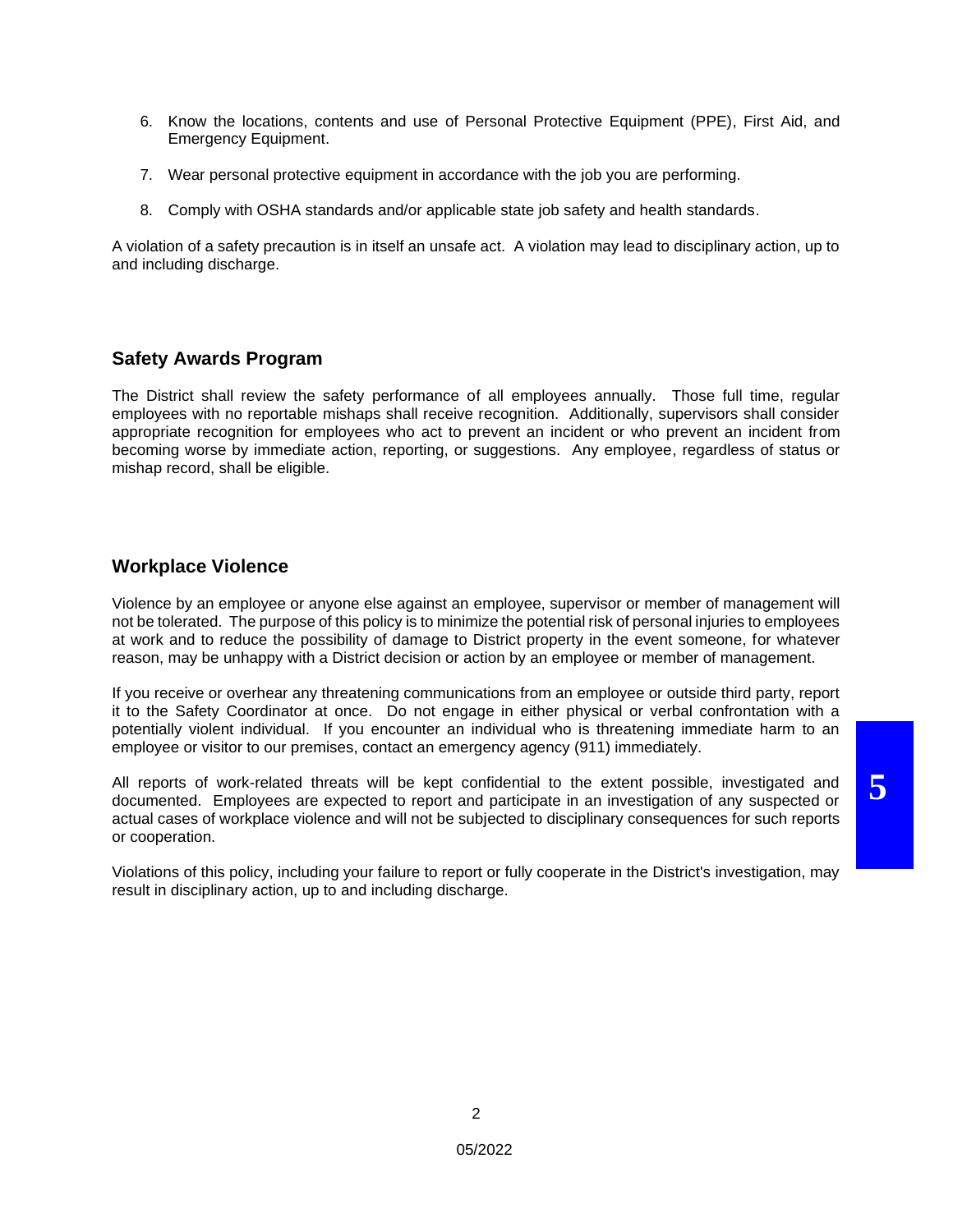#### **Workplace Searches**

The District reserves the right to search any District office, desk, files, locker, equipment or any other District area or article. In this regard, it should be noted that all offices, desks, files, lockers, equipment, etc. are the property of the District, and are issued for the use of employees only during their employment. Employees have no reasonable expectation of privacy in these types of District property even when they are assigned to employees for joint use. Inspection of such District property may be conducted at any time at the discretion of the District.

Similarly, if the District suspects that an employee has alcohol or drugs in his/her possession or at other work locations where the District maintains control (sole or joint), the District reserves the right to search those locations with or without the employee's consent. Alternatively, the District may notify the appropriate law enforcement agency that the employee may have illegal drugs in his or her possession or in an area not controlled by the District (including the employee's person and clothing being worn).

**Finally, to protect the property and to ensure the safety of all employees, customers and the District, the District reserves the right to conduct personal searches of those entering secured areas, consistent with state and federal law, and to inspect any packages, parcels, purses, handbags, briefcases, lunchboxes or any other possessions or articles carried to and from secured areas of the District's property. Persons entering the premises who refuse to cooperate in an inspection conducted pursuant to this policy may not be permitted to enter the premises. Employees working on or entering or leaving the premises who refuse to cooperate in an inspection, as well as employees who after the inspection are believed to be in possession of stolen property or illegal substances, will be subject to disciplinary action, up to and including discharge, if upon investigation they are found to be in violation of the District's rules and regulations.**

#### **Hazard Communication**

Our District may use some chemicals (e.g., cleaning compounds, inks, etc.) in some of its operations. You should receive training and be familiar with the handling, use, storage and control measures relating to these substances if you will use or likely be exposed to them. Safety Data Sheets (SDS) are available for inspections in your work area. You must follow all labeling requirements.

Please consult with the Safety Coordinator prior to purchasing known hazardous chemicals for the District or bringing them onto our premises. For additional information, please refer to our District's written Hazard Communication Program. If you have any questions, ask the Safety Coordinator.

**5**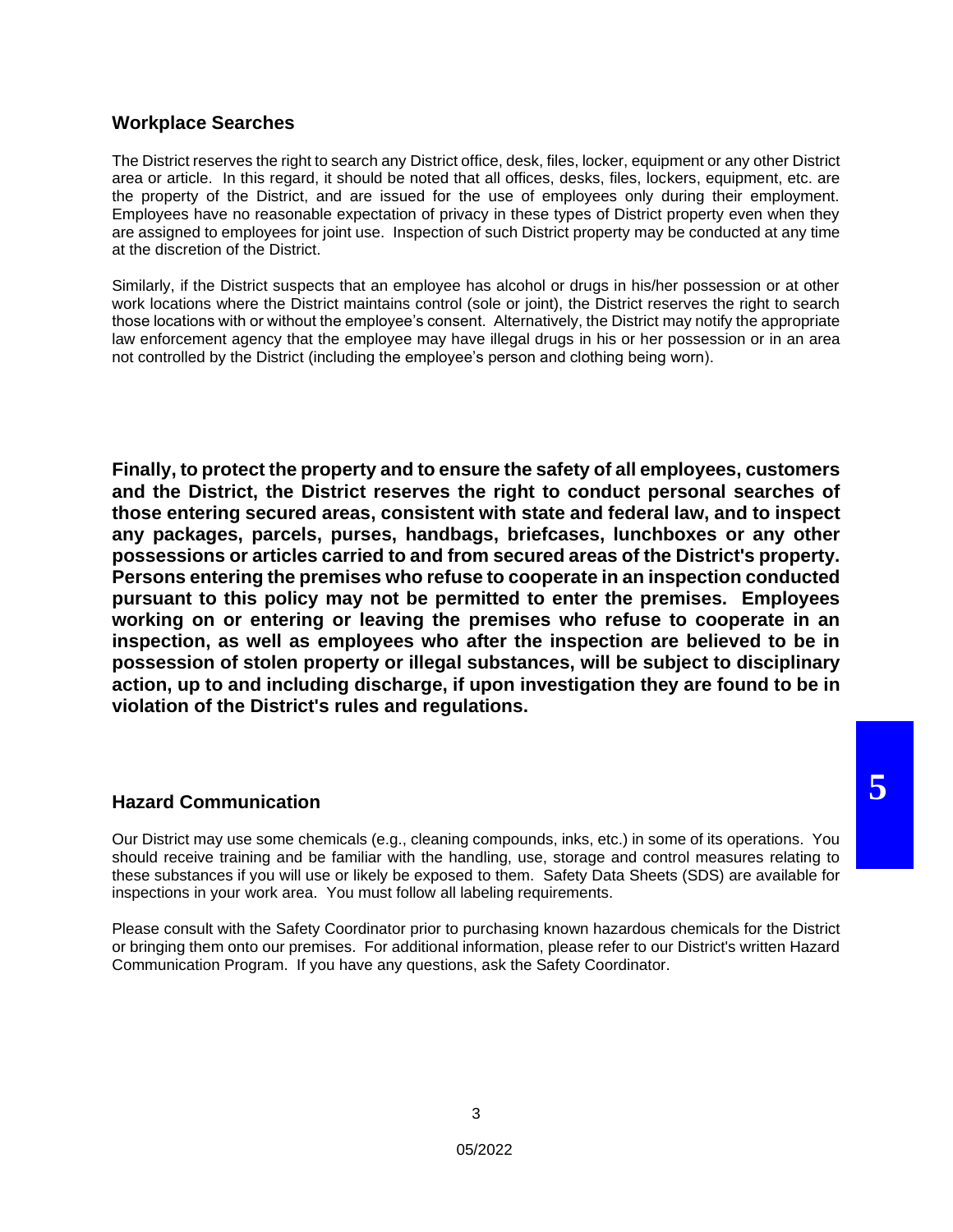## **Good Housekeeping**

Good work habits and a neat place to work are essential for job safety and efficiency. You are expected to keep your place of work organized and materials in good order at all times. Report anything that needs repair to your department supervisor.

## **Smoking in the Workplace**

Our District is committed to providing a safe and healthy environment for employees and visitors. Smoking is allowed only in designated areas.

Violations of this policy may result in disciplinary action, up to and including discharge.

#### **No Weapons in the Workplace**

Possession, use or sale of weapons, firearms or explosives on work premises, while operating District machinery, equipment or vehicles for work-related purposes or while engaged in District business off premises, is forbidden except where expressly authorized by the District and permitted by state and local laws. This policy applies to all employees, including, but not limited to, those who have a valid permit to carry a firearm.

Employees who are aware of violations or threats of violations of this policy are required to report such violations or threats of violations to the Safety Coordinator immediately.

Violations of this policy will result in disciplinary action, up to and including discharge.

#### **In An Emergency**

Your Supervisor should be notified immediately when an emergency occurs. Emergencies include all accidents, medical situations, bomb threats, other threats of violence, and the smell of smoke. If your Supervisor is unavailable, contact the nearest District official.

Should an emergency result in the need to communicate information to employees outside of business hours, your Supervisor will contact you. Therefore, it is important that employees keep their personal emergency contact information up-to-date. Notify your Supervisor when this information changes as well as the Human Resource Manager.

When events warrant an evacuation of the building, you should follow the instructions of your Supervisor or any other member of management. You should leave the building in a quick and orderly manner. You should assemble at the pre-determined location as communicated to you by your Supervisor to await further instructions or information.

Please direct any questions you may have about the District's emergency procedures to your Supervisor or Safety Coordinator.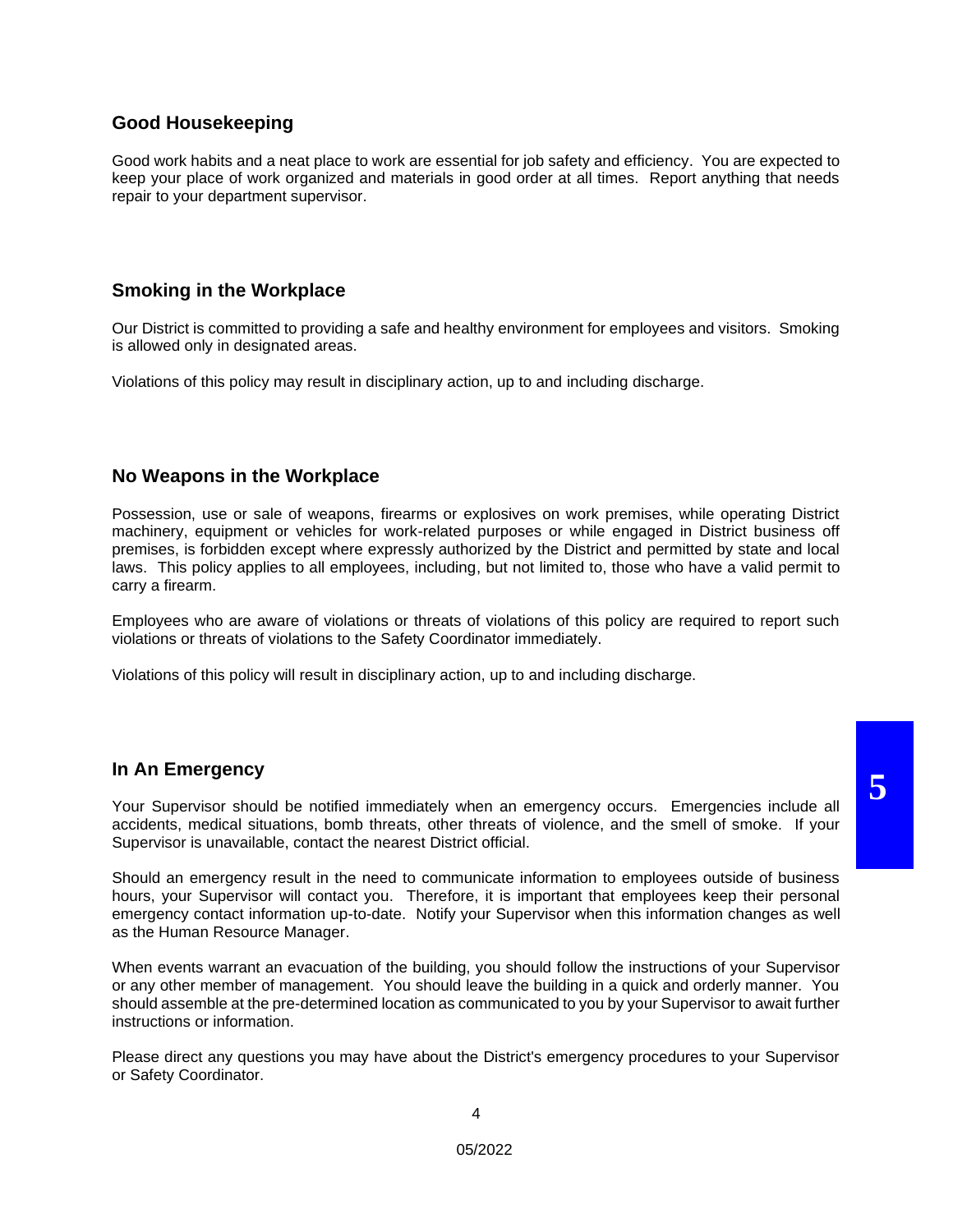## **First Aid**

First aid kits are maintained and properly stocked at all times for use in the event of minor injuries. They are located in the FBO/Operations area, Maintenance Shop, and Operations Vehicles. Should an injury occur, use common sense and do not hesitate to call 911 in the case of an emergency. Additionally, use your radio or phone to immediately alert other employees of an injury for which you need assistance. You should be familiar with the safety and first aid procedures listed in Safety Data Sheets and for equipment you have had training on.

An eyewash station and shower are located in the south maintenance bay, and eyewash bottles are on board each fuel truck and in the Maintenance Shop.

Automated Emergency Defibrillators (AED) are located in the FBO/Operations area, the Maintenance Shop, and in all Operations Vehicles. Follow instructions for use, but do not delay calling 911.

#### **Security**

See separate standard procedure instructions for additional security information.

There are designated District areas, which are restricted to authorized employees. Employees' belongings may be subject to search when either entering or leaving these areas or District premises.

Employees should secure their personal belongings in the lockers provided. The District is not responsible for personal property in the event of damage, loss or theft. We are not encouraging you to bring in your personal belongings; however, if you wish to, the lockers are provided for your convenience.

If you notice a suspicious person on the premises or observe any unusual, peculiar activities, you must immediately notify your Supervisor or the Operations & Maintenance Director.

Employees who work during hours other than the normal business hours must:

- 1. Obtain prior permission from the General Manager.
- 2. Lock doors that are unlocked when passing through to a work area.
- 3. Require identification and purpose from anyone requesting building access before unlocking door.

Violation of, or disregard for, security rules or common security practices may be grounds for disciplinary action, including termination.

## **Drug and Alcohol Free Workplace and Awareness Program**

The District has vital interests in ensuring a safe, healthy and efficient working environment for our employees, their co-workers and customers we serve. The unlawful or improper use of controlled substances or alcohol in the workplace presents a danger to everyone. In addition, as a federal contractor and/or grantee, we have a duty to comply with the requirement of the Drug-Free Workplace Act of 1988. For these reasons, we have established, as a condition of employment and continued employment with the District the following drug and alcohol free workplace policy.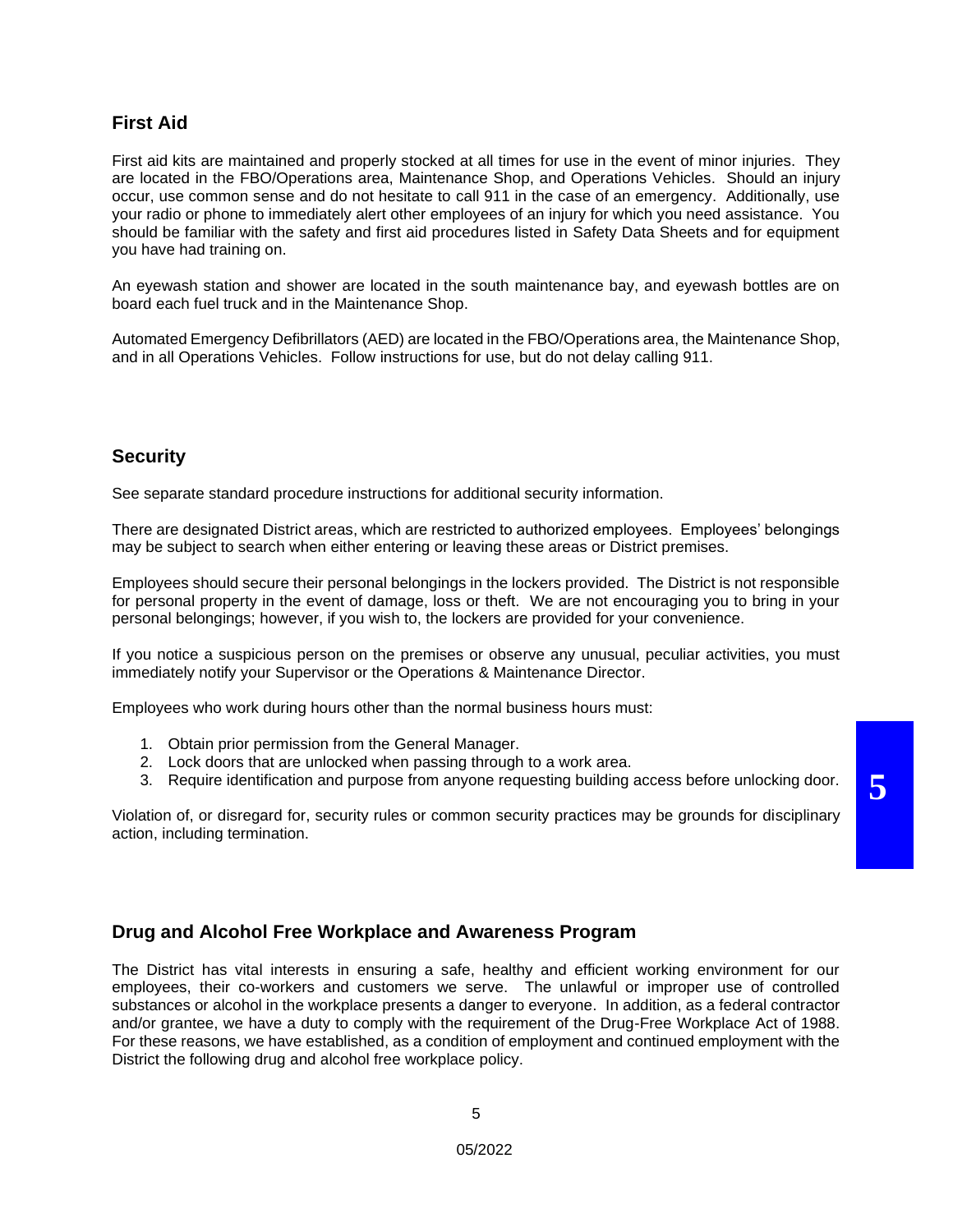The District has implemented a drug testing program in compliance with local, state and federal laws. Employees are prohibited from reporting to work or working while using illegal or unauthorized substances. Employees are prohibited from reporting to work or working when the employee uses any controlled substance, except when the use is pursuant to a doctor's orders and the doctor advised the employee that the substance does not adversely affect the employee's ability to safely perform his or her job duties. Employees are also prohibited from reporting for duty or remaining on duty with any alcohol in their systems. Employees are also prohibited from consuming alcohol during working hours, including meal and break periods. This does not include the authorized use of alcohol at District-sponsored functions or activities.

In addition, employees are prohibited from engaging in the unlawful or unauthorized manufacture, distribution, sale or possession of illegal or unauthorized substances and alcohol in the workplace including: on District paid time, on District premises, in District vehicles or while engaged in District activities.

In accordance with the Drug-Free Workplace Act of 1988, employees must notify the Safety Coordinator of any criminal drug statute conviction for a violation occurring within the workplace within five days of such conviction.

Your employment or continued employment with the District is conditioned upon your full compliance with the foregoing drug and alcohol-free workplace policy. Any violation of this policy may result in disciplinary action, up to and including discharge. Furthermore, any employee who violates this policy and is subject to discharge may be permitted in lieu of discharge, at the District's sole discretion, to participate in and successfully complete an appropriate treatment, counseling, or rehabilitation program as recommended by a substance abuse professional as a condition of continued employment and in accordance with applicable federal, state, and local laws.

Consistent with its fair employment policy, the District maintains a policy of non-discrimination and reasonable accommodation with respect to recovering addicts and alcoholics, and those having a medical history reflecting treatment for substance abuse conditions. We encourage employees to seek assistance before their drug and alcohol use renders them unable to perform their essential job functions or jeopardizes the health and safety of themselves, or others. The District will attempt to assist its employees through referrals to rehabilitation, appropriate leaves of absence and other measures, consistent with the District's policies and applicable federal, state or local laws.

The District further reserves the right to take any and all appropriate and lawful actions necessary to enforce this drug and alcohol free workplace policy including, but not limited to, the inspection of District-issued lockers, desks or other suspected areas of concealment, as well as an employee's personal property when the District has reasonable suspicion to believe that the employee has violated this drug and alcohol free workplace policy.

Although the state has legalized marijuana for medicinal purposes, the District is not required to allow the medicinal use of marijuana in the workplace. Use is strictly prohibited on District property and may result in discipline, up to and including immediate discharge.

This policy represents management guidelines. For more information, please speak to the Safety Coordinator.

#### Drug and Alcohol Free Awareness Program

In order to maintain a drug and alcohol free workplace, the District has established a drug and alcohol free awareness program to educate employees on 1) the danger of drug abuse and alcohol in the workplace; 2) the District's drug and alcohol free workplace policy; 3) the availability of any drug and alcohol counseling, rehabilitation, and employee assistance programs; and 4) the penalties that may be imposed upon employees for drug abuse and alcohol violations, and violations of the District's drug and alcohol free workplace. Such education includes: a discussion of our drug and alcohol free workplace policy at the new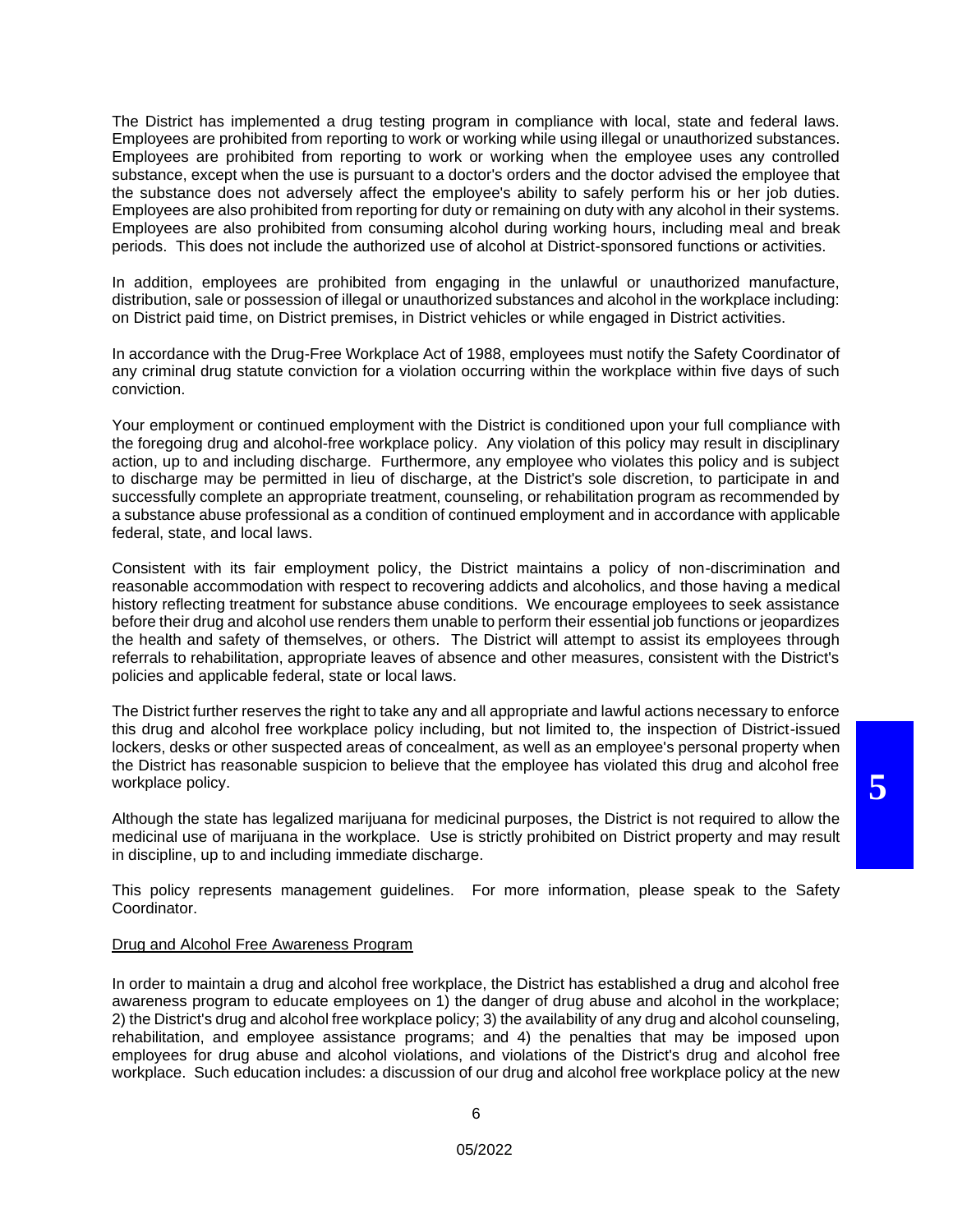employee orientation session and inclusion of the company's drug and alcohol free workplace policy in the Employee Handbook and any other personnel policy publications.